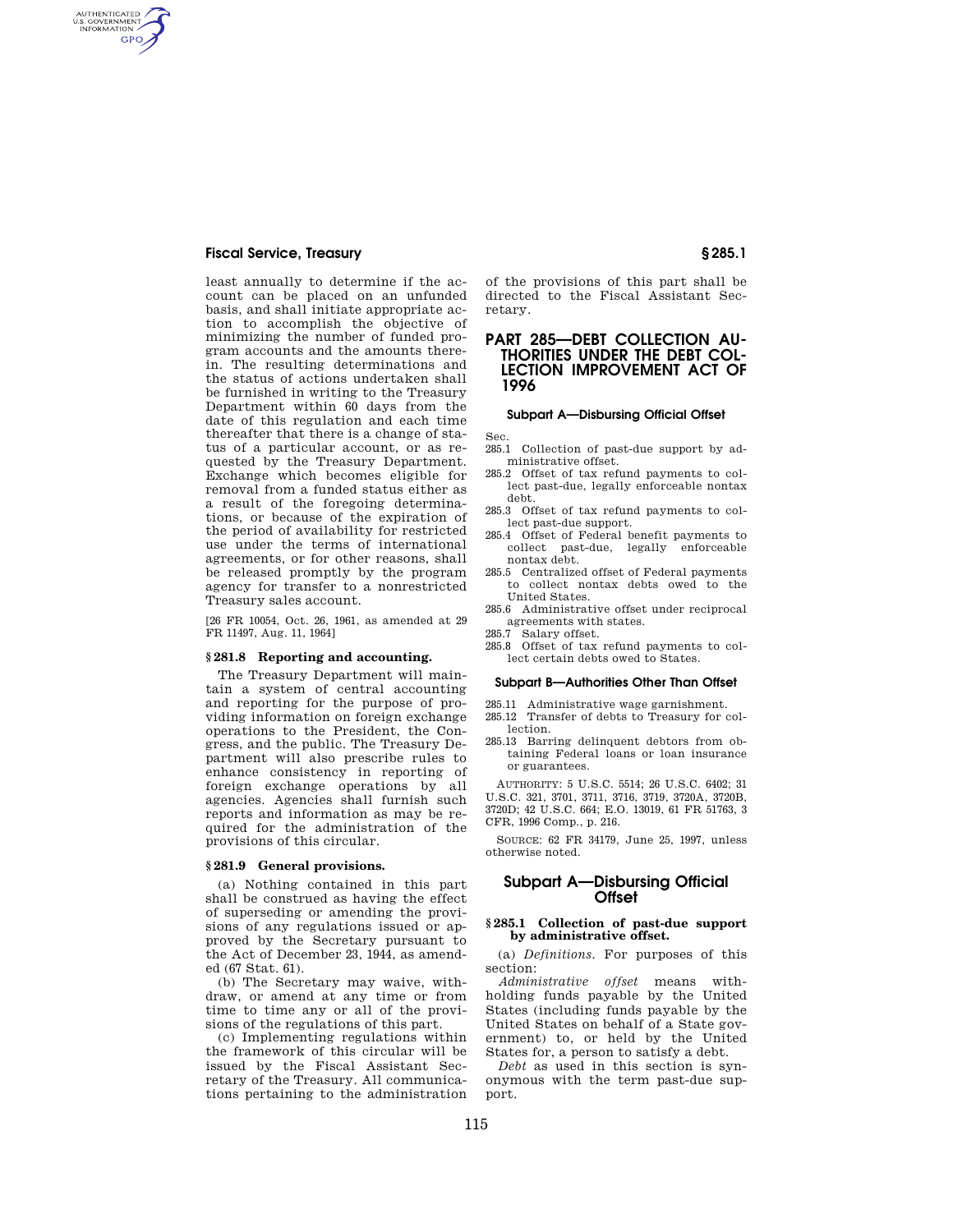*Disbursing official* includes an official who has authority to disburse public money pursuant to 31 U.S.C. 3321 or another Federal law.

*FMS* means the Financial Management Service, a bureau of the Department of the Treasury. FMS is the designee of the Secretary of the Treasury for all matters concerning this section, unless otherwise specified.

*HHS* means the Department of Health and Human Services, Office of Child Support Enforcement.

*Past-due support* means the amount of support determined under a court order, or an order of an administrative procedure established under State law, for support and maintenance of a child, or of a child and the parent with whom the child is living, which has not been paid. The term child as used in this definition is not limited to minor children.

*Past-due support being enforced by the State* means there has been an assignment of the support rights to the State, or the State making the request for offset is providing services to individuals pursuant to 42 U.S.C. 654(5) (section 454(5) of the Social Security Act), or the State is enforcing support pursuant to a cooperative agreement with or by an Indian tribal government.

*State* means the several States of the United States. The term State also includes the District of Columbia, American Samoa, Guam, the United States Virgin Islands, the Commonwealth of the Northern Mariana Islands, and the Commonwealth of Puerto Rico.

*Secretary* means the Secretary of the Treasury.

(b) *General rule.* FMS may enter into a reciprocal agreement with a State for the collection of past-due support being enforced by the State by administrative offset from certain Federal payments. Upon notification of past-due support either directly from a State which has entered into such an agreement or from HHS, disbursing officials of FMS or any other disbursing official of the United States shall offset Federal payments which are subject to offset under this section, to collect pastdue support. The amount offset, minus the offset fee, shall be forwarded to the

**§ 285.1 31 CFR Ch. II (7–1–11 Edition)** 

State to be distributed in accordance with applicable laws and procedures.

(c) *Agreements.* FMS may enter into reciprocal agreements with States for disbursing officials of FMS and any other Federal disbursing official to offset certain Federal payments to collect past-due support being enforced by the State. The agreement shall contain any requirements which FMS considers appropriate to facilitate the offset and prevent duplicative efforts and shall require States to prescribe procedures governing the collection of past-due support by Federal administrative offset. For purposes of this section, reciprocal means of mutual benefit. An agreement between FMS and a State to collect past-due support by offsetting Federal payments will be considered of mutual benefit and it is not required that States conduct administrative offsets to collect debts owed to the Federal Government. States which have entered into an agreement with FMS pursuant to this section may thereafter request, in the manner prescribed herein, that an offset be performed. Such requests shall be made by the appropriate State disbursing official which, for purposes of this section, means an appropriate official of the State agency which administers or supervises the administration of the State plan under Title IV-D of the Social Security Act.

(d) *Notification to FMS of past-due support.* (1) States notifying FMS of pastdue support must do so in the manner and format prescribed by FMS. States notifying HHS of past-due support must do so in the manner and format prescribed by HHS. HHS shall notify FMS of all past-due support referred to HHS by States for collection by administrative offset provided that the requirements of paragraphs (d)(3) and (h) of this section have been met.

(2) When a State has knowledge that past-due support is being enforced by more than one State, the State notifying FMS or HHS of the past-due support must inform any other State involved in enforcing the past-due support when it refers the debt for offset and when it receives the offset amount.

(3) The notification of past-due support must be accompanied by a certification that the debt is past-due, legally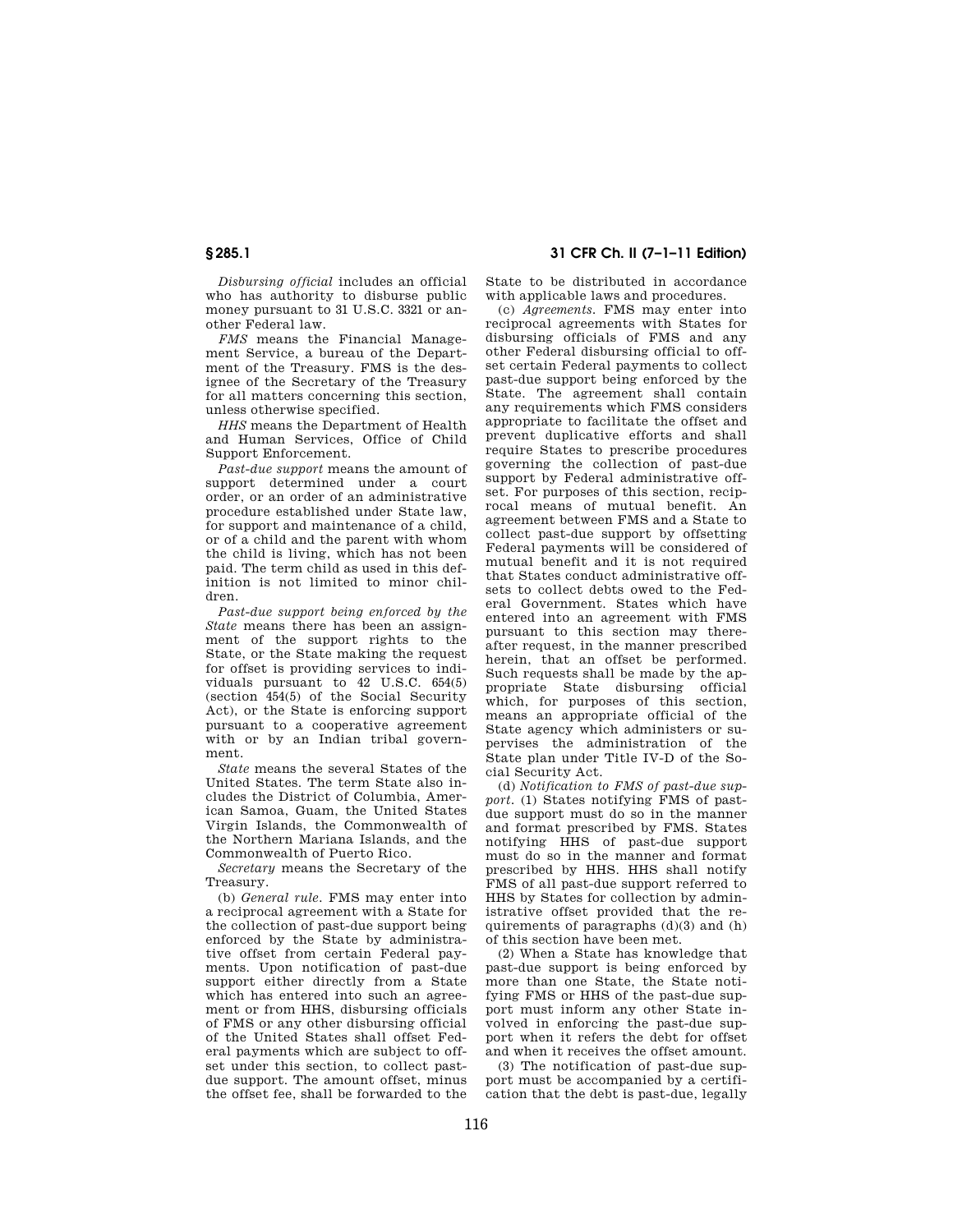enforceable, and that the State has complied with all the requirements as set forth in paragraph (h) of this section and with any requirements imposed by State law or procedure. For debts so certified, the Secretary may waive sections 552a (o) and (p) of Title 5, United States Code, where applicable, in accordance with the Secretary's authority under 31 U.S.C. 3716(f).

(4) FMS may reject a notification of past-due support which does not comply with the requirements of this section. The State will be notified of the rejection along with the reason for the rejection.

(e) *Minimum amount of past-due support.* FMS will reject a notification of past-due support where the past-due support owed is less than \$25.00. This amount may be adjusted from time to time by FMS to ensure that the cost of collection does not exceed the debt.

(f) *Limitations.* Debts properly submitted to FMS for administrative offset will remain subject to collection by administrative offset until withdrawn by the State provided the debt remains past-due and legally enforceable.

(g) *Notification of changes in status of debt.* The State notifying FMS or HHS of past-due support shall, in the manner and in the time frames provided by FMS or HHS, notify FMS or HHS of deletions or decreases in the amount of a debt referred for collection by administrative offset. The State may notify FMS or HHS of any increases in the amount of a debt referred for collection by administrative offset provided the State has complied with the requirements of paragraph (h) of this section with regard to those amounts.

(h) *Advance notification of intent to collect by administrative offset.* (1) The State, or FMS or HHS on behalf of the State, if the State requests and FMS or HHS agrees, shall send a written notification, at least 30 days in advance of referral of the debt for offset, to the individual owing past-due support, informing the individual that the State intends to refer the debt for collection by administrative offset against Federal payments. The notice must also inform the individual of:

(i) The nature and amount of the debt; and

(ii) The right to an administrative review by the State referring the debt or, upon the request of the individual, by the State with the order upon which the referral was based, of the determination of the State with respect to the debt and of the procedures and time frames established by the State for such reviews.

(2) Prior to referring a debt to FMS for collection by administrative offset, States must provide individuals with a reasonable opportunity to exercise the rights enumerated in paragraph (h)(1) of this section in accordance with procedures prescribed by the State.

(i) *Payments subject to offset.* Federal payments subject to offset under this section include all Federal payments except:

(1) Payments due to an individual under

(i) Title IV of the Higher Education Act of 1965;

(ii) The Social Security Act;

(iii) Part B of the Black Lung Benefits Act;

(iv) Any law administered by the Railroad Retirement Board;

(2) Payments which the Secretary determines are exempt from offset in accordance with paragraph (k) of this section;

(3) Payments from which collection of past-due support by administrative offset is expressly prohibited by law;

(4) Payments made under the Internal Revenue Code of 1986 (except that tax refund payments are subject to offset under separate authority); and

(5) Payments made under the tariff laws of the United States.

(j) *Special provisions applicable to Federal salary payments.* (1) Unless a lower maximum offset limitation is provided by applicable State law, the maximum part of a Federal salary payment per pay period subject to offset to collect past-due support shall not exceed those amounts set forth at section 1673(b)(2) (A) and (B) of Title 15, United States Code, as follows:

(i) Fifty (50%) percent of the debtor's aggregate disposable earnings for any pay period, where the debtor asserts by affidavit, or by other acceptable evidence, that he/she is supporting a spouse and/or dependent child, other than the former spouse and/or child for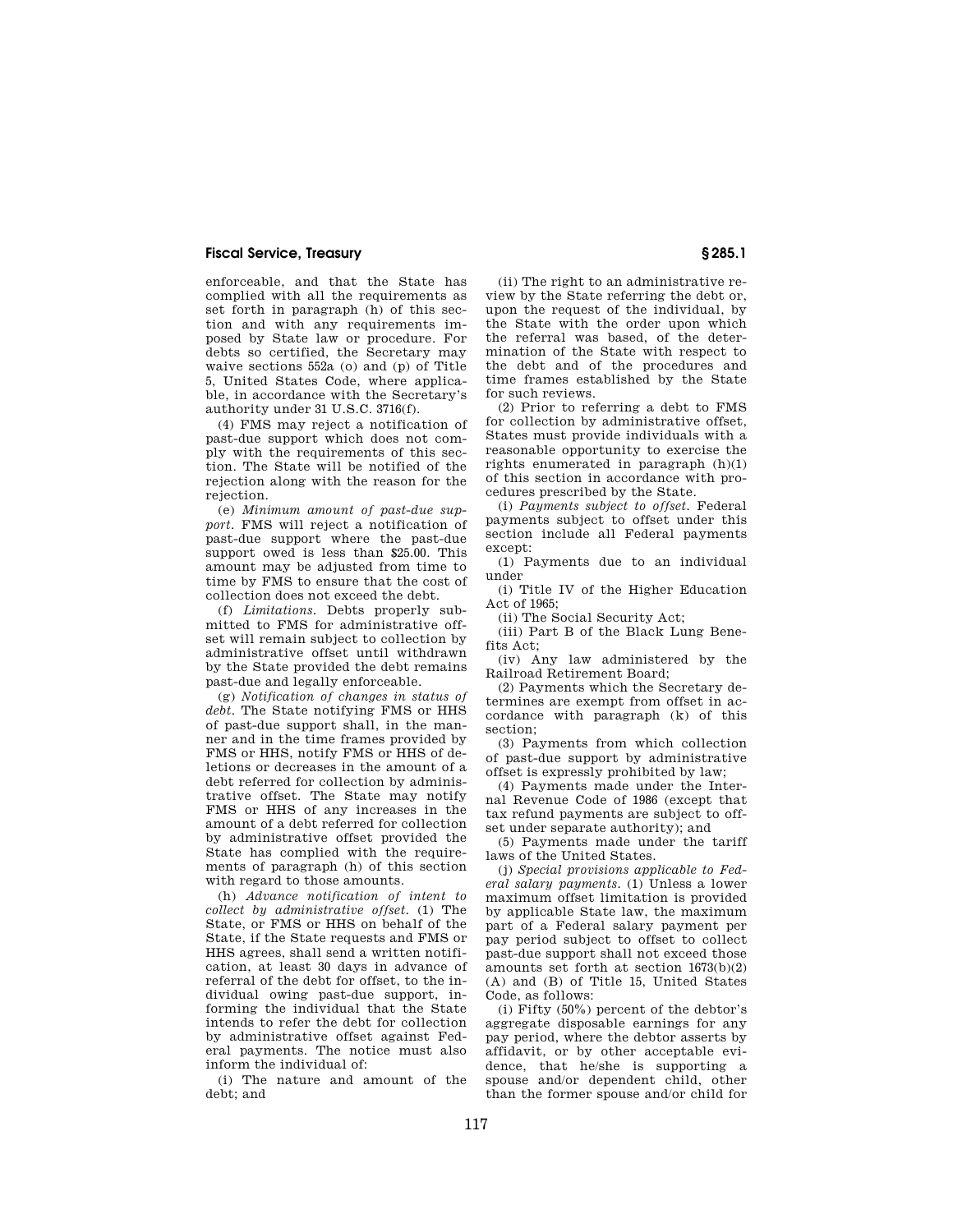# **§ 285.1 31 CFR Ch. II (7–1–11 Edition)**

whom support is being collected, except that an additional five (5%) percent will apply if it appears that such earnings are to enforce past-due support for a period which is twelve (12) weeks or more prior to the pay period to which the offset applies. A debtor shall be considered to be supporting a spouse and/or dependent child only if the debtor provides over half of the spouse's and/or dependent child's support.

(ii) Sixty  $(60\%)$  percent of the debtor's aggregate disposable earnings for any pay period where the debtor fails to assert by affidavit or establish by other acceptable evidence that he/she is supporting a spouse and/or dependent child, other than a former spouse and/ or child for whom support is being collected, except that an additional five (5%) percent will apply if it appears that such earnings are to enforce pastdue support for a period which is twelve (12) weeks or more prior to the pay period to which the offset applies.

(2) The maximum allowable offset amount shall be reduced by the amount of any deductions in pay resulting from a garnishment order for support. Nothing in this rule is intended to alter rules applicable to processing garnishment orders for child support and/or alimony.

(3) Federal salary payments subject to offset for the collection of past-due support include current basic pay, special pay, incentive pay, retainer pay, overtime, or in the case of an employee not entitled to basic pay, other authorized pay. Aggregate disposable earnings for purposes of determining the maximum amounts which may be offset under paragraph  $(j)(1)$  of this section is Federal salary pay remaining after the deduction of:

(i) Any amount required by law to be withheld;

(ii) Amounts properly withheld for Federal, State or local income tax purposes;

(iii) Amounts deducted as health insurance premiums;

(iv) Amounts deducted as normal retirement contributions, not including amounts deducted for supplementary coverage; and

(v) Amounts deducted as normal life insurance premiums not including amounts deducted for supplementary coverage.

(4) At least 30 days in advance of offset, the disbursing official shall send written notice to the debtor of the maximum offset limitations described in paragraph  $(j)(1)$  of this section. The notice shall include a request that the debtor submit supporting affidavits or other documentation necessary to determine the applicable offset percentage limitation. The notice shall also inform the debtor of the percentage that will be deducted if he/she fails to submit the requested documentation.

(5) At the time the past-due support debt is submitted for offset, the State shall advise FMS or HHS if the maximum amount of a Federal salary payment that may be offset is less than the amount described under this paragraph.

(k) *Payments exempt from administrative offset to collect past-due support being enforced by a State.* The Secretary will exempt from administrative offset under this part payments made under means-tested programs when requested by the head of the Federal agency which administers the program. For purposes of this section, means-tested programs are programs for which eligibility is based on a determination that income and/or assets of the beneficiary are inadequate to provide the beneficiary with an adequate standard of living without program assistance. The Secretary may exempt from administrative offset under this section any other class or type of payment upon the written request of the head of the agency which authorizes the payments. In determining whether or not to grant such exemptions, the Secretary shall give due consideration to whether administrative offset would tend to interfere substantially with or defeat the purposes of the payment agency's program.

(l) *Fees.* A fee which FMS has determined to be sufficient to reimburse FMS for the full cost of the offset procedure, shall be deducted from each offset amount. FMS will notify the States, annually and in advance, of the amount of the fee to be charged for each offset.

(m) *Offsetting payments*—(1) *Conducting the offset.* Disbursing officials of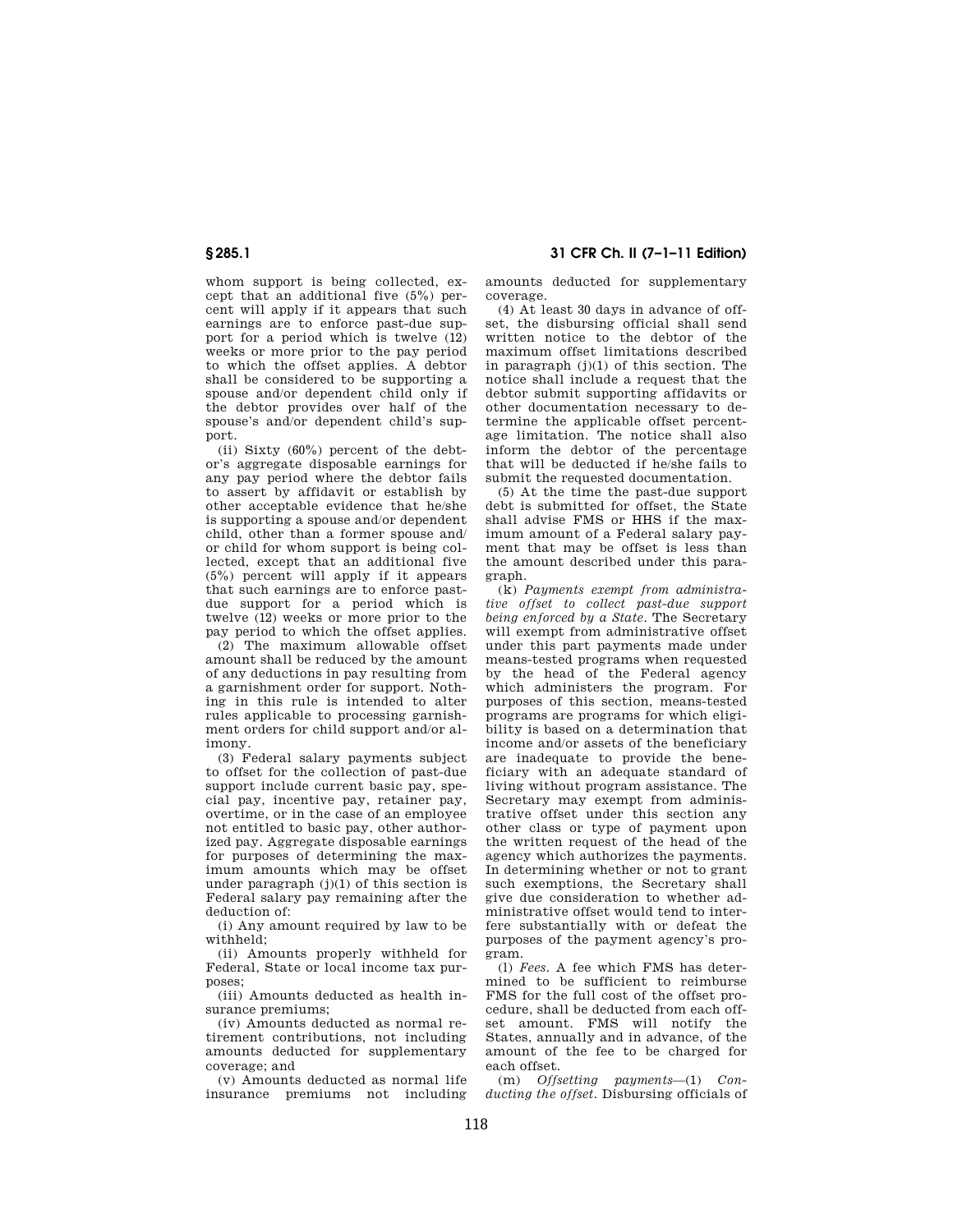the Department of the Treasury, the Department of Defense, the United States Postal Service, or any other<br>Government corporation any dis-Government corporation, any bursing official of the United States designated by the Secretary, or any disbursing official of an executive department or agency that disburses Federal payments shall offset payments subject to offset under this section to satisfy, in whole or part, a debt owed by the payee. Disbursing officials shall compare payment certification records with records of debts submitted to FMS for collection by administrative offset. A match will occur when the taxpayer identifying number and name control of a payment record are the same as the taxpayer identifying number and name control of a debt record. The taxpayer identifying number for an individual is the individual's social security number. When a match occurs and all other requirements for offset have been met, the disbursing official shall offset the payment to satisfy, in whole or part, the debt. Any amounts not offset shall be paid to the payee. The amount that can be offset from a single payment is the lesser of the amount of the debt (including interest, penalties, and administrative costs); the amount of the payment; or the amount of the payment available for offset if a statute or regulation prohibits offset of the entire amount. Debts remain subject to collection by offset until paid in full.

(2) *Disposition of amounts collected.*  FMS will transmit amounts collected for debts, less fees charged under paragraph (l) of this section, to HHS or to the appropriate State. If FMS learns that an erroneous offset payment has been made to HHS or any State, FMS will notify HHS or the appropriate State that an erroneous offset payment has been made. FMS may deduct the amount of the erroneous offset payment from amounts payable to HHS or the State, as the case may be. Alternatively, upon FMS' request, the State shall return promptly to the affected payee or FMS an amount equal to the amount of the erroneous payment (unless the State previously has paid such amounts, or any portion of such amounts, to the affected payee). HHS and States shall notify FMS any time

HHS or a State returns an erroneous offset payment to an affected payee. FMS and HHS, or the appropriate State, will adjust their debtor records accordingly.

(n) *Administrative offset priorities.* (1) A levy pursuant to the Internal Revenue Code of 1986 shall take precedence over deductions under this section.

(2) Offsets will be applied first to past-due support being enforced by the State before any other offsets under this part.

(o) *Notification of offset.* (1) Disbursing officials of FMS or any other disbursing official which conducts an offset will notify the payee in writing of the occurrence of the offset to satisfy past-due support. The notice shall inform the payee of the type and amount of the payment that was offset; the identity of the State which requested the offset; and a contact point within the State that will handle concerns regarding the offset. Disbursing officials shall not be liable for failure to provide this notice.

(2) Disbursing officials of FMS or any other disbursing official which conducts an offset under this section will share with HHS, upon request by the Secretary of HHS, information contained in payment certification records of persons who are delinquent in child support obligations that would assist in the collection of such debts. When no offset is conducted, disbursing officials of FMS or any other disbursing official, will provide such information to HHS to the extent such information is available from offset activities conducted by FMS and other disbursing officials.

(p) *Liability of disbursing officials and payment agencies.* Neither the disbursing official nor the agency authorizing the payment shall be liable for the amount of the administrative offset on the basis that the underlying obligation, represented by the payment before the administrative offset was taken, was not satisfied. Disbursing officials will notify the agency authorizing the payment that the offset has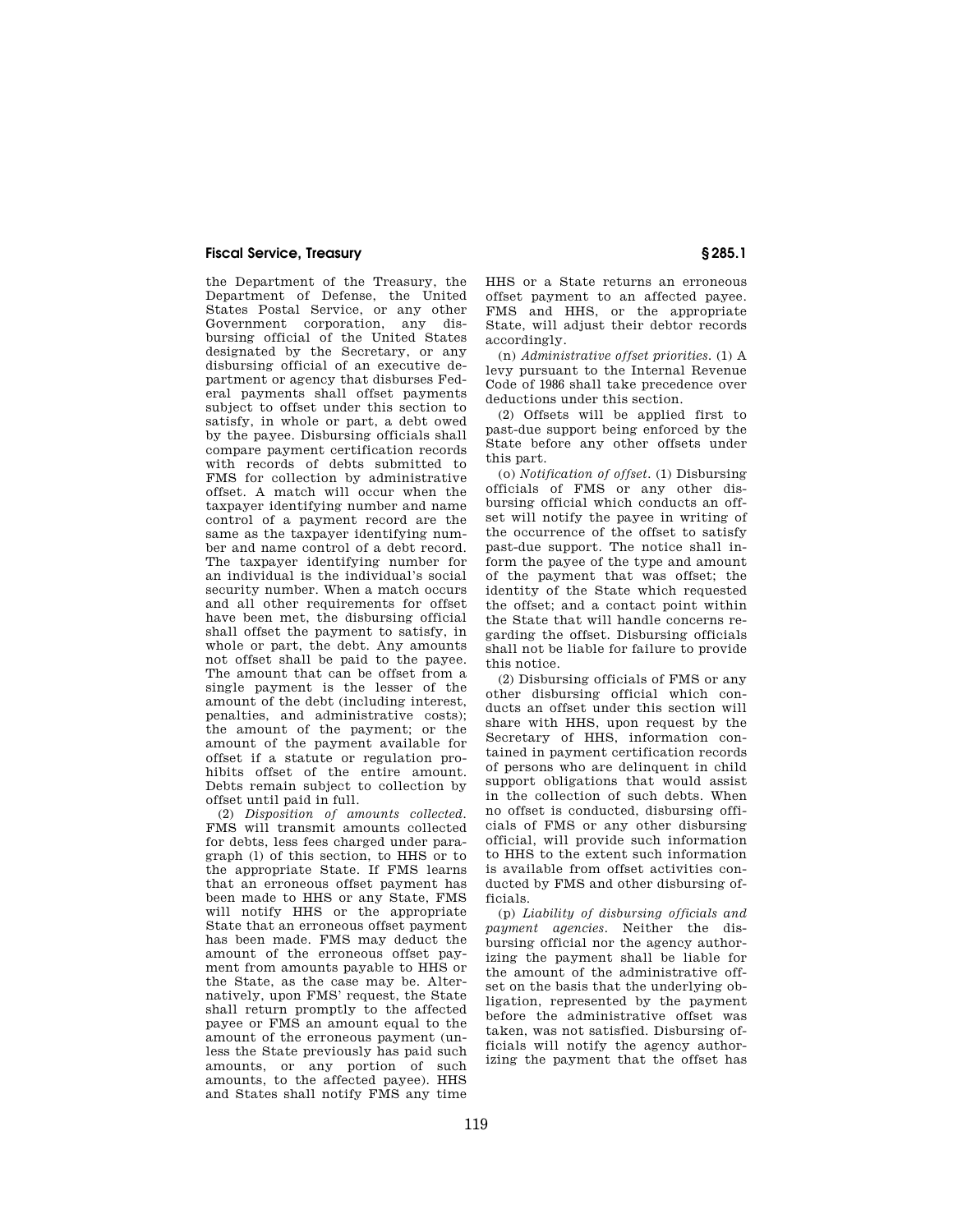occurred so that the agency authorizing the payment may direct any inquiries concerning the offset to the appropriate State.

[62 FR 36210, July 7, 1997, as amended at 63 FR 46145, Aug. 28, 1998; 74 FR 27433, June 10, 2009]

#### **§ 285.2 Offset of tax refund payments to collect past-due, legally enforceable nontax debt.**

(a) *Definitions.* For purposes of this section:

*Creditor agency* means a Federal agency owed a claim that seeks to collect that claim through tax refund offset.

*Debt* or *claim* refers to an amount of money, funds, or property which has been determined by an agency official to be due the United States from any person, organization, or entity, except another Federal agency. For the purposes of this section, the terms ''claim'' and ''debt'' are synonymous and interchangeable and includes debt administered by a third party acting as an agent for the Federal Government.

*Debtor* means a person who owes a debt or claim. The term ''person'' includes any individual, organization or entity, except another Federal agency.

*FMS* means the Financial Management Service, a bureau of the Department of the Treasury.

*IRS* means the Internal Revenue Service, a bureau of the Department of the Treasury.

*Tax refund offset* means withholding or reducing a tax refund payment by an amount necessary to satisfy a debt owed by the payee(s) of a tax refund payment.

*Tax refund payment* means any overpayment of Federal taxes to be refunded to the person making the overpayment after the IRS makes the appropriate credits as provided in 26 U.S.C.  $6402(a)$  and 26 CFR  $6402-3(a)(6)(i)$ for any liabilities for any tax on the part of the person who made the overpayment.

(b) *General rule.* (1) A Federal agency (as defined in 26 U.S.C.  $6402(g)$ ) that is owed by a person a past-due, legally enforceable nontax debt shall notify FMS of the amount of such debt for collection by tax refund offset. However, any agency subject to section 9 of the Act of May 18, 1933 (16 U.S.C. 831h) owed

**§ 285.2 31 CFR Ch. II (7–1–11 Edition)** 

such a debt may, but is not required to. notify FMS of the amount of such debt for collection by tax refund offset.

(2) FMS will compare tax refund payment records, as certified by the IRS, with records of debts submitted to FMS. A match will occur when the taxpayer identifying number (as that term is used in 26 U.S.C. 6109) and name (or derivation of the name, known as a ''name control'') of a payment certification record are the same as the taxpayer identifying number and name control of a debtor record. When a match occurs and all other requirements for tax refund offset have been met, FMS will reduce the amount of any tax refund payment payable to a debtor by the amount of any past-due, legally enforceable debt owed by the debtor. Any amounts not offset will be paid to the payee(s) listed in the payment certification record.

(3) This section does not apply to any debt or claim arising under the Internal Revenue Code.

(4)(i) This section applies to Federal Old Age, Survivors and Disability Insurance (OASDI) overpayments provided the requirements of 31 U.S.C.  $3720A(f)(1)$  and  $(2)$  are met with respect to such overpayments.

(ii) For purposes of this section, *OASDI overpayment* means any overpayment of benefits made to an individual under title II of the Social Security Act (42 U.S.C. 401 et seq.).

(5) A creditor agency is not precluded from using debt collection procedures, such as wage garnishment, to collect debts that have been submitted to FMS for purposes of offset under this part. Such debt collection procedures may be used separately or in conjunction with offset collection procedures.

(c) *Regulations.* Prior to submitting debts to FMS for collection by tax refund offset, Federal agencies shall promulgate temporary or final regulations under 31 U.S.C. 3716 and 31 U.S.C. 3720A, governing the agencies' authority to collect debts by administrative offset, in general, and offset of tax refund payments, in particular.

(d) *Agency certification and referral of debt*—(1) *Past-due, legally enforceable debt eligible for tax refund offset.* For purposes of this section, when a Federal agency refers a past-due, legally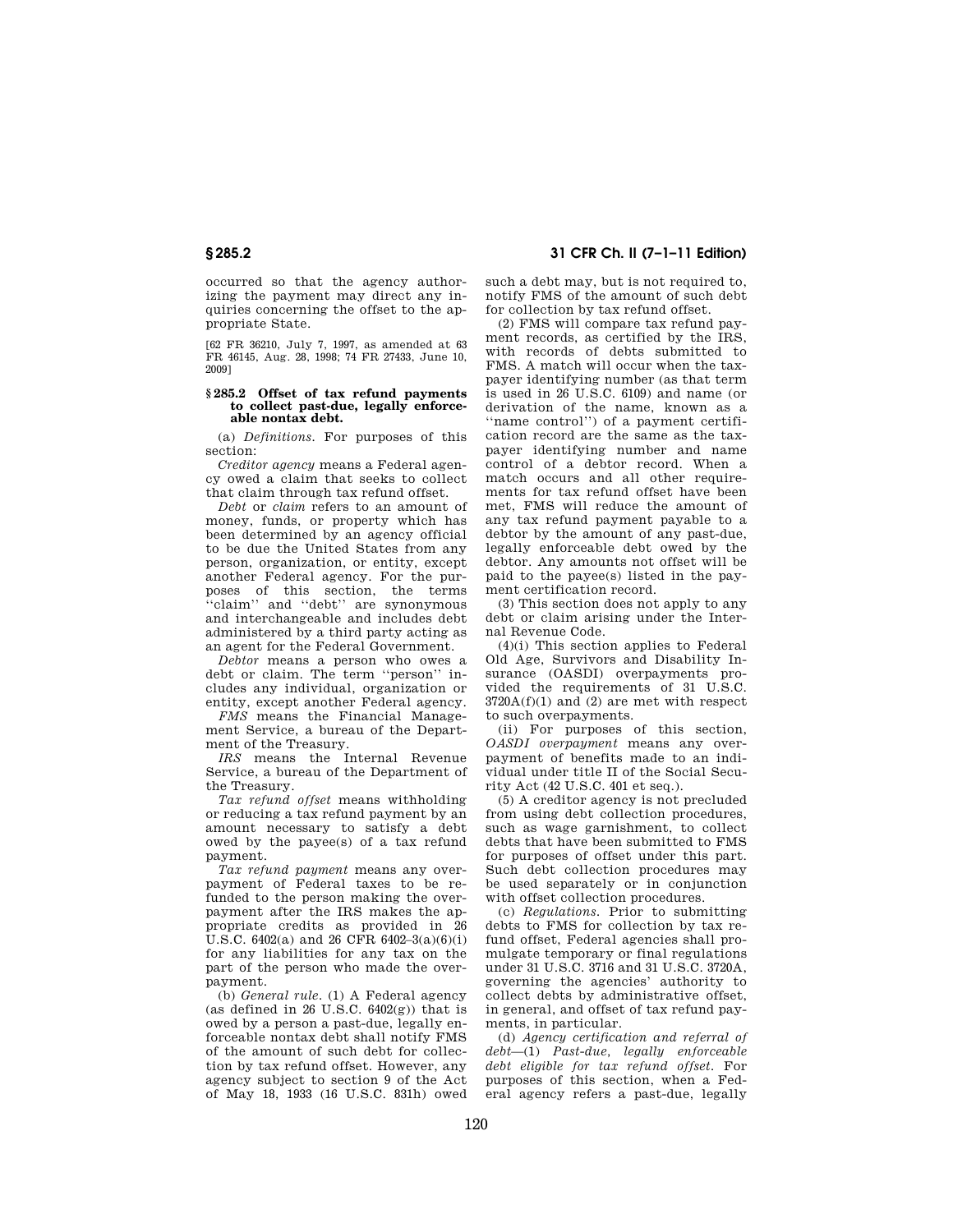enforceable debt to FMS for tax refund offset, the agency will certify to FMS that:

(i) The debt is past-due and legally enforceable in the amount submitted to FMS and that the agency will ensure that collections are properly credited to the debt;

(ii) The creditor agency has made reasonable efforts to obtain payment of the debt in that the agency has:

(A) Submitted the debt to FMS for collection by administrative offset and complied with the provisions of 31 U.S.C. 3716(a) and related regulations, to the extent that collection of the debt by administrative offset is not prohibited by statute;

(B) Notified, or has made a reasonable attempt to notify, the debtor that the debt is past-due, and unless repaid within 60 days after the date of the notice, will be referred to FMS for tax refund offset<sup>.</sup>

(C) Given the debtor at least 60 days to present evidence that all or part of the debt is not past-due or legally enforceable, considered any evidence presented by the debtor, and determined that the debt is past-due and legally enforceable; and

(D) Provided the debtor with an opportunity to make a written agreement to repay the amount of the debt;

(iii) The debt is at least \$25; and

(iv) In the case of an OASDI overpayment—

(A) The individual is not currently entitled to monthly insurance benefits under title II of the Social Security Act (42 U.S.C. 401 et seq.);

(B) The notice describes conditions under which the Commissioner of Social Security is required to waive recovery of the overpayment, as provided under 42 U.S.C. 404(b); and

(C) If the debtor files a request for a waiver under 42 U.S.C. 404(b) within the 60-day notice period, the agency has considered the debtor's request.

(2) *Pre-offset notice and consideration of evidence for past-due, legally enforceable debt.* (i) For purposes of paragraph  $(d)(1)(iii)(B)$  of this section, a creditor agency has made a reasonable attempt to notify the debtor if the agency uses the current address information contained in the agency's records related to the debt. Agencies may, but are not

required to, obtain address information from the IRS pursuant to 26 U.S.C.  $6103(m)(2)$ ,  $(4)$ , or  $(5)$ .

(ii) For purposes of paragraph  $(d)(1)(iii)(C)$  of this section, if the evidence presented by the debtor is considered by an agent of the creditor agency, or other entities or persons acting on the agency's behalf, the debtor must be accorded at least 30 days from the date the agent or other entity or person determines that all or part of the debt is past-due and legally enforceable to request review by an officer or employee of the agency of any unresolved dispute. The agency must then notify the debtor of its decision.

(3) *Referral of past-due, legally enforceable debt.* A Federal agency will submit past-due, legally enforceable debt information for tax refund offset to FMS in the time and manner prescribed by FMS. For each debt, the creditor agency will include the following information:

(i) The name and taxpayer identifying number (as defined in 26 U.S.C. 6109) of the debtor who is responsible for the debt;

(ii) The amount of such past-due and legally enforceable debt;

(iii) The date on which the debt became past-due;

(iv) The designation of the Federal agency or subagency referring the debt; and

(v) In the case of an OASDI overpayment, a certification by the Commissioner of Social Security designating whether the amount payable to the agency is to be deposited in either the Federal Old-Age and Survivors Insurance Trust Fund or the Federal Disability Insurance Trust Fund, but not both.

(4) *Correcting and updating referral.* If, after referring a past-due, legally enforceable debt to FMS as provided in paragraph (d)(3) of this section, a creditor agency determines that an error has been made with respect to the information transmitted to FMS, or if an agency receives a payment or credits a payment to the account of a debtor referred to FMS for offset, or if the debt amount is otherwise incorrect, the agency shall promptly notify FMS and make the appropriate correction of the agency's records. Creditor agencies will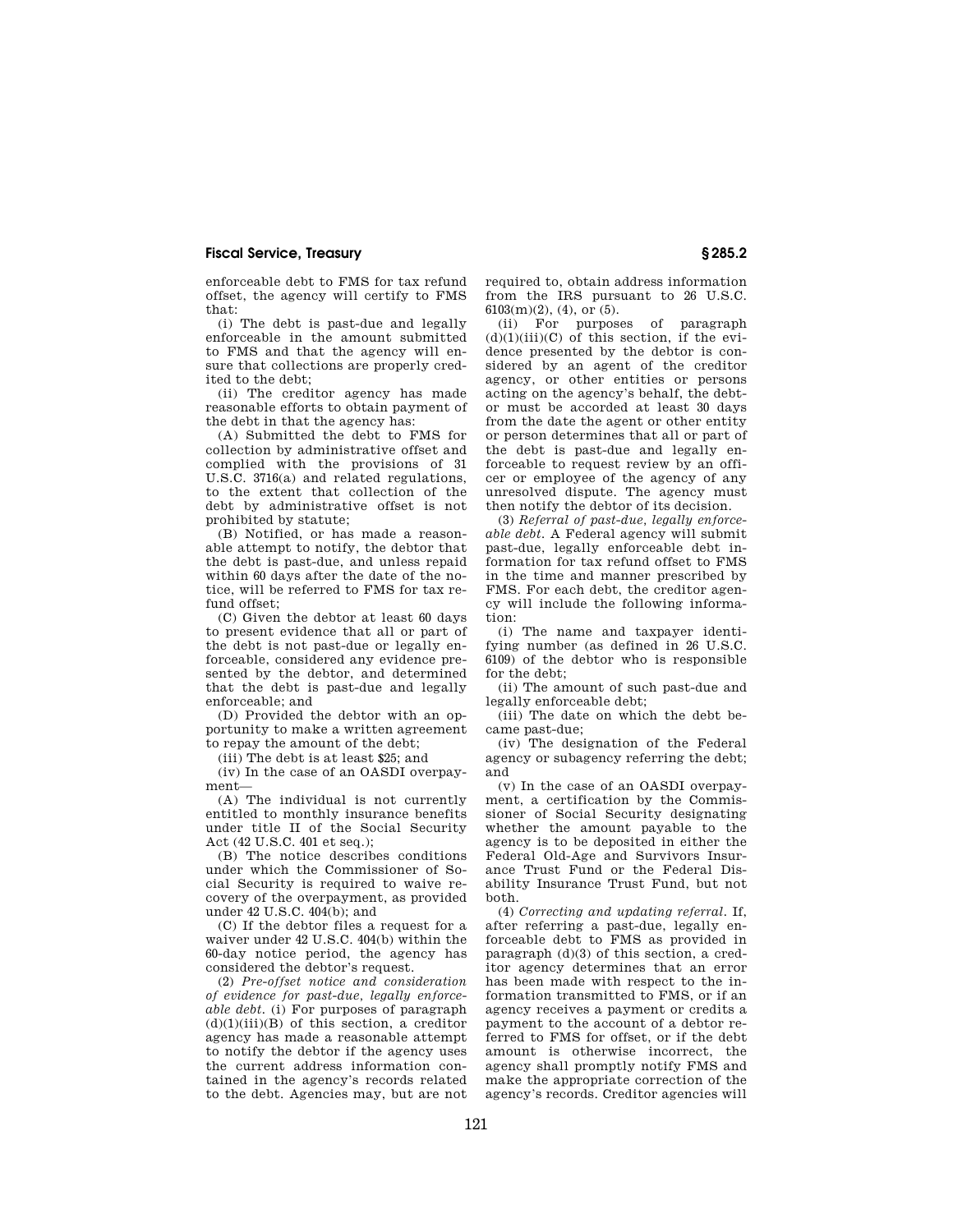provide certification as required under paragraph (d)(1) of this section for any increases to amounts owed.

(5) FMS may reject a certification which does not comply with the requirements of paragraph (d)(1) of this section. Upon notification of the rejection and the reason for the rejection, a creditor agency may resubmit the debt with a corrected certification.

(6)(i) Creditor agencies may submit debts to FMS for collection by tax refund offset irrespective of the amount of time the debt has been outstanding. Accordingly, all nontax debts, including debts that were delinquent for ten years or longer prior to December 28, 2009 may be collected by tax refund offset.

(ii) For debts outstanding more than ten years on or before December 28, 2009, creditor agencies must certify to FMS that the notice of intent to offset described in paragraph  $(d)(1)(ii)(B)$  of this section was sent to the debtor after the debt became ten years delinquent. This requirement will apply even in a case where notice was also sent prior to the debt becoming ten years delinquent, but does not apply to any debt that could be collected by offset without regard to any time limitation prior to December 28, 2009.

(e) *Post-offset notice to the debtor, the creditor agency, and the IRS.* (1)(i) FMS will notify the payee(s) to whom the tax refund payment is due, in writing of:

(A) The amount and date of the offset to satisfy a past-due, legally enforceable nontax debt;

(B) The creditor agency to which this amount has been paid or credited; and

(C) A contact point within the creditor agency that will handle concerns or questions regarding the offset.

(ii) The notice in paragraph  $(e)(1)(i)$ of this section will also advise any nondebtor spouse who may have filed a joint tax return with the debtor of the steps which a non-debtor spouse may take in order to secure his or her proper share of the tax refund. See paragraph (f) of this section.

(2) FMS will advise each creditor agency of the names, mailing addresses, and identifying numbers of the debtors from whom amounts of pastdue, legally enforceable debt were col-

**§ 285.2 31 CFR Ch. II (7–1–11 Edition)** 

lected and of the amounts collected from each debtor for that agency. FMS will not advise the creditor agency of the source of payment from which such amounts were collected. If a payment from which an amount of past-due, legally enforceable debt is to be withheld is payable to two individual payees, FMS will notify the creditor agency and furnish the name and address of each payee to whom the payment was payable.

(3) At least weekly, FMS will notify the IRS of the names and taxpayer identifying numbers of the debtors from whom amounts of past-due, legally enforceable debt were collected and the amounts collected from each debtor.

(f) *Offset made with regard to a tax refund payment based upon joint return.* If the person filing a joint return with a debtor owing the past-due, legally enforceable debt takes appropriate action to secure his or her proper share of a tax refund from which an offset was made, the IRS will pay the person his or her share of the refund and request that FMS deduct that amount from amounts payable to the creditor agency. FMS and the creditor agency will adjust their debtor records accordingly.

(g) *Disposition of amounts collected.*  FMS will transmit amounts collected for past-due, legally enforceable debts, less fees charged under paragraph (h) of this section, to the creditor agency's account. If an erroneous payment is made to any agency, FMS will notify the creditor agency that an erroneous payment has been made. The agency shall pay promptly to FMS an amount equal to the amount of the erroneous payment (without regard to whether any other amounts payable to such agency have been paid).

(h) *Fees.* The creditor agency will reimburse FMS and the IRS for the full cost of administering the tax refund offset program. FMS will deduct the fees from amounts collected prior to disposition and transmit a portion of the fees deducted to reimburse the IRS for its share of the cost of administering the tax refund offset program. To the extent allowed by law, creditor agencies may add the offset fees to the debt.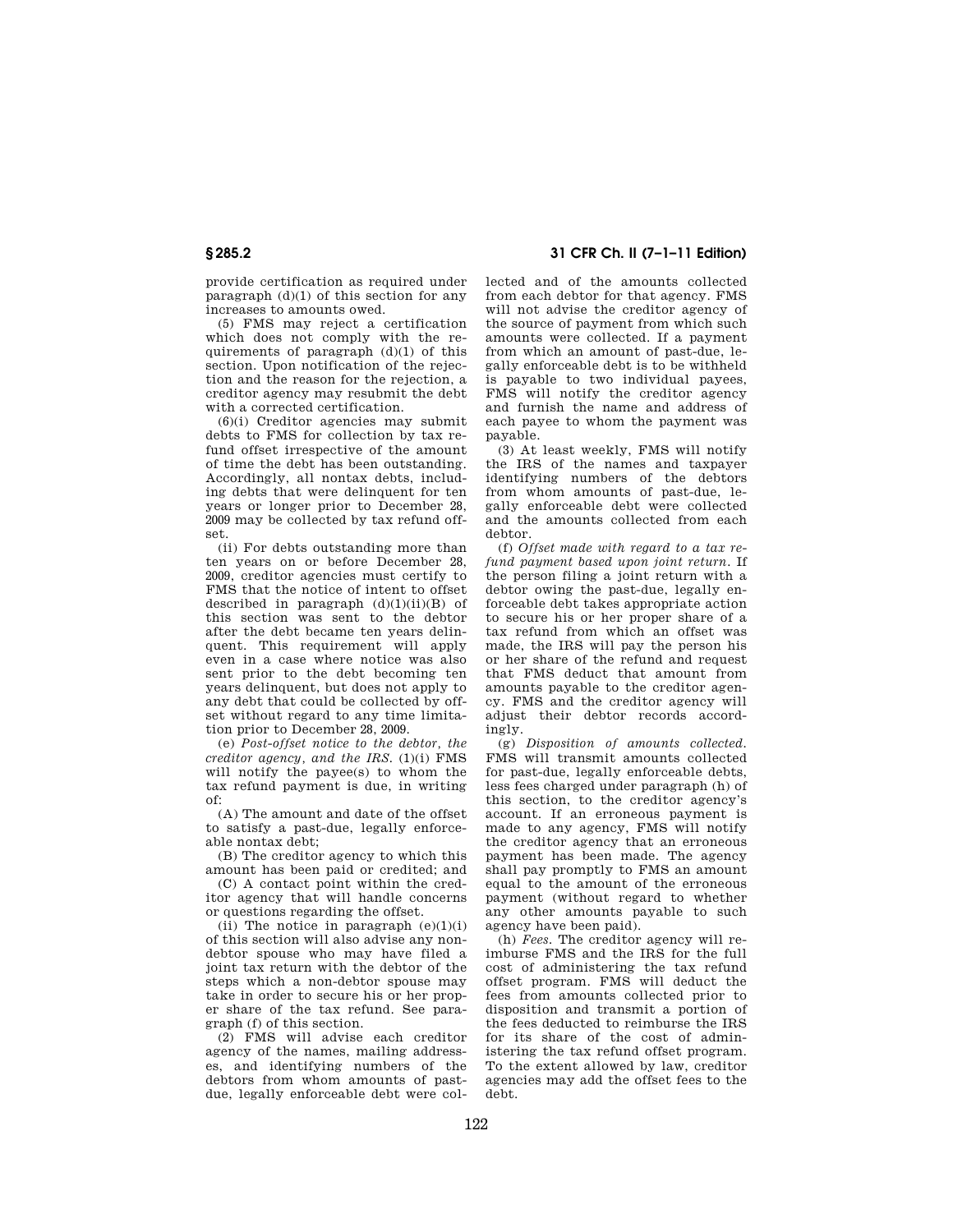(i) *Review of tax refund offsets.* Any reduction of a taxpayer's refund made pursuant to 26 U.S.C. 6402(d) shall not be subject to review by any court of the United States or by the Secretary of the Treasury, FMS or IRS in an administrative proceeding. No action brought against the United States to recover the amount of this reduction shall be considered to be a suit for refund of tax. Any legal, equitable, or administrative action by any person seeking to recover the amount of the reduction of the overpayment must be taken against the Federal creditor agency to which the amount of the reduction was paid. Any action which is otherwise available with respect to recoveries of overpayments of benefits under 42 U.S.C. 404 must be taken against the Commissioner of Social Security.

(j) *Access to and use of confidential tax information.* Access to and use of confidential tax information in connection with the tax refund offset program are restricted by 26 U.S.C. 6103. Generally, agencies will not receive confidential tax information from FMS. To the extent such information is received, agencies are subject to the safeguard, recordkeeping, and reporting requirements of  $26$  U.S.C.  $6103(p)(4)$  and the regulations thereunder. The agency shall inform its officers and employees who access or use confidential tax information of the restrictions and penalties under the Internal Revenue Code for misuse of confidential tax information.

(k) *Effective date.* This section applies to tax refund payments payable under 26 U.S.C. 6402 after January 1, 1998.

[62 FR 34179, June 25, 1997, as amended at 74 FR 27433, June 10, 2009; 74 FR 68538, Dec. 28, 2009; 75 FR 746, Jan. 4, 2010]

#### **§ 285.3 Offset of tax refund payments to collect past-due support.**

(a) *Definitions.* For purposes of this section:

*Debt* as used in this section is synonymous with the term past-due support unless otherwise indicated.

*Debtor* as used in this section means a person who owes past-due support.

*FMS* means the Financial Management Service, a bureau of the Department of the Treasury.

*HHS* means the Department of Health and Human Services, Office of Child Support Enforcement.

*IRS* means the Internal Revenue Service, a bureau of the Department of the Treasury.

*Past-due support* means the amount of support, determined under a court order, or an order of an administrative process established under State law, for support and maintenance of a child, or of a child and the parent with whom the child is living, which has not been paid, as defined in 42 U.S.C. 664(c).

*State* means the several States of the United States. The term ''State'' also includes the District of Columbia, American Samoa, Guam, the United States Virgin Islands, the Commonwealth of the Northern Mariana Islands, and the Commonwealth of Puerto Rico.

*Tax refund offset* means withholding or reducing a tax refund payment by an amount necessary to satisfy a debt owed by the payee(s) of a tax refund payment.

*Tax refund payment* means any overpayment of Federal taxes to be refunded to the person making the overpayment after the IRS makes the appropriate credits as provided in 26 U.S.C. 6402(a) and 26 CFR 6402-3(a)(6)(i) for any liabilities for any Federal tax on the part of the person who made the overpayment.

(b) *General rule.* (1) Past-due support will be collected by tax refund offset upon notification to FMS in accordance with 26 U.S.C. 6402(c), 42 U.S.C. 664 and this section. Collection by offset under 26 U.S.C. 6402(c) is a collection procedure separate from the collection procedures provided by 26 U.S.C. 6305 and 26 CFR 301.6305–1, relating to the assessment and collection of certain child and spousal support liabilities. Tax refund offset may be used separately or in conjunction with the collection procedures provided in 26 U.S.C. 6305, as well as other collection procedures.

(2) FMS will compare tax refund payment records, as certified by the IRS, with records of debts submitted to FMS. A match will occur when the taxpayer identifying number (as that term is used in 26 U.S.C. 6109) and name of a payment certification record are the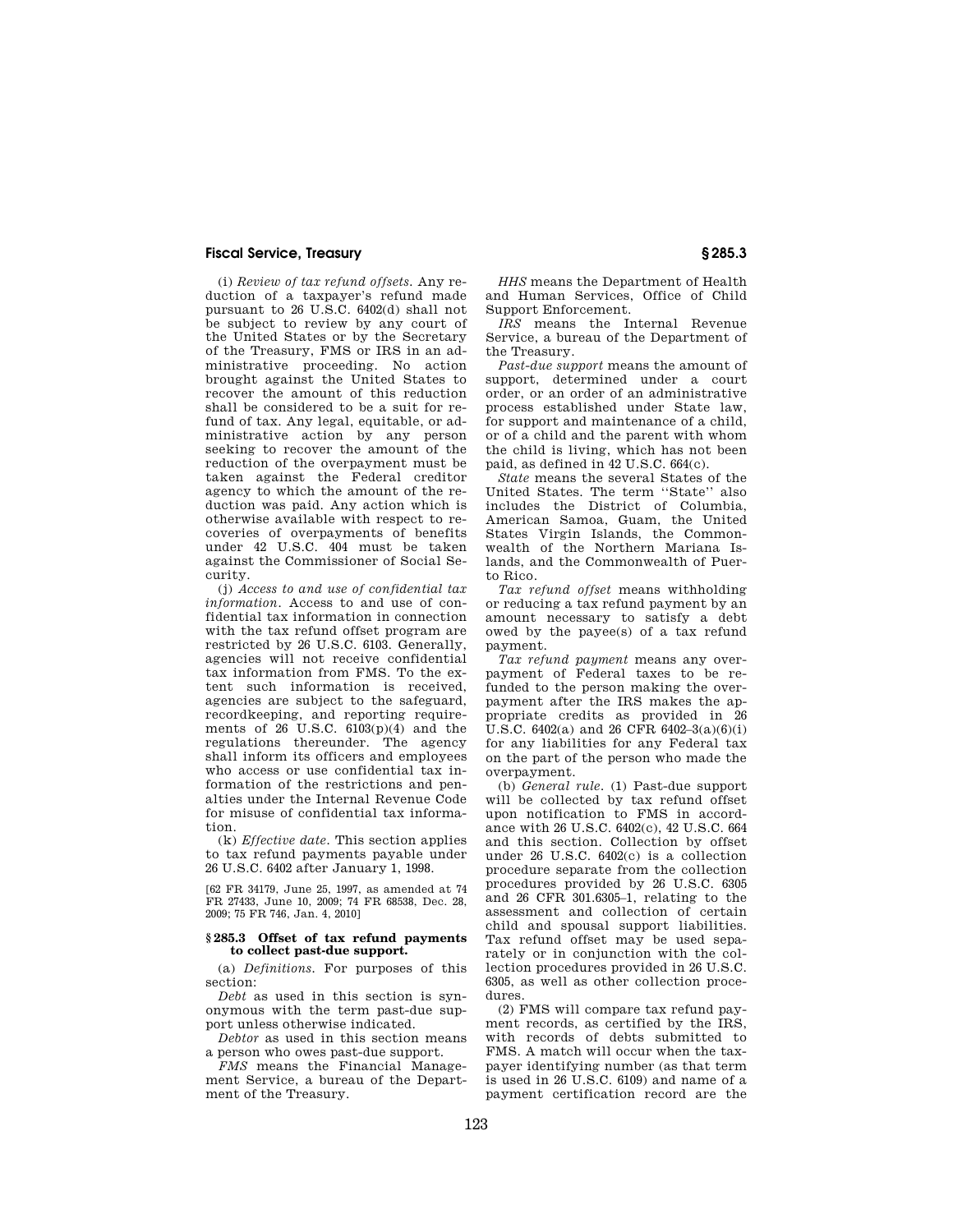same as the taxpayer identifying number and name of a delinquent debtor record. When a match occurs and all other requirements for tax refund offset have been met, FMS will reduce the amount of any tax refund payment payable to a debtor by the amount of any past-due support debt owed by the debtor. Any amounts not offset will be paid to the payee(s) listed in the payment certification record.

(c) *Notification of past-due support*—(1) *Past-due support eligible for tax refund offset.* Past-due support qualifies for tax refund offset if:

 $(i)(A)$  There has been an assignment of the support obligation to a State and the amount of past-due support is not less than \$25.00, or such higher amount as HHS rules may allow, whichever is greater; or

(B) A State agency is providing support collection services under 42 U.S.C. 654(4) and the amount of the past-due support is not less than \$500.00; and

(ii) A notification of liability for past-due support has been received by FMS as prescribed by paragraphs  $(c)(2)$ or (c)(3) of this section.

(2) *Notification of liability for past-due support and transmission of information to FMS by HHS.* States notifying HHS of past-due support shall do so in the manner and format prescribed by HHS. The notification of liability shall be accompanied by a certification that the State has complied with the requirements contained in paragraph  $(c)(4)$  of this section and with any requirements applicable to the offset of Federal tax refunds to collect past-due support imposed by State law or procedures. HHS shall consolidate and transmit to FMS the information contained in the notifications of liability for past-due support submitted by the States provided that the State has certified that the requirements of paragraph (c)(4) of this section have been met.

(3) *Notification of liability for past-due support transmitted directly to FMS by States.* States must notify HHS of pastdue support in accordance with the provisions of paragraph (c)(2) of this section unless HHS rules authorize notification to FMS directly. If authorized by HHS rules, States may notify FMS directly of past-due support.

**§ 285.3 31 CFR Ch. II (7–1–11 Edition)** 

States notifying FMS directly of pastdue support shall do so in the manner and format prescribed by FMS. The notification of liability shall be accompanied by a certification that the State has complied with the requirements contained in paragraph (c)(4) of this section and with any requirements applicable to the offset of Federal tax refunds to collect past-due support imposed by State law or procedures. FMS may reject a notification of past-due support which does not comply with the requirements of this section. Upon notification of the rejection and the reason for rejection, the State may resubmit a corrected notification.

(4) *Advance notification to debtor of intent to collect by tax refund offset.* The State, or HHS if the State requests and HHS agrees, is required to provide a written notification to the debtor, pursuant to the provisions of 42 U.S.C. 664(a)(3) and 45 CFR 303.72(e), informing the debtor that the State intends to refer the debt for collection by tax refund offset. The notice also shall:

(i) Instruct the debtor of the steps which may be taken to contest the State's determination that past-due support is owed or the amount of the past-due support;

(ii) Advise any non-debtor who may file a joint tax return with the debtor of the steps which a non-debtor spouse may take in order to secure his or her proper share of the tax refund; and

(iii) In cases when a debt is being enforced by more than one State, advise the debtor of his or her opportunities to request a review with the State enforcing collection or the State issuing the support order as prescribed by the provisions of  $45$  CFR  $303.72(g)$ .

(5) *Correcting and updating notification.* The State shall, in the manner and in the time frames provided by FMS or HHS, notify FMS or HHS of any deletion or net decrease in the amount of past-due support referred to FMS, or HHS as the case may be, for collection by tax refund offset. The State may notify FMS or HHS of any increases in the amount of the debt referred to FMS for collection by tax refund offset provided that the State has complied with the requirements of paragraph (c)(4) of this section with regard to those debts.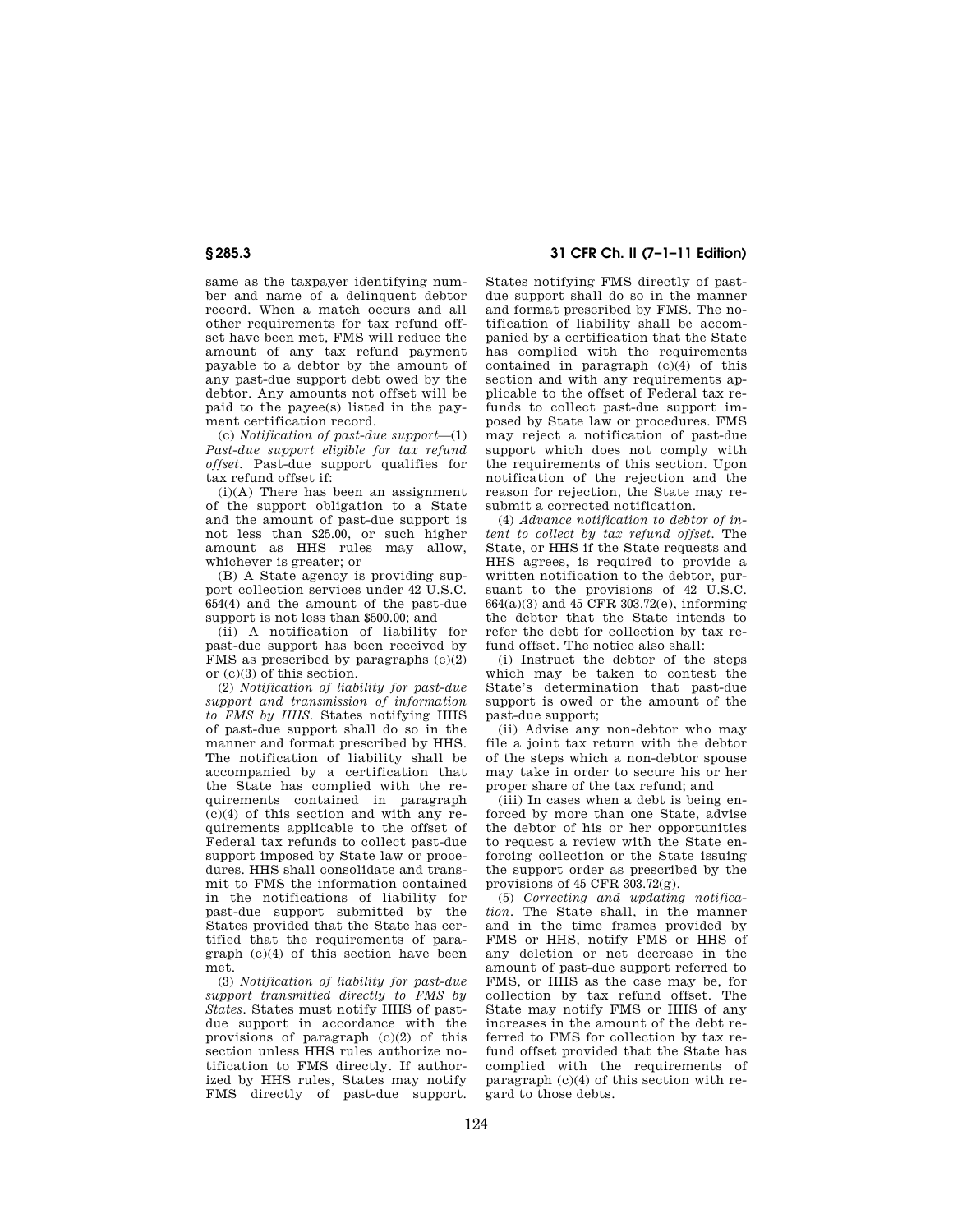(6) *Collection of past-due support enforced by multiple States.* When a State has knowledge that the debt is being enforced by more than one State, the State notifying FMS, or HHS as the case may be, of the debt shall inform any such other State involved in enforcing the debt when it receives the offset amount.

(d) *Priorities for offset.* (1) As provided in 26 U.S.C. 6402, a tax refund payment shall be reduced in the following order of priority:

(i) First, by the amount of any pastdue support which is to be offset under 26 U.S.C. 6402(c) and 42 U.S.C. 464;

(ii) Second, by the amount of any past-due, legally enforceable debt owed to a Federal agency which is to be offset under 26 U.S.C. 6402(d), 31 U.S.C. 3720A and §285.2 of this part; and

(iii) Third, by the amount of any past-due, legally enforceable debt owed to States (other than past-due support) which is to be offset under 26 U.S.C. 6402(e) or 26 U.S.C. 6402(f).

(2) Reduction of the tax refund payment pursuant to 26 U.S.C. 6402(a), (c), (d), and (e) shall occur prior to crediting the overpayment to any future liability for an internal revenue tax. Any amount remaining after tax refund offset under 26 U.S.C. 6402(a), (c), (d), and (e) shall be refunded to the taxpayer, or applied to estimated tax, if elected by the taxpayer pursuant to IRS regulations.

(e) *Post-offset notice.* (1)(i) FMS shall notify the debtor in writing of:

(A) The amount and date of the offset to satisfy past-due support;

(B) The State to which this amount has been paid or credited; and

(C) A contact point within the State that will handle concerns or questions regarding the offset.

(ii) The notice in paragraph  $(e)(1)(i)$ of this section also will advise any nondebtor who may have filed a joint tax return with the debtor of the steps which a non-debtor spouse may take in order to secure his or her proper share of the tax refund. See paragraph (f) of this section.

(2) FMS will advise HHS of the names, mailing addresses, and identifying numbers of the debtors from whom amounts of past-due support were collected, of the amounts collected from each debtor through tax refund offset, the names of any non-debtor spouses who may have filed a joint return with the debtor, and of the State on whose behalf each collection was made. Alternatively, FMS will provide such information to each State that refers debts directly to FMS. FMS will inform HHS and each State that the payment source is a tax refund payment.

(3) At least weekly, FMS will notify the IRS of the names and taxpayer identifying numbers of the debtors from whom amounts owed for past-due support were collected from tax refund offsets and the amounts collected from each debtor.

(4) At such time and in such manner as FMS and HHS agree, but no less than annually, FMS will advise HHS of the States which have furnished notices of past-due support, the number of cases in each State with respect to which such notices have been furnished, the amount of past-due support sought to be collected by each State, and the amount of such tax refund offset collections actually made in the case of each State. As FMS and HHS may agree, FMS may provide additional offset-related information about States which have furnished notices of past-due support.

(f) *Offset made with regard to a tax refund payment based upon joint return.* If the person filing a joint return with a debtor owing the past-due support takes appropriate action to secure his or her proper share of a tax refund from which an offset was made, the IRS will pay the person his or her share of the refund and request that FMS deduct that amount from amounts payable to HHS or the State, as the case may be. FMS and HHS, or the appropriate State, will adjust their debtor records accordingly.

(g) *Disposition of amounts collected.*  FMS will transmit amounts collected for debts, less fees charged under paragraph (h) of this section, to HHS or to the appropriate State. If FMS learns that an erroneous offset payment is made to HHS or any State, FMS will notify HHS or the appropriate State that an erroneous offset payment has been made. FMS may deduct the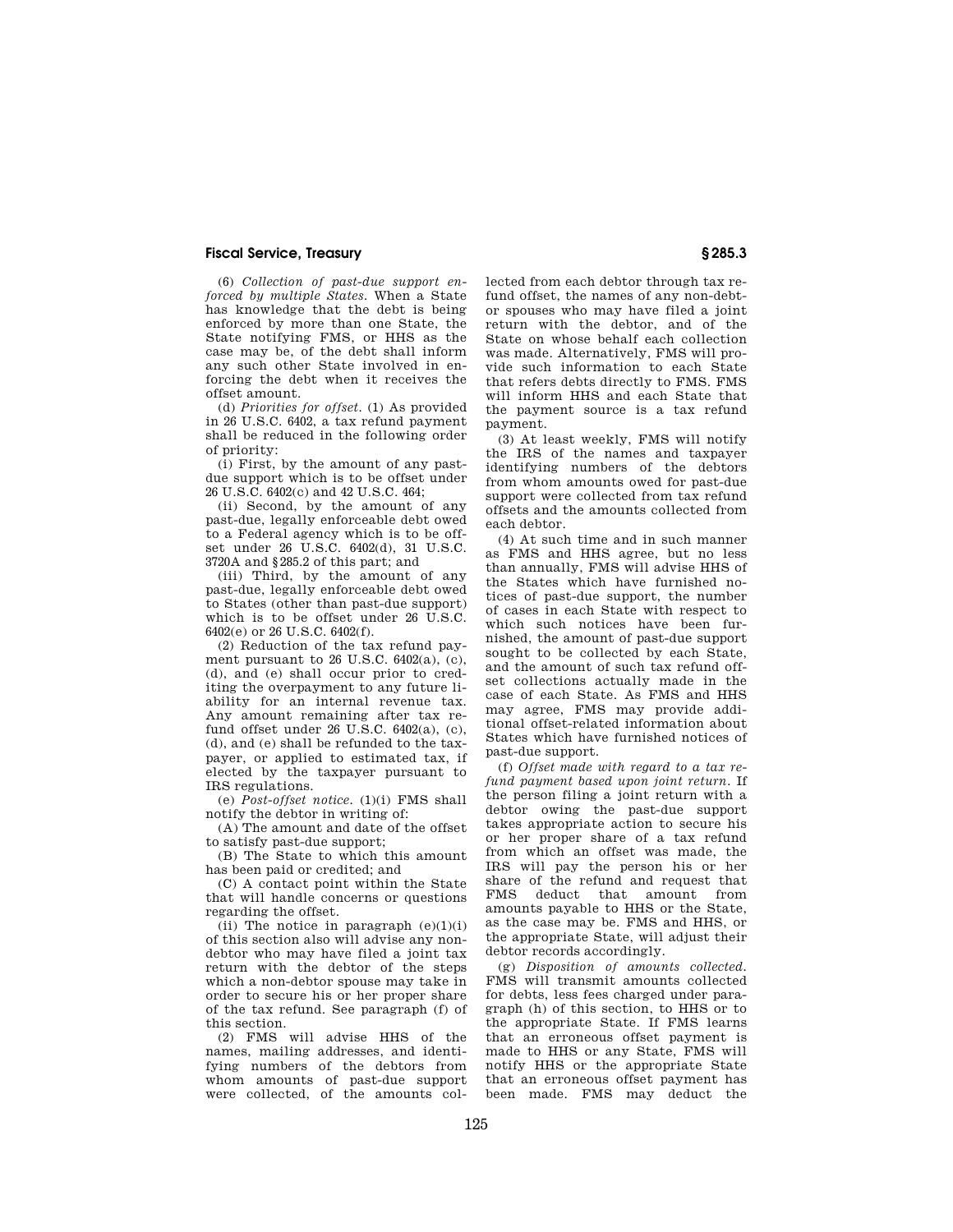# **§ 285.4 31 CFR Ch. II (7–1–11 Edition)**

amount of the erroneous offset payment from amounts payable to HHS or the State, as the case may be. Alternatively, upon FMS' request, the State shall return promptly to the affected taxpayer or FMS an amount equal to the amount of the erroneous payment (unless the State previously has paid such amounts, or any portion of such amounts, to the affected taxpayer). HHS and States shall notify FMS any time HHS or a State returns an erroneous offset payment to an affected taxpayer. FMS and HHS, or the appropriate State, will adjust their debtor records accordingly.

(h) *Fees.* The State will pay a fee to FMS for the full cost of administering the tax refund offset program. The fee (not to exceed \$25 per case submitted) will be established annually in such amount as FMS and HHS agree to be sufficient to reimburse FMS for the full cost of the offset procedure. FMS will deduct the fees from amounts collected prior to disposition and transmit a portion of the fees deducted to reimburse the IRS for its share of the cost of administering the tax refund offset program. Fees will be charged only for actual tax refund offsets completed.

(i) *Review of tax refund offsets.* In accordance with 26 U.S.C. 6402(f), any reduction of a taxpayer's refund made pursuant to 26 U.S.C. 6402(c), (d), or (e) shall not be subject to review by any court of the United States or by the Secretary of the Treasury, FMS or IRS in an administrative proceeding. No action brought against the United States to recover the amount of this reduction shall be considered to be a suit for refund of tax.

(j) *Access to and use of confidential tax information.* Access to and use of confidential tax information in connection with the tax refund offset program is permitted to the extent necessary in establishing appropriate agency records, locating any person with respect to whom a reduction under 26 U.S.C. 6402(c) is sought for purposes of collecting the debt, and in the defense of any litigation or administrative procedure ensuing from a reduction made under section 6402(c).

(k) *Effective date.* This section applies to tax refund payments payable under 26 U.S.C. 6402 after January 1, 1999.

[63 FR 72094, Dec. 30, 1998, as amended at 72 FR 59480, Oct. 22, 2007; 74 FR 27433, June 10, 2009]

#### **§ 285.4 Offset of Federal benefit payments to collect past-due, legally enforceable nontax debt.**

(a) *Scope.* (1) This section sets forth special rules applicable to the offset of Federal benefit payments payable to an individual under the Social Security Act (other than Supplemental Security Income (SSI) payments), part B of the Black Lung Benefits Act, or any law administered by the Railroad Retirement Board (other than payments that such Board determines to be tier 2 benefits) to collect delinquent nontax debt owed to the United States.

(2) As used in this section, benefit payments ''due to'' an individual, ''payable to'' an individual, and/or benefit payments ''received by'' an individual, refer to those benefit payments expected to be paid to an individual before any amounts are offset to satisfy the payee's delinquent debt owed to the United States. Nothing in these phrases, similar phrases, or this section is intended to imply or confer any new or additional rights or benefits on an individual with respect to his or her entitlement to benefit payments. The Financial Management Service (FMS), the Social Security Administration, the Railroad Retirement Board, and other payment agencies are not liable for the amount offset from an individual's benefit payment on the basis that the underlying obligation, represented by the payment before the offset was taken, was not satisfied. See 31 U.S.C.  $3716(c)(2)(A)$ .

(b) *Definitions.* As used in this section:

*Administrative offset* or *offset* means withholding funds payable by the United States (including funds payable by the United States on behalf of a State government) to, or held by the United States for, a person to satisfy a debt.

*Agency* or *Federal agency* means a department, agency, court, court administrative office, or instrumentality in the executive, judicial, or legislative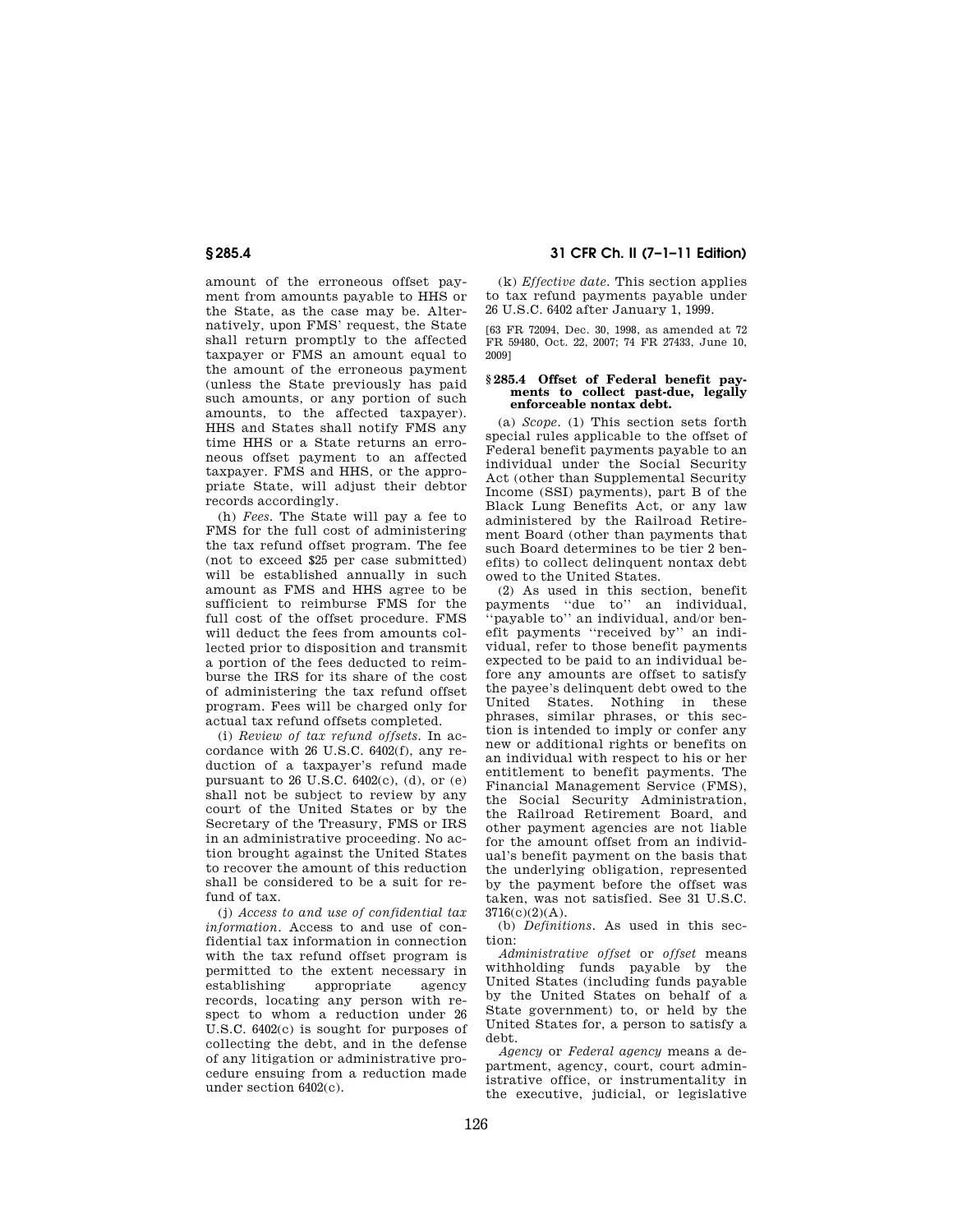branch of the Federal Government, including government corporations.

*Covered benefit payment* means a Federal benefit payment payable to an individual under the Social Security Act (other than SSI payments), part B of the Black Lung Benefits Act, or any law administered by the Railroad Retirement Board (other than payments that such Board determines to be tier 2 benefits). The amount of the covered benefit payment payable to a debtor for purposes of this section will be the amount after reduction or deduction required under the laws authorizing the program. Reductions to recover benefit overpayments are excluded from the covered benefit payment when calculating amounts available for offset.

*Creditor agency* means a Federal agency owed a debt that seeks to collect that debt through administrative offset.

*Debt* or *claim* means an amount of money, funds, or property which has been determined by an agency official to be due the United States from any person, organization, or entity except another Federal agency. Debt or claim does not include a debt or claim arising under the Internal Revenue Code of 1986 or the tariff laws of the United States.

*Debtor* means a person who owes a debt. The term ''person'' includes any individual, organization or entity, except another Federal agency.

*Disbursing official* means an official who has authority to disburse public money pursuant to 31 U.S.C. 3321 or another law, including an official of the Department of the Treasury, the Department of Defense, the United States Postal Service, or any other government corporation, or any official of the United States designated by the Secretary of the Treasury to disburse public money.

*FMS* means the Financial Management Service, a bureau of the Department of the Treasury.

*Monthly covered benefit payment*  means a covered benefit payment payable to a payee on a recurring basis at monthly intervals that is not expressly limited in duration, at the time the first payment is made, to a period of less than 12 months.

*Payee* means a person who is due a payment from a disbursing official. For purposes of this section, a ''payee'' is a person who is entitled to the benefit of all or part of a payment from a disbursing official.

*Taxpayer identifying number* means the identifying number described under section 6109 of the Internal Revenue Code of 1986 (26 U.S.C. 6109). For an individual, the taxpayer identifying number generally is the individual's social security number.

(c) *Administrative offset, generally.* Disbursing officials shall offset payments to satisfy, in whole or in part, debts owed by the payee. Disbursing officials shall compare payment records with records of debts submitted to FMS for collection by administrative offset. A match will occur when the taxpayer identifying number and name of the payee (as defined in paragraph (b) of this section) on a payment record are the same as the taxpayer identifying number and name of the debtor on a debt record. When a match occurs and all other requirements for offset have been met, the disbursing official shall offset the payment to satisfy, in whole or in part, the debt. Any amounts not offset shall be paid to the payee. Covered benefit payments, i.e., payments made to individuals under the Social Security Act (other than Supplemental Security Income (SSI) payments), part B of the Black Lung Benefits Act, or any law administered by the Railroad Retirement Board (RRB) (other than tier 2 benefit payments) are among the types of payments which may be offset to collect debts owed to the United States. Offset of covered benefit payments are subject to the limitations contained in this section. Offsets of covered benefit payments will occur only if the name and taxpayer identifying number of the person who is entitled to the benefit of all or a part of the payment matches the name and taxpayer identifying number of the debtor.

(d) *Submission of debts to FMS for collection by administrative offset.* Creditor agencies must notify FMS of all pastdue, legally enforceable debt delinquent for more than 180 days for purposes of collection by administrative offset. Creditor agencies may notify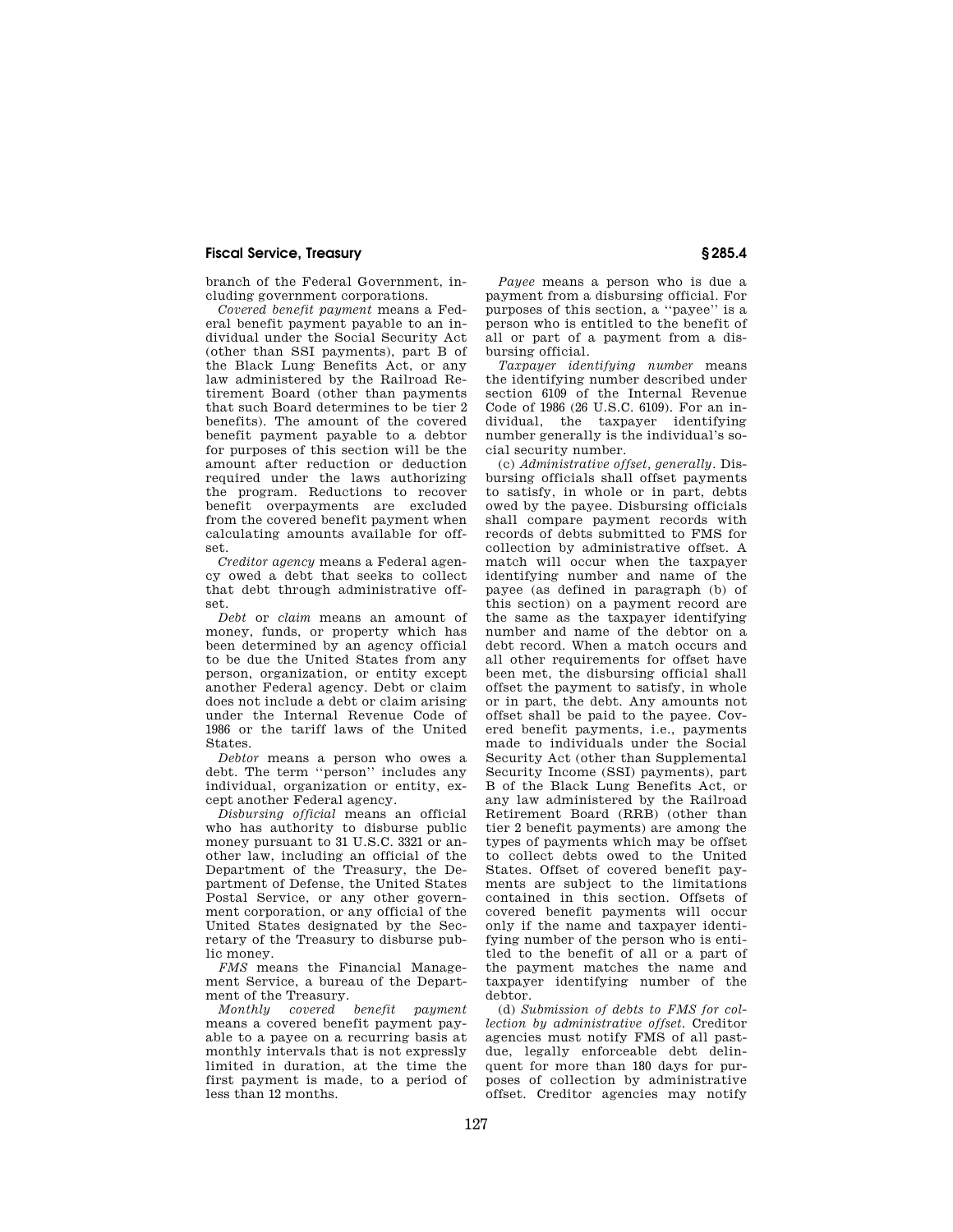# **§ 285.5 31 CFR Ch. II (7–1–11 Edition)**

FMS of all debt delinquent for less than 180 days for purposes of collection by administrative offset. Prior to such notification, creditor agencies must certify to FMS that the debt is pastdue, legally enforceable, and that the creditor agency has provided the debtor with notice and an opportunity for a review in accordance with the provisions of 31 U.S.C. 3716(a) and other applicable law.

(e) *Offset amount.* (1) The amount offset from a monthly covered benefit payment shall be the lesser of:

(i) The amount of the debt, including any interest, penalties and administrative costs;

(ii) An amount equal to 15% of the monthly covered benefit payment; or

(iii) The amount, if any, by which the monthly covered benefit payment exceeds \$750.

(2) A debtor shall not receive a refund of any amounts offset if the debtor's monthly covered benefit payments are reduced, suspended, terminated, or otherwise not received for a period of 12 months.

(3) *Examples.* (i) A debtor receives monthly Social Security benefits of \$850. The amount offset is the lesser of \$127.50 (15% of \$850) or \$100 (the amount by which \$850 exceeds \$750). In this example, the amount offset is \$100 (assuming the debt is \$100 or more).

(ii) A debtor receives monthly Social Security benefits of \$1250. The amount offset is the lesser of \$187.50 (15% of \$1250) or \$500 (the amount by which \$1250 exceeds \$750). In this example, the amount offset is \$187.50 (assuming the debt is \$187.50 or more).

(iii) A debtor receives monthly Social Security payments of \$650. No amount will be offset because \$650 is less than \$750.

(f) *Notification of offset.* (1) Before offsetting a covered benefit payment, the disbursing official will notify the payee in writing of the date offset will commence. The notice shall inform the payee of the type of payment that will be offset; the identity of the creditor agency which requested the offset; and a contact point within the creditor agency that will handle concerns regarding the offset.

(2) The disbursing official conducting the offset will notify the payee in writing of the occurrence of the offset to satisfy, in whole or in part, a delinquent debt owed to the United States. The notice shall inform the payee of the type and amount of the payment that was offset; the identity of the creditor agency which requested the offset; and a contact point within the creditor agency that will handle concerns regarding the offset.

(3) Non-receipt by the debtor of the notices described in paragraphs (f)(1) and (f)(2) of this section shall not impair the legality of the administrative offset.

(g) *Fees.* A fee which FMS has determined to be sufficient to cover the full cost of the offset procedure, shall be deducted from each offset amount. Creditor agencies may add this fee to the debt if not otherwise prohibited by law.

(h) *Disposition of amounts collected.*  The disbursing official conducting the offset will transmit amounts collected for debts, less fees charged under paragraph (g) of this section, to the appropriate creditor agency. If an erroneous offset payment is made to a creditor agency, the disbursing official will notify the creditor agency that an erroneous offset payment has been made. The disbursing official may deduct the amount of the erroneous offset payment from future amounts payable to the creditor agency. Alternatively, upon the disbursing official's request, the creditor agency shall return promptly to the disbursing official or the affected payee an amount equal to the amount of the erroneous payment. The disbursing official and the creditor agency shall adjust the debtor records appropriately.

[63 FR 44988, Aug. 21, 1998]

#### **§ 285.5 Centralized offset of Federal payments to collect nontax debts owed to the United States.**

(a) *Scope.* (1) This section governs the centralized offset of Federal payments to collect delinquent, nontax debts owed to Federal agencies in accordance with 31 U.S.C. 3716, 3720A and 26 U.S.C. 6402 and applicable regulations. The Department of the Treasury's Financial Management Service (FMS) administers centralized offset through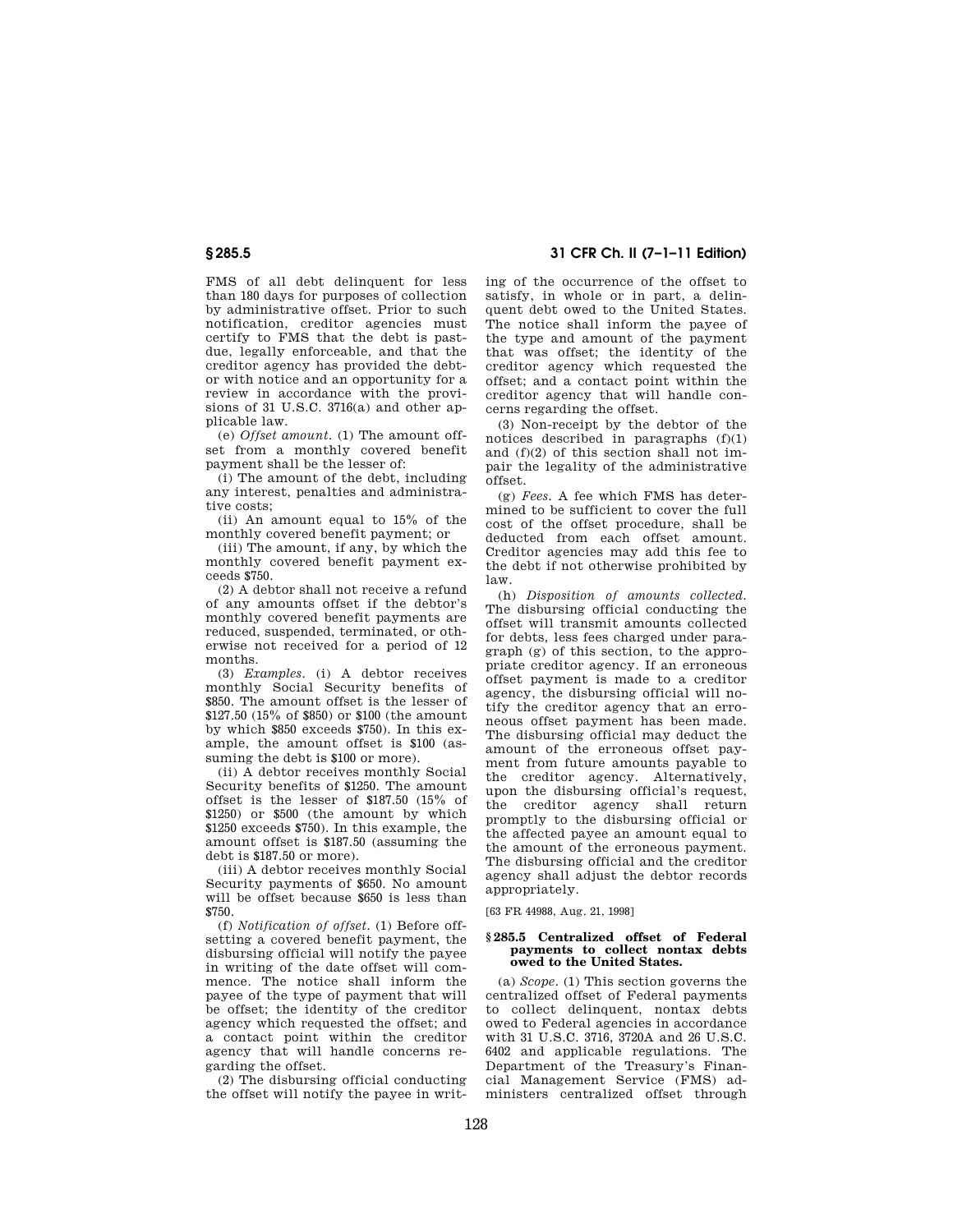the Treasury Offset Program. Offset occurs when the Federal government withholds part or all of a debtor's Federal payment to satisfy the debtor's delinquent debt owed to the government.

(2) Special rules apply to the collection of delinquent, nontax debts through the centralized offset of certain types of Federal payments, including tax refunds (31 CFR 285.2), Federal benefit payments (31 CFR 285.4), and Federal salary payments (31 CFR 285.7). While this rule applies to such payments, nothing in this rule is intended to contradict any provision of those more specific sections. To the extent any provision of this rule is inconsistent with a more specific provision of §285.2, §285.4 or §285.7 of this part, the more specific provision shall apply.

(3) The receipt of collections pursuant to this section does not preclude a Federal agency from pursuing other debt collection remedies in conjunction with centralized offset. Nothing in this section precludes an agency from pursuing all available debt collection remedies simultaneously, provided that collections do not exceed the amount of the debt, including any interest, penalties, and administrative costs.

(b) *Definitions.* As used in this section:

*Agency* or *Federal agency* means a department, agency or subagency, court, court administrative office, or instrumentality in the executive, judicial, or legislative branch of the Federal Government, including government corporations.

*Centralized offset* means the offset of Federal payments through the Treasury Offset Program to collect debts which creditor agencies have certified pursuant to 31 U.S.C. 3716(c), 3720A(a) and applicable regulations. The term ''centralized offset'' includes the Treasury Offset Program's processing of offsets of Federal payments disbursed by disbursing officials other than FMS.

*Creditor agency* has the same meaning as found at 31 U.S.C. 3701(e)(1) and means any Federal agency that is owed a claim or debt that seeks to collect that claim or debt through offset of Federal payments.

*Debt* or *claim* has the meaning contained in 31 U.S.C. 3701(b) and means any amount of money, funds, or prop-

erty that has been determined by an appropriate official of the Federal government to be owed to the United States by a person, organization, or entity, except another Federal agency. The terms ''debt'' and ''claim'' are synonymous and include debt administered by a third party acting as an agent for the Federal Government. For purposes of this section, the term ''debt'' does not include debts arising under the Internal Revenue Code of 1986 (26 U.S.C. 1 et seq.), the tariff laws of the United States, or the Social Security Act (42 U.S.C. 301 et seq.), except to the extent provided in sections 204(f) and 1631(b)(4) of such Act (42 U.S.C. 404(f) and 1383(b)(4)(A), respectively) and 31 U.S.C. 3716(c).

*Debt collection center* means a Federal agency or a unit or subagency within a Federal agency that has been designated by the Secretary to collect debt owed to the United States.

*Debtor* means a person who owes a debt to the United States.

*Delinquent* or *past-due* refers to the status of a debt and means a debt has not been paid by the date specified in the agency's initial written demand for payment, or applicable agreement or instrument (including a post-delinquency payment agreement), unless other payment arrangements satisfactory to the creditor agency have been made. Nothing in this section is intended to define whether a debt is delinquent or past-due for purposes other than offset under this section.

*Delinquent debt record* means information about a past-due, legally enforceable debt submitted by a creditor agency to FMS for purposes of offset in accordance with the provisions of this section. Information about a past-due, legally enforceable debt includes, but is not limited to, the amount of the debt and the debtor's name, address, and taxpayer identifying number.

*Disbursing official* means an official who has authority to disburse public money pursuant to 31 U.S.C. 3321 or another law, including an official of the Department of the Treasury, the Department of Defense, the United States Postal Service, or any other government corporation, or any official of the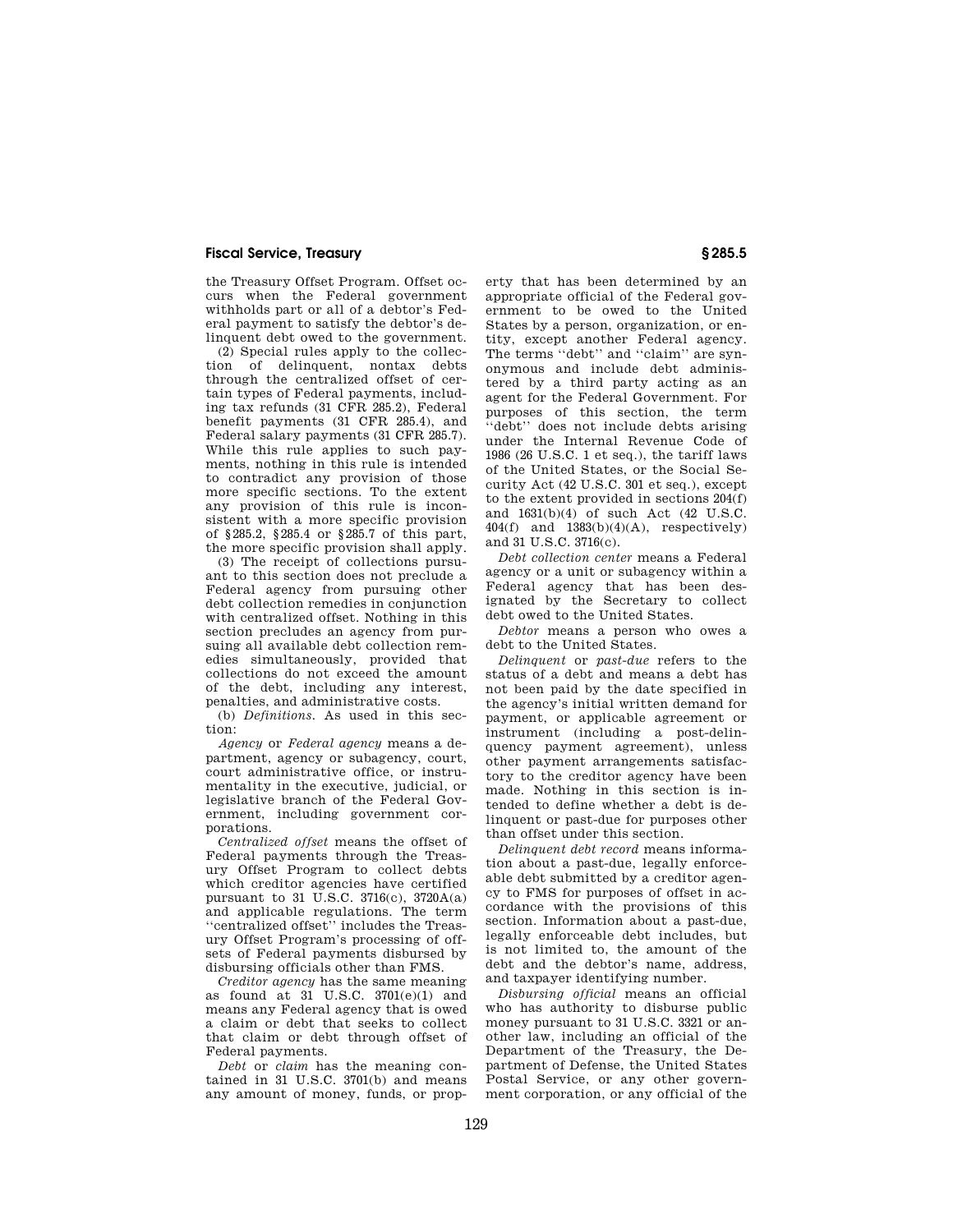United States designated by the Secretary of the Treasury to disburse public money.

*FMS* means the Financial Management Service, a bureau of the Department of the Treasury and its disbursing office. FMS is responsible for administering centralized offset.

*Legally enforceable* refers to a characteristic of a debt and means there has been a final agency determination that the debt, in the amount stated, is due, and there are no legal bars to collection by offset. Debts that are not legally enforceable for purposes of this section include, but are not limited to, debts subject to the automatic stay in bankruptcy proceedings or debts covered by a statute that prohibits collection of such debt by offset. For example, if a delinquent debt is the subject of a pending administrative review process required by statute or regulation, and if collection action during the review process is prohibited, the debt is not considered legally enforceable for purposes of this section. Nothing in this section is intended to define whether a debt is legally enforceable for purposes other than offset under this section.

*Match* means the taxpayer identifying number and name (or derivative thereof) of the payee on a payment record are the same as the taxpayer identifying number and name of the debtor on a delinquent debt record.

*Offset* means withholding funds payable by the United States to, or held by the United States for, a person to satisfy a debt owed by the payee.

*Past-due* has the same meaning as ''delinquent'', as defined above.

*Payee* means a person who is due a payment from a disbursing official as certified by the payment agency. For purposes of this section, a ''payee'' is a person who is entitled to the benefit of all or part of a payment from a disbursing official.

*Payment agency* means any agency that transmits payment requests, in the form of certified payment vouchers or other similar forms, to a disbursing official for disbursement.

*Payment record* means information contained on a payment request, in the form of a certified payment voucher or other similar form, that has been

**§ 285.5 31 CFR Ch. II (7–1–11 Edition)** 

transmitted to a disbursing official for disbursement in accordance with the provisions of 31 U.S.C. 3325 and 3528 or other applicable law. For purposes of matching, ''payment record'' may include information extracted from a payment request. Such information could include, but is not limited to, the amount and type of payment and the payee's name, address, and taxpayer identifying number.

*Person* means an individual, corporation, partnership, association, organization, State or local government, or any other type of entity other than a Federal agency.

*Recurring payment* means a payment to an individual that is expected to be payable to a payee at regular intervals, at least four times annually. The term ''recurring payment'' does not include payments made pursuant to a Federal contract, grant or cooperative agreement.

*Representative payee* means a person named as payee on the payment voucher certified by the payment agency who is acting on behalf of a person entitled to receive the benefit of all or part of the payment.

*Secretary* means the Secretary of the Treasury.

*Taxpayer identifying number* means the identifying number described under section 6109 of the Internal Revenue Code of 1986 (26 U.S.C. 6109). For an individual, the taxpayer identifying number is generally the individual's social security number.

(c) *General rule.* (1) Creditor agencies shall submit delinquent debts to FMS for purposes of offset in accordance with paragraph (d) of this section.

(2) Disbursing officials shall compare payment records with delinquent debt records submitted to FMS for collection by offset. When a match occurs, and all other requirements for offset have been met, the disbursing official shall offset the payment to satisfy, in whole or part, the payee's debt to the extent allowed by law. The disbursing official shall pay any amounts not offset to the payee. See paragraphs (e), (f), (g), and (h) of this section.

(d) *Requirements for creditor agencies*— (1) *Mandatory notification of delinquent debts.* As required by 31 U.S.C.  $3716(c)(6)$ , and in accordance with the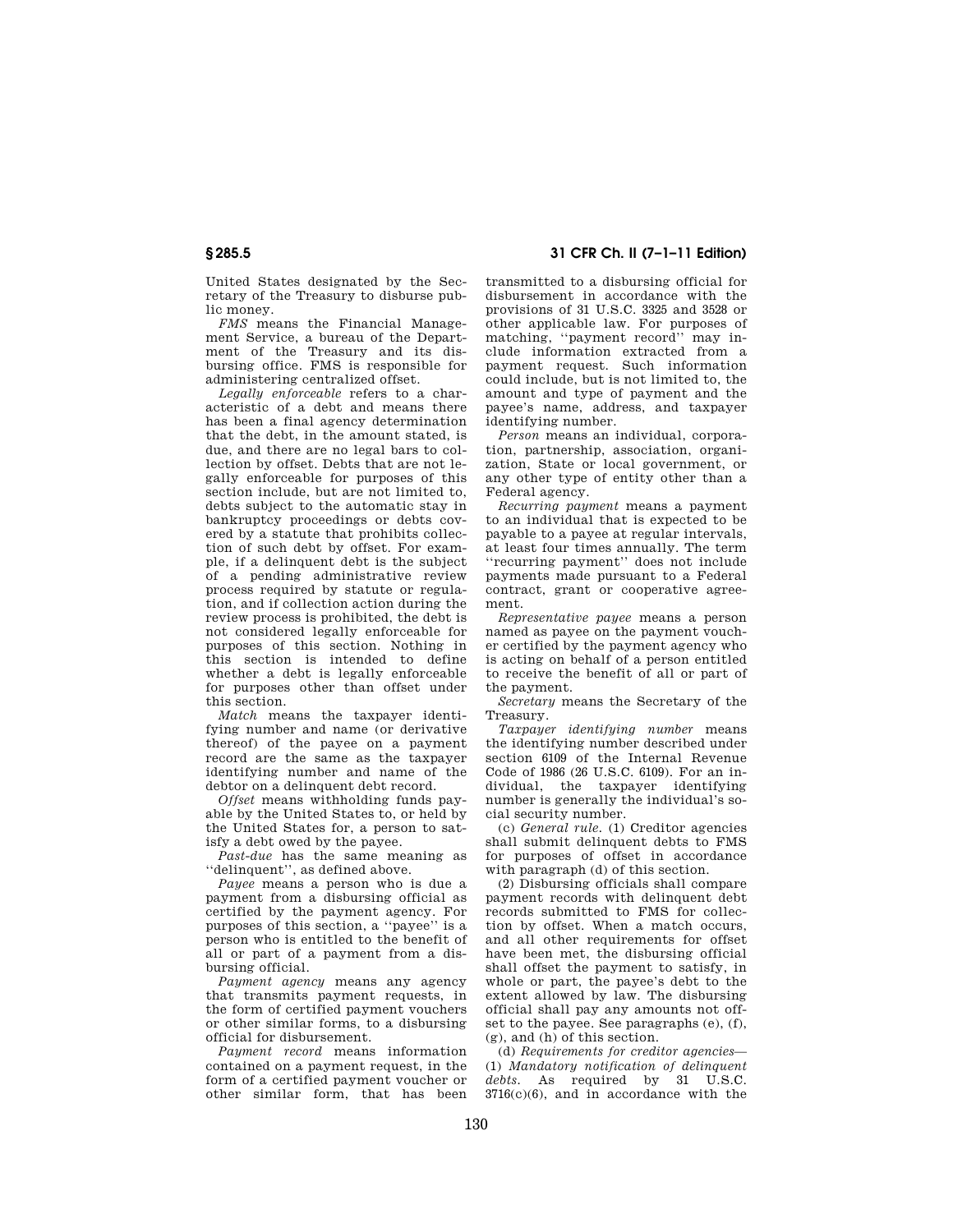provisions of this section, a creditor agency shall notify FMS of all legally enforceable debts over 180 days delinquent that are owed to the creditor agency. By complying with this requirement, creditor agencies will satisfy the requirement of 31 U.S.C. 3720A(a) to notify the Secretary of past due, legally enforceable debt for purposes of tax refund offset. If a debt which is over 180 days delinquent is considered not legally enforceable solely because it is under review as described in paragraph  $(d)(6)(ii)(C)$  of this section, the agency must submit the debt to FMS for collection by offset within 30 days of completing the review.

(2) *Discretionary notification of delinquent debts.* Creditor agencies may notify FMS of any debt that is less than 180 days delinquent, so long as the requirements of paragraph  $(d)(3)$  of this section are met.

(3) *Debt eligibility.* (i) A debt submitted to FMS for collection by centralized offset must be:

(A) Past-due in the amount stated by the creditor agency;

(B) Legally enforceable;

(C) More than \$25, or such other amount as FMS may prescribe; and

(D) Not secured by collateral subject to a pending foreclosure action, unless the creditor agency certifies that offset will not affect the Government's rights to the secured collateral.

(ii) The creditor agency must certify that the debt is eligible for collection by offset, as required in paragraph (d)(6) of this section.

(iii) Debts owed by foreign sovereigns may be referred to Treasury Offset Program at the discretion of the creditor agency to the extent allowed by law, but are excluded from mandatory referral under paragraph (d)(1) of this section.

(iv) In accordance with 31 U.S.C. 3719 and the procedures promulgated thereunder, creditor agencies must report to Treasury the amount of debt over 180 days delinquent eligible for the Treasury Offset Program. The procedures require that such report include the amount of debt over 180 days delinquent that the creditor agency has determined is not eligible for the Treasury Offset Program and the reasons for such determination.

(v) Creditor agencies may submit nontax debts to FMS for collection by centralized offset irrespective of the amount of time the debt has been outstanding. Accordingly, all nontax debts, including debts that were outstanding for ten years or longer prior to June 11, 2009 may be collected by centralized offset.

(4) *Creditor agency regulations.* Prior to submitting a debt to FMS for purposes of offset, Federal agencies shall prescribe regulations in accordance with the requirements of 31 U.S.C. 3716(b), 31 CFR 901.3(b)(4), 31 U.S.C. 3720A(a), and 31 CFR 285.2(c). Before submitting debts to FMS for purposes of offsetting Federal salary payments, creditor agencies must also publish regulations pursuant to 5 U.S.C. 5514, 31 CFR 285.7(d)(2), and 5 CFR 550.1104.

(5) *Delinquent debt information requirements.* For each debt submitted to FMS for offset, the creditor agency shall provide the following information:

(i) Name and taxpayer identifying number of the person who owes the debt;

(ii) Debtor's address last known to the creditor agency;

(iii) The amount of the debt (including, as applicable, interest, penalties and administrative costs) and the date on which the debt became delinquent;

(iv) The address and telephone number of the contact point within the creditor agency who will handle questions, concerns or communications regarding the debt;

(v) Written certification as required in paragraph (d)(6) of this section; and

(vi) Other information as may be requested by FMS.

(6) *Creditor agency certification.* At the time the creditor agency notifies FMS of a debt for purposes of collection by offset, the creditor agency shall provide, in the manner required by FMS, written certification to FMS that:

(i) The debt meets the requirements described in paragraph  $(d)(3)(i)$  of this section;

(ii) In compliance with 31 U.S.C. 3716, 3720A, 26 U.S.C. 6402, and applicable regulations, the creditor agency has made a reasonable attempt to provide each debtor with: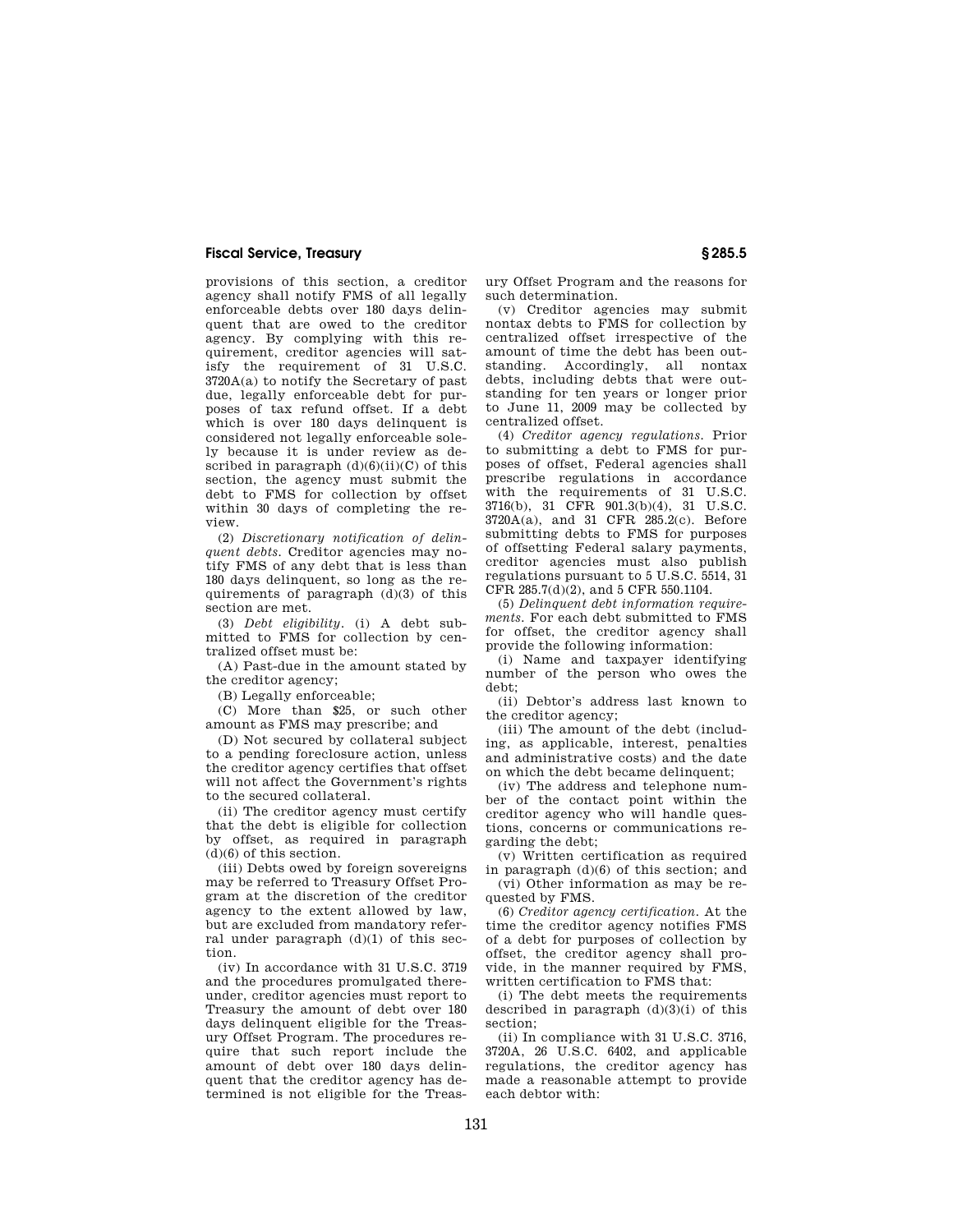(A) Written notification, at least sixty days prior to submitting the debt and at the debtor's most current address known to the agency, of the nature and the amount of the debt, the intention of the creditor agency to collect the debt through offset, and an explanation of the rights of the debtor;

(B) An opportunity to inspect and copy the records of the creditor agency with respect to the debt;

(C) An opportunity for a review within the creditor agency of the determination of indebtedness, including the opportunity to present evidence that all or part of the debt is not past-due or legally enforceable;

(D) An opportunity to enter into a written repayment agreement with the creditor agency; and

(E) In the case of Federal employees, an opportunity for a hearing prior to submitting the debt for Federal salary offset. See 5 U.S.C. 5514 and 5 CFR 550.1104. (See 31 CFR 285.7(d), which describes the authority to waive the salary offset certification as a prerequisite to referring the debt for other types of offsets.)

(iii) For debts outstanding more than ten years on or before June 11, 2009, the notice of intent to offset described in paragraph  $(d)(6)(ii)(A)$  of this section was sent to the debtor after the debt was outstanding for more than ten years, and that the debtor was afforded the rights described in paragraphs  $(d)(6)(ii)(B)$  through  $(E)$ . This requirement will apply even in a case where notice was also sent prior to the debt being outstanding for ten years but does not apply to any debt that could be collected by offset without regard to any time limitation prior to June 11, 2009.

(iv) The creditor agency has complied with all statutes, regulations, and policies applicable to the creditor agency's assessment of interest, penalties and administrative costs (including, as applicable, 31 U.S.C. 3717), and that the creditor agency has provided a written notice to debtors explaining the creditor agency's requirements concerning any such charges assessed against those debtors;

(v) The individual signing the certification has the delegated authority to

**§ 285.5 31 CFR Ch. II (7–1–11 Edition)** 

execute the certification on behalf of the head of the creditor agency; and

(vi) Such additional information that FMS may from time to time require in compliance with law, regulation or policy.

(7) *Updating certification.* After a debt has been submitted to FMS for purposes of collection by offset, the creditor agency shall provide, at least annually, in the manner and time frames required by FMS, written certification to FMS that:

(i) The debt continues to meet the requirements described in paragraph (d)(3) of this section; and

(ii) The creditor agency has properly credited all collections to the debt balance (other than collections received through centralized offset).

(8) *FMS instructions to creditor agencies.* Agencies will provide the certification in a form and manner prescribed by FMS. FMS will instruct agencies as to the form such written certifications will take and how certifications can be delivered to FMS, including, but not limited to, the use of electronic data transmission.

(9) *Agencies which are both creditor and disbursing officials.* A creditor agency that also designates disbursing officials pursuant to 31 U.S.C. 3321(c) is not required to certify debts arising out of its operations to FMS before such agency's disbursing officials offset to collect such claims. This paragraph  $(d)(9)$  does not apply to FMS when it submits debts which it is servicing pursuant to 31 U.S.C. 3711(g).

(10) *Correcting and updating debt information.* (i) When submitting debts for offset, the creditor agency must properly credit all collections, other than collections received from centralized offset.

(ii) The creditor agency shall update delinquent debt records, in the manner and time frames required by FMS, to reflect any amounts credited by the creditor agency to the debtor's account after submission of the debt to FMS (other than credits for amounts collected by centralized offset).

(iii) The creditor agency may update delinquent debt records to reflect any increases in the amount of the debt submitted to FMS for collection by offset provided that the creditor agency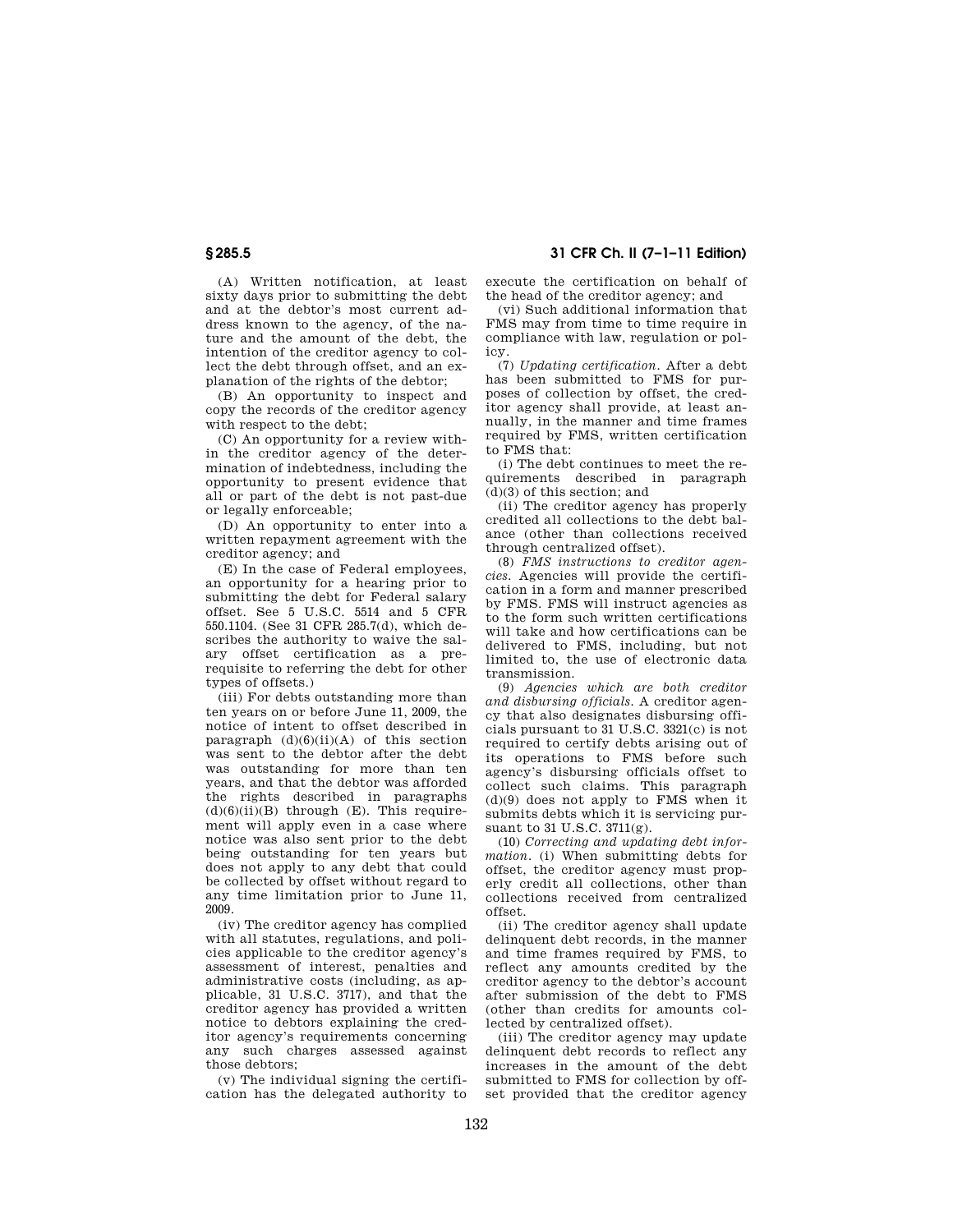has complied with the requirements of paragraph (d)(6) of this section with regard to the increased amounts.

(iv) The creditor agency shall notify FMS immediately of any change in the status of the legal enforceability of the debt—for example, if the creditor agency receives notice that the debtor has filed for bankruptcy protection.

(v) The creditor agency shall notify FMS if it has returned any monies to the debtor/payee.

(11) *Debts at FMS, a debt collection center, or the Department of Justice.* If a creditor agency has transferred a debt to FMS or a Treasury-designated debt collection center pursuant to 31 U.S.C. 3711(g) and 31 CFR 285.12, or if a creditor agency has referred a debt to the Department of Justice for enforced collection, then FMS, the debt collection center, or the Department of Justice, as the case may be, is responsible for submitting the debt information to FMS to satisfy the creditor agency's obligations under 31 U.S.C.  $3716(c)(6)$ and this section.

(12) *Certification of amount to be offset if different than maximum allowed by*  law. Generally, the amount of an offset will be calculated as set forth in paragraph (f)(2) of this section. If the creditor agency certifies to FMS that the creditor agency has determined the offset amount allowed by law would result in financial hardship to the debtor and that a lesser offset amount (specified either in dollar amount or as a percentage of the payment) is reasonable and appropriate based on the debtor's financial circumstances, then the disbursing official shall offset such lesser amount specified by the creditor agency.

(13) *Duplication of notices not required.*  Nothing in this section requires any creditor agency to duplicate any notice or opportunity for hearing or review provided to the debtor prior to offset.

(e) *Payments made by the United States*—(1) *Payments eligible for offset.*  Except as set forth in paragraph (e)(2) of this section, all Federal payments are eligible for offset under this section. Eligible Federal payments include, but are not limited to, Federal wage, salary, and retirement payments, vendor and expense reimbursement payments, certain benefit payments, travel advances and reimbursements, grants, fees, refunds, judgments (including those certified for payment pursuant to 31 U.S.C. 1304), tax refunds, and other payments made by Federal agencies.

(2) *Payments excluded from offset under this section.* This section does not apply to the following payments:

(i) Black Lung Part C benefit payments, or Railroad Retirement tier 2 payments;

(ii) Payments made under the tariff laws of the United States;

(iii) Veterans Affairs benefit payments to the extent such payments are exempt from offset pursuant to 38 U.S.C. 5301;

(iv) Payments made under any program administered by the Secretary of Education under title IV of the Higher Education Act of 1965 for which payments are certified by the Department of Education;

(v) Payments made under any other Federal law if offset is expressly prohibited by Federal statute;

(vi) Payments made under any program for which the Secretary has granted an exemption in accordance with the provisions of 31 U.S.C.  $3716(c)(3)(B)$  and paragraph (e)(7) of this section; and

(vii) Federal loan payments other than travel advances.

(3) *Specific rules for certain payment types.* (i) Specific rules apply with respect to the offset of the following types of payments:

(A) Social Security benefit payments (excluding Supplemental Security Income payments), Black Lung (part B) payments, and Railroad Retirement (other than tier 2) payments to the extent such payments are subject to offset under 31 U.S.C. 3716(c)(3)(A) (see 31 CFR  $285.4$ )

(B) Federal salary payments (see 31 CFR 285.7; 5 CFR 550.1101 through 550.1108); and

(C) Tax refund payments (see 31 CFR 285.2).

(ii) This section governs the offset of such payments to the extent that this section is not inconsistent with the special rules that apply for a particular type of payment.

(4) *Payments made to joint payees.* If a payment is certified to more than one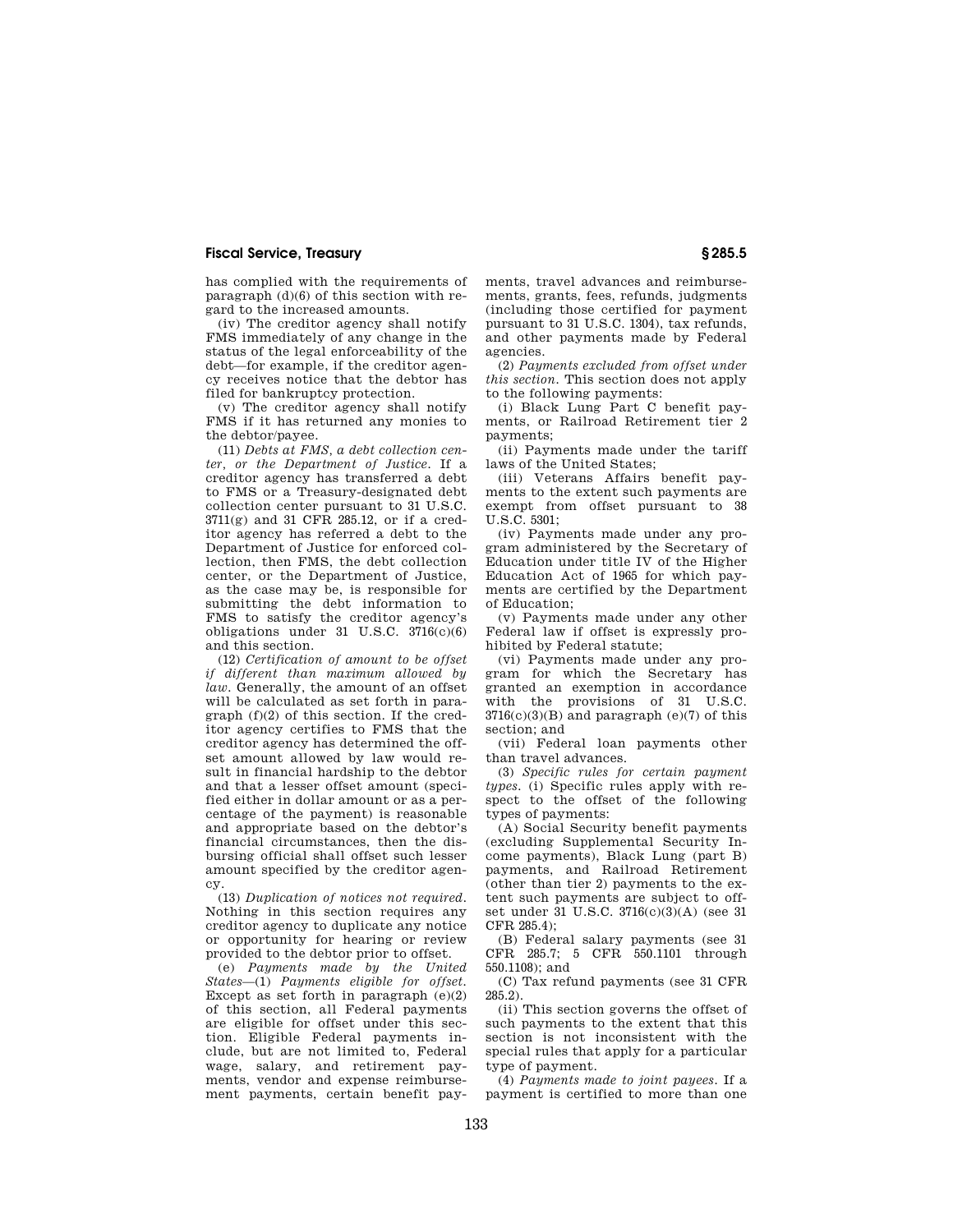payee (i.e., joint payees), the entire payment (including a tax refund payment) will be subject to offset for a debt of either payee, unless otherwise prohibited by law or regulation. See 31 CFR 285.2(g) regarding offset of joint tax refunds and claims to return offset funds to the non-debtor, joint payee.

(5) *Payments made to representative payees.* If a payment is made to a person solely in that person's capacity as a representative payee for another person having the beneficial interest in a payment, the disbursing official shall offset that payment only to collect debts owed by the person having the beneficial interest in the payment. Payment agencies are responsible for identifying representative payees.

(6) *Assigned payments.* (i) If a person, including a Federal contractor, assigns the right to receive a Federal payment to a third party (the ''assignee''), the assigned payment will be subject to offset to collect a delinquent debt owed by the assignee.

(ii) An assigned payment will also be subject to offset to collect delinquent debts owed by the assignor unless:

(A) In accordance with 41 U.S.C. 15(e)–(f), the payment has been properly assigned to a financial institution pursuant to a Federal contract, the contract contains provisions prohibiting the payment from being reduced or offset for debts owed by the contractor, and the debt arose independently of the contract; or

(B) pursuant to 31 U.S.C. 3727, the payment is being made to the assignee as settlement or satisfaction of a claim brought by the assignee against the creditor agency based upon the contract, and the debt of the contractor arises independently of the contract; or

(C) the debtor has properly assigned the right to such payments and the debt arose after the effective date of the assignment.

(7) *Payment agency requests for exemptions from centralized offset pursuant to 31 U.S.C. 3716(c)(3)(B)*—(i) *Means-tested payments.* The Secretary will exempt from centralized offset payments made under means-tested programs when requested by the head of the agency making such payments. For purposes of this section ''means-tested programs'' are those which base eligibility on a

**§ 285.5 31 CFR Ch. II (7–1–11 Edition)** 

determination that the income and/or assets of the beneficiary are inadequate to provide the beneficiary with an adequate standard of living without program assistance.

(ii) *Payments made under programs which are not means-tested.* Upon written request from the payment agency, the Secretary may exempt classes of payments which are not means-tested. Payment agencies may request that the Secretary exempt 100% of each payment in a payment class or that the Secretary exempt a specific lesser percentage. The Secretary will consider such requests under standards prescribed by the Secretary and published on the FMS Web site. *See www.fms.treas.gov/debt.* 

(iii) *Procedures for requesting exemptions.* The head of the payment agency must make a request for exemption in writing. The request must comply with the procedures published by FMS and made available at its Web site. *See www.fms.treas.gov/debt.* 

(iv) *Exemptions apply to classes of payments.* The Secretary will only exempt classes of payments. Requests for exemption of individual payments will not be considered.

(8) *Payment agency responsibilities.* (i) Payment agencies shall prepare and submit payment vouchers in the manner prescribed by the disbursing official to ensure that all payments legally eligible for offset will be offset and all payments not eligible will not be offset. Payment agencies shall notify the disbursing agency, in the manner prescribed by FMS, that a payment is a recurring payment.

(ii) Payment agencies shall also review the nature of payments the agency certifies and notify FMS of any legal bars to centralized offset of payments.

(9) *Payment and disbursing officials have satisfied the obligation underlying the payment.* When an offset occurs, the debtor has received payment in full for the underlying obligation represented by the payment. Pursuant to 31 U.S.C.  $3716(c)(2)(A)$ , neither the disbursing official nor the payment agency shall be liable for the amount of the offset on the basis that the underlying obligation was not satisfied. For example, if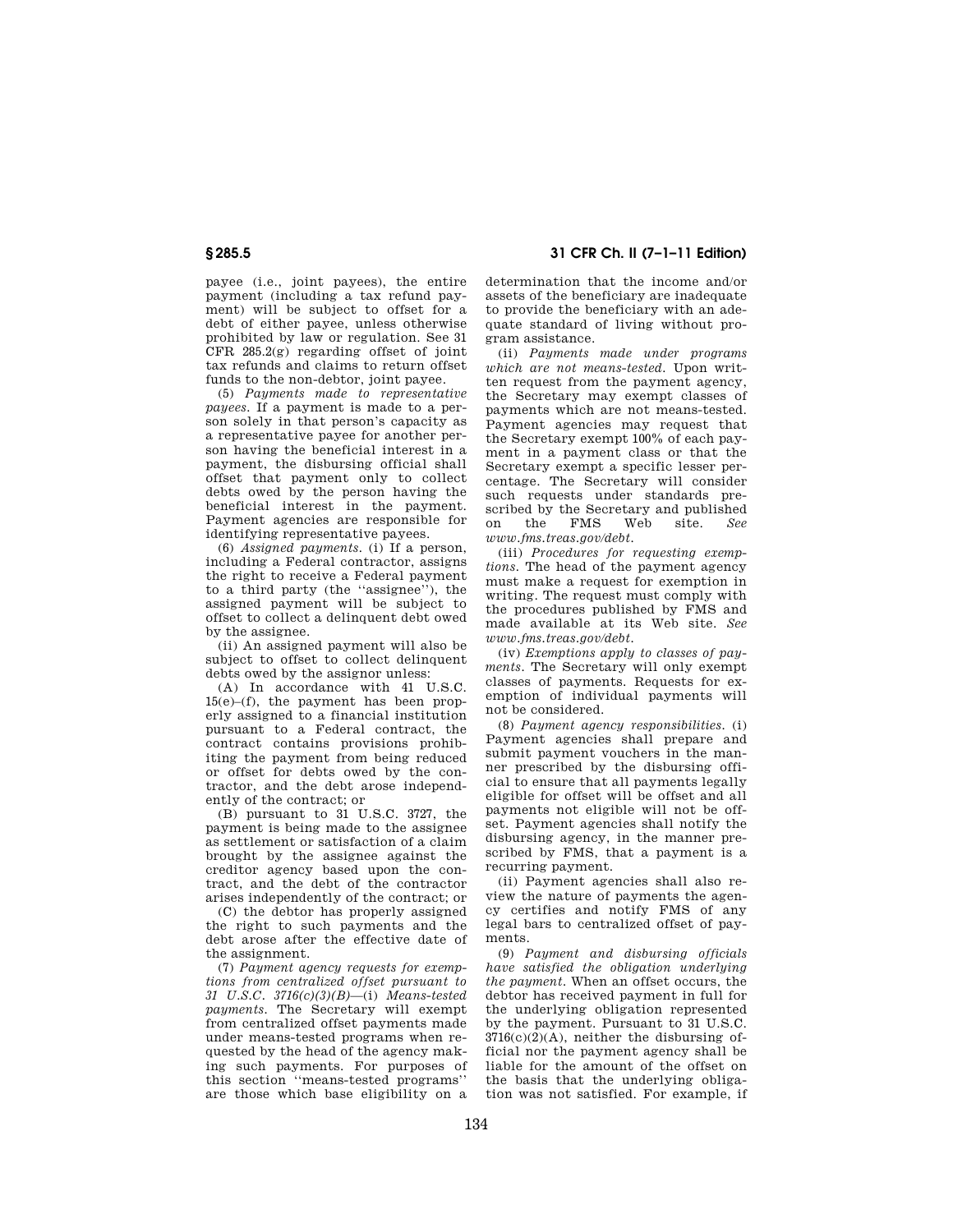an agency certifies a payment to a Federal contractor for work completed or services provided, and that payment is offset to collect a delinquent debt that the contractor owes to another Federal agency, the contractor has been paid in full for its services. When the creditor agency credits the offset amount to the contractor's delinquent debt, the contractor has received full value for the services performed under the contract.

(f) *Offset*—(1) *When offset occurs.* When a match occurs and all other requirements for offset under 31 U.S.C. 3716(c), 3720A, and applicable regulations have been met, the disbursing official shall offset the payee's Federal payment to satisfy, in whole or part, the debt owed by the debtor. Offsets will continue until the debt, including any interest, penalties, and administrative costs, is paid in full or otherwise resolved to the satisfaction of the creditor agency.

(2) *Offset amount.* (i) Except as otherwise provided in 31 CFR 285.4(e) and 285.7(g) (addressing centralized offset of certain Federal benefit payments and salary payments, respectively), the disbursing official shall offset the lesser of:

(A) The amount of the payment as shown on the payment record; or

(B) The amount of the debt, including any interest, penalties and administrative costs; or

(C) In the case of retirement annuity payments certified by the Office of Personnel Management, up to twenty-five percent of the amount of the payment as shown on the payment record.

(ii) Notwithstanding paragraph  $(f)(2)(i)$  of this section, if a creditor agency has specified another amount, either in dollars or as a percentage of the payment, pursuant to paragraph  $(d)(15)$  of this section, the disbursing official shall offset the amount specified by the creditor agency.

(3) *Priorities for collecting multiple debts owed by the payee.* (i) A levy pursuant to the Internal Revenue Code of 1986 shall take precedence over deductions under this section.

(ii) When a payment may be offset to collect more than one debt, amounts offset will be applied:

(A) First, to satisfy any past-due support that that the State is collecting under section 464 of the Social Security Act (see 285.1 and 285.3 of this part);

(B) Second, to satisfy any debts owed to Federal agencies, as described in this §285.5; and

(C) Third, to any debts owed to States for debts other than past-due support (see §§285.6 and 285.8 of this part).

(g) *Notices*—(1) *Warning notice by disbursing official to payee/debtor.* Before offsetting a recurring payment, the disbursing official, or FMS on behalf of the disbursing official, will notify the payee in writing when offsets will begin (which may be stated as a number of days or number of payments from the time of the notice) and the anticipated amount of such offset (which may be stated as a percentage of the payment). Such notice shall also provide the information contained in paragraph (g)(3) of this section. Failure to send such notice does not affect the validity of the offset.

(2) *No additional warning notice when collections are suspended and resumed.* As described in paragraph  $(f)(3)(iii)$  of this section, FMS may suspend or reduce the application of collections from a recurring payment for one debt when another debt, which is owed by the same debtor and has a higher legal priority, is submitted to FMS for collection. The disbursing official is not required to send additional warning notices when collections for the lower priority debt resume; however, pursuant to paragraph (g)(3) of this section, each offset will be accompanied by an offset notice, which explains how the offset amounts were applied.

(3) *Offset notice.* When an offset occurs under this section, the disbursing official, or FMS on behalf of the disbursing official, shall notify the payee in writing that an offset has occurred including:

(i) A description of the payment and the amount of offset taken;

(ii) The identity of the creditor agency requesting the offset; and

(iii) The address and telephone number of the contact point within the creditor agency who will handle concerns regarding the offset.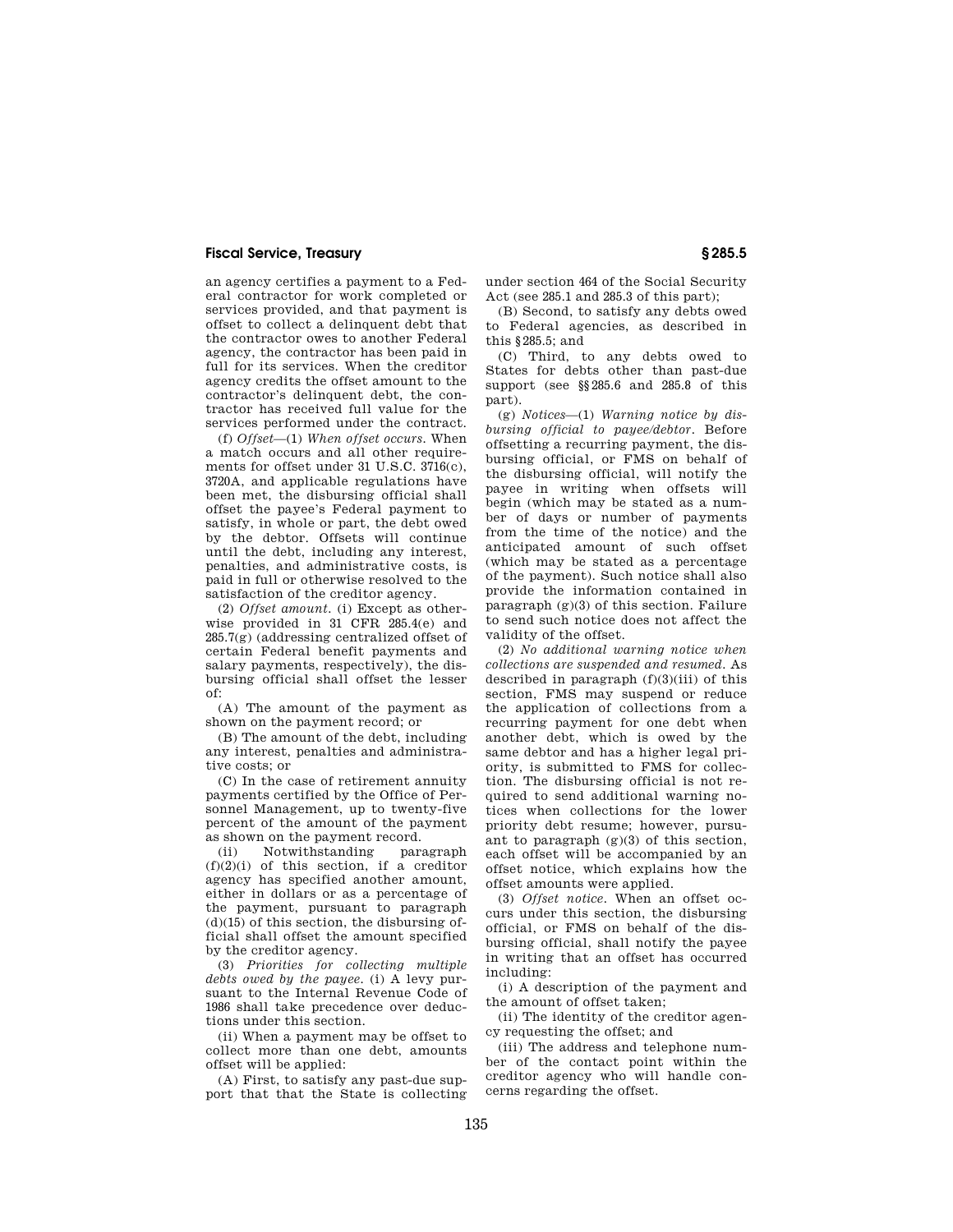(h) *Notification to creditor and payment agencies.* (1) FMS will notify the creditor agency of all offsets made to collect the creditor agency's debts. Such notification shall include the complete name and taxpayer identifying number<br>of each debtor/payee the total debtor/payee, amounts collected from each debtor/ payee's payment, and the amount of any fees charged by FMS and any other disbursing official conducting offsets. FMS will not advise the creditor agency of the source of payment from which such amounts were collected.

(2) When a non-Treasury disbursing official conducts the offset, that disbursing official will transmit to FMS all of the information necessary for FMS to send notification under para $graph (h)(1)$  of this section, including the amount of any fees that the creditor agency is responsible for paying.

(3) FMS will make available to the payment agency the information contained in the notification of offset, so that the payment agency may direct any questions concerning the claim to the appropriate contact person in the creditor agency.

(i) *Disposition of amounts collected.* (1) FMS will transmit amounts collected for debts, less fees charged pursuant to paragraph (j) of this section, to the appropriate creditor agency or agencies. Alternatively, FMS may bill the creditor agency for any fees charged pursuant to paragraph (j) of this section.

(2) If FMS learns from a paying agency that a payment should not have been made, and thus not offset, FMS will notify the creditor agency. FMS may deduct the offset amount from future amounts payable to the creditor agency. Alternatively, upon FMS's request, the creditor agency shall return promptly to the disbursing official an amount equal to the amount of the offset (without regard to whether any other amounts payable to such disbursing official have been paid).

(3) Generally, the disbursing official is not responsible for refunding money to debtors. The creditor agency shall notify FMS any time the creditor agency returns all or any part of an offset payment to an affected payee. See paragraph  $(d)(10)(v)$  of this section. FMS and the creditor agency shall adjust the debtor records appropriately.

**§ 285.6 31 CFR Ch. II (7–1–11 Edition)** 

(j) *Fees.* FMS may charge a fee sufficient to cover the full cost of implementing the centralized offset program, including the amount of any fees charged by other disbursing officials conducting an offset under this section. FMS may deduct the fees from amounts collected by offset or may bill the creditor agencies. FMS will charge fees only for actual offsets collected.

(k) *Waiver of certain provisions under the Computer Matching Privacy and Protection Act of 1988.* As authorized by 31 U.S.C. 3716(f), FMS, under a delegation of authority from the Secretary, has waived certain requirements of the Computer Matching and Privacy Protection Act of 1988, Pub. L. No. 100–503, as amended, for matches between delinquent debt records and payment records for offset purposes upon written certification by the head of the creditor agency that the requirements of 31 U.S.C. 3716(a) have been met. Specifically, for administrative offset of Federal payments other than tax refunds, FMS has waived the requirements for a computer matching agreement contained in 5 U.S.C. 552a(o) and for post-match notice and verification contained in  $5 \text{ U.S.C. } 552a(n)$  so long as the creditor agency provides certification to FMS in accordance with the provisions of paragraph (d)(6) of this section. Such waiver is not necessary for offset of Federal tax refunds, pursuant to 5 U.S.C.  $552a(a)(8)(B)$ . The Data Integrity Board of the Department of the Treasury shall review and include in reports under  $5$  U.S.C.  $552a(u)(3)(D)$  a description of the matching activities conducted for centralized offset under this section. No other Data Integrity Board is required to take any action under  $5 \text{ U.S.C. } 552a(u)$  concerning these computerized comparisons.

[67 FR 78942, Dec. 26, 2002, as amended at 70 FR 7135, Jan. 21, 2005; 74 FR 27433, June 10, 2009; 74 FR 27708, June 11, 2009]

#### **§ 285.6 Administrative offset under reciprocal agreements with states.**

(a) *Scope.* (1) This section sets forth the rules that apply to the administrative offset of Federal nontax payments to collect delinquent debts owed to States. As set forth in 31 U.S.C. 3716(h), States may participate in administrative offset so long as they meet certain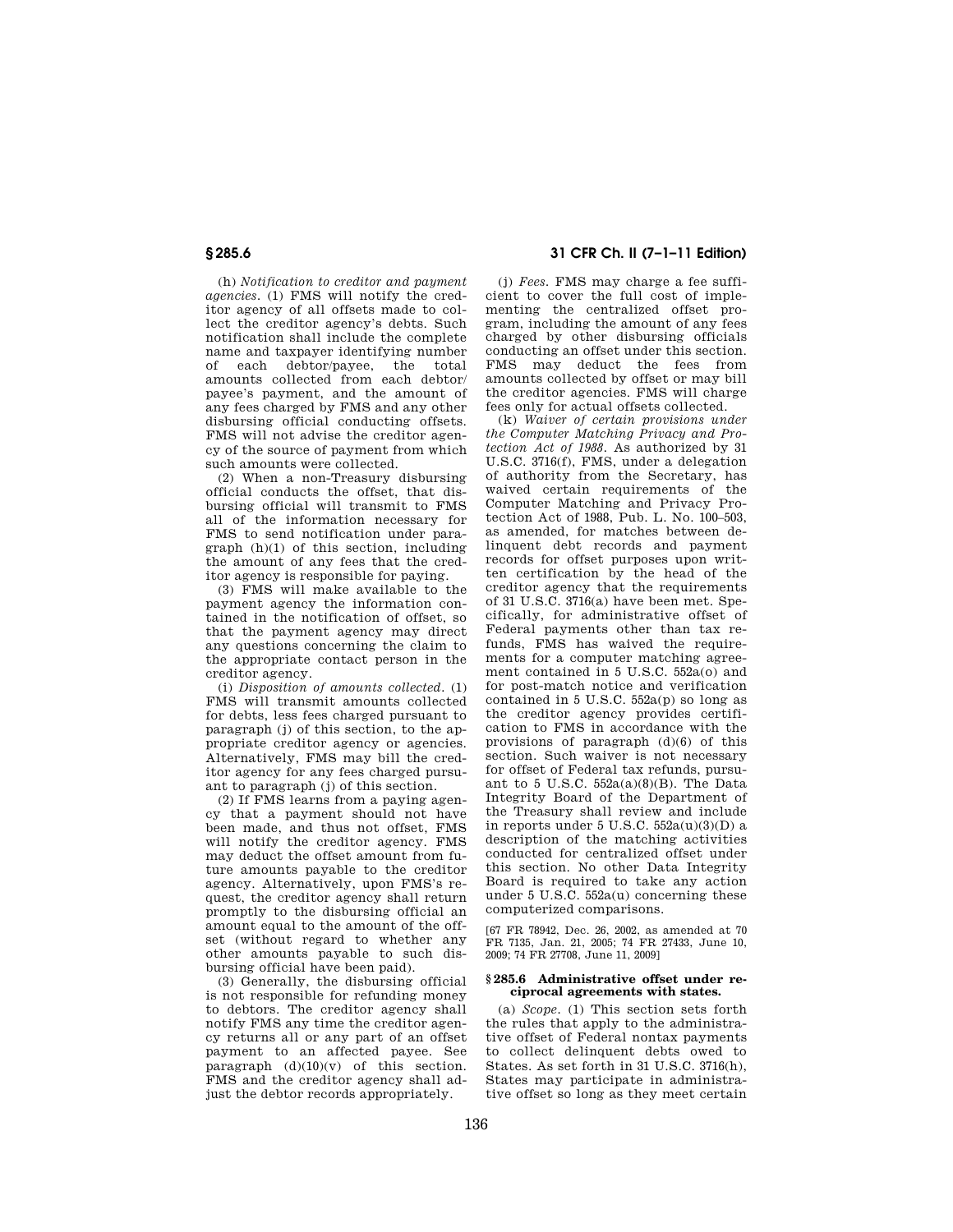requirements, including entering into reciprocal agreements with the Secretary of the Treasury. Such reciprocal agreements may contain any requirements that the Secretary considers appropriate to facilitate offset. Participation in offset under this section is voluntary for both FMS and the States. This section prescribes the minimum requirements for such reciprocal agreements, including provisions applicable to the offset of State payments, pursuant to State law, to collect delinquent Federal debts. Such offsets are defined in this section as ''State payment offsets.'

(2) This section does not apply to the offset of Federal salary payments, Federal tax refunds (see 31 CFR 285.8), or the collection of past-due support debts (see 31 CFR 285.1 and 285.3).

(b) *Definitions.* (1) Unless otherwise defined in paragraph §285.5(b) of this subpart.

(2) For purposes of this section:

*Administrative offset* has the meaning set forth in 31 U.S.C. 3701(a) and means withholding funds payable by the United States to, or held by the United States for, a person to satisfy a debt owed by the payee. The term *debt* in this definition means a State debt.

*Debtor* means a person who owes a debt to the United States or a State.

*Federal debt* means any amount of money, funds or property that has been determined by an appropriate official of the Federal government to be owed to the United States by a person, organization, or entity, except another Federal agency. The term includes debt administered by a third party acting as an agent for the Federal Government. For purposes of this section, the term ''Federal debt'' does not include debts arising under the Internal Revenue Code of 1986 (26 U.S.C. 1 et seq.), the tariff laws of the United States, or the Social Security Act (42 U.S.C. 301 et seq.), except to the extent provided in sections 204(f) and 1631(b)(4) of such Act (42 U.S.C. 404(f) and 1383(b)(4)(A), respectively) and 31 U.S.C. 3716(c).

*Offset* means withholding funds payable to a person to satisfy a debt owed by the payee.

*Participating State* means a State that has entered into a reciprocal agreement under this section.

*Reciprocal agreement* means a written agreement between FMS and a State, entered into pursuant to 31 U.S.C. 3716(h), which provides for administrative offset and State payment offset.

*State* has the meaning set forth in 31 U.S.C. 3701(b)(2) and includes the several states of the United States, the District of Columbia, American Samoa, Guam, the United States Virgin Islands, the Commonwealth of the Northern Mariana Islands, and the Commonwealth of Puerto Rico.

*State debt* means any amount of money, funds or property that has been determined by an appropriate State official to be owed to that State by a person, organization, or entity, except the United States, a foreign sovereign, or another State (including local governments within a State). For purposes of this rule, the term includes debt administered by a third party acting as an agent for the State.

*State payment offset* means withholding funds payable by a State to, or held by a State for, a person to satisfy a debt owed by the payee to the United **States** 

(c) *General rule.* FMS and other disbursing officials of the Federal Government will conduct administrative offset to collect past-due State debts certified to FMS, and participating States will conduct State payment offset to collect delinquent Federal debts in accordance with the terms of reciprocal agreements entered into between the States and FMS, acting on behalf of the Secretary. Upon notification of a delinquent State debt from a participating State to FMS, disbursing officials of the United States shall offset the Federal payments specified in the reciprocal agreement to collect the State debt. The amount offset, minus an offset fee, shall be forwarded to the State to be distributed in accordance with applicable laws and procedures. Upon notification of a delinquent Federal debt from FMS to a participating State, authorized officials of the participating State shall conduct State payment offset as specified in the applicable reciprocal agreement to col-.<br>lect the Federal debt.

(d) *Reciprocal agreements.* (1) FMS may enter into reciprocal agreements with States for administrative offset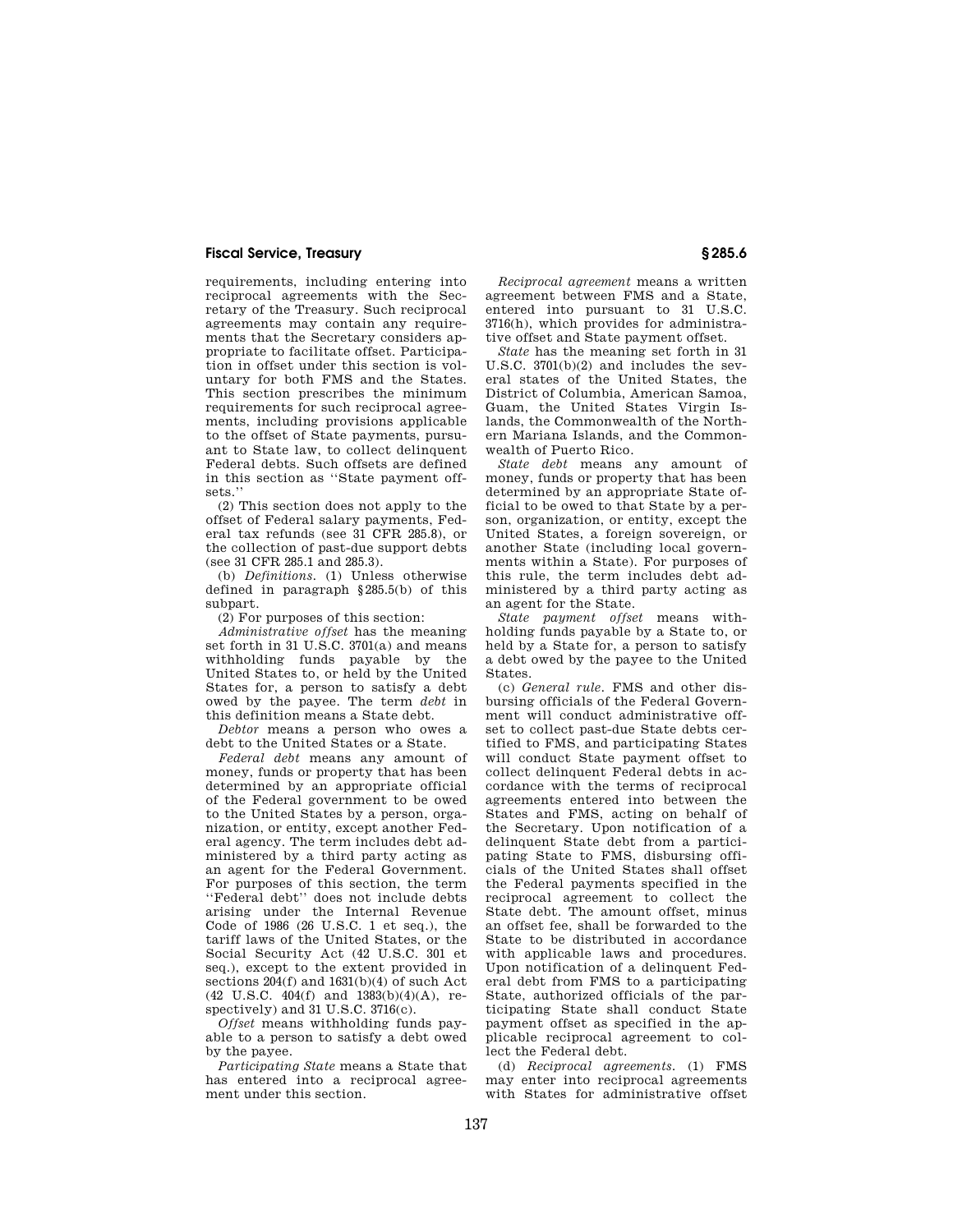and State payment offset. The agreements shall contain any requirements which FMS considers appropriate to facilitate the offset and prevent duplicative efforts, and shall require States to prescribe procedures governing the collection of delinquent State debts which are substantially similar to requirements imposed on Federal agencies pursuant to 31 U.S.C. 3716(b). States may prescribe such procedures through legislation or regulations, as deemed appropriate by State officials. States which have entered into a reciprocal agreement with FMS pursuant to this section may thereafter request, in the manner prescribed in the reciprocal agreement, that administrative offsets be performed. Such requests shall be made by the appropriate State disbursing official, which, for purposes of this section, means an appropriate official of the State agency that is responsible for collecting the State debt. Reciprocal agreements must be signed by a State official authorized to enter into such agreements.

(2) Once FMS has entered into a reciprocal agreement with a State pursuant to this section, FMS may request that the State perform State payment offsets to collect delinquent Federal debts in accordance with the terms of the reciprocal agreement.

(3) A duly executed reciprocal agreement is required before a State may request an administrative offset pursuant to 31 U.S.C. 3716(h).

(e) *Requirements for submitting State debts for administrative offset*—(1) *Debt eligibility*. A State debt submitted to FMS for collection by administrative offset must meet the debt eligibility requirements of 31 CFR  $285.5(d)(3)(i)$ .

(2) *Certification*. At the time a participating State notifies FMS of a State debt for purposes of collection by administrative offset under this section, the State shall comply with the certification requirements set forth in paragraph 31 CFR  $285.5(d)(6)$  with the following two exceptions:

(i) Paragraph  $(d)(6)(ii)(E)$ —Federal salary offset; and

(ii) Paragraph (d)(6)(iii)—Federal requirements for the assessment of interest and penalties to Federal debts. Additionally, with respect to paragraph  $(d)(6)(ii)$  of §285.5, States shall only be

# **§ 285.6 31 CFR Ch. II (7–1–11 Edition)**

required to certify that they have complied with the requirements of 31 U.S.C. 3716 (not 31 U.S.C. 3720A or 26 U.S.C. 6402) and this section 285.6. States shall also certify that they have complied with any requirements imposed by State law or procedure that may be applicable to administrative offset.

(f) *State debts submitted to FMS for tax refund offset.* A State shall be deemed to have complied with the requirements of paragraph (e)(2) of this section with respect to any State debt that the State certified to Treasury for collection pursuant to §285.8 of this part.

(g) *Federal Payments subject to administrative offset under this section*. (1) The Federal payments that will be offset to collect a participating State's debts shall be set forth in the reciprocal agreement. Federal payments that are excluded from administrative offset under this section include:

(i) Any payments described in 31 CFR  $285.5(e)(2)$  "Payments excluded from offset'';

(ii) Payments due to an individual under the Social Security Act;

(iii) Payments due an individual pursuant to part B of the Black Lung Benefits Act;

(iv) Payments due an individual pursuant to any law administered by the Railroad Retirement Board;

(v) Federal tax refunds; and

(vi) Federal salary payments.

(h) *Conducting the administrative offset*. (1) Disbursing officials shall conduct administrative offset under this section in the same manner as set forth in 31 CFR 285.5(f) through (i).

(2) When a payee owes more than one delinquent State debt which has been referred to FMS for collection, amounts will be applied to delinquent State debts under this section after any amounts offset pursuant to any other section of this subpart A and any amounts levied pursuant 26 U.S.C. 6331.

(i) *Liability of disbursing officials and payment agencies*. Neither the Federal disbursing official nor the agency authorizing the Federal payment shall be liable to a debtor for the amount of the administrative offset on the basis that the underlying obligation, represented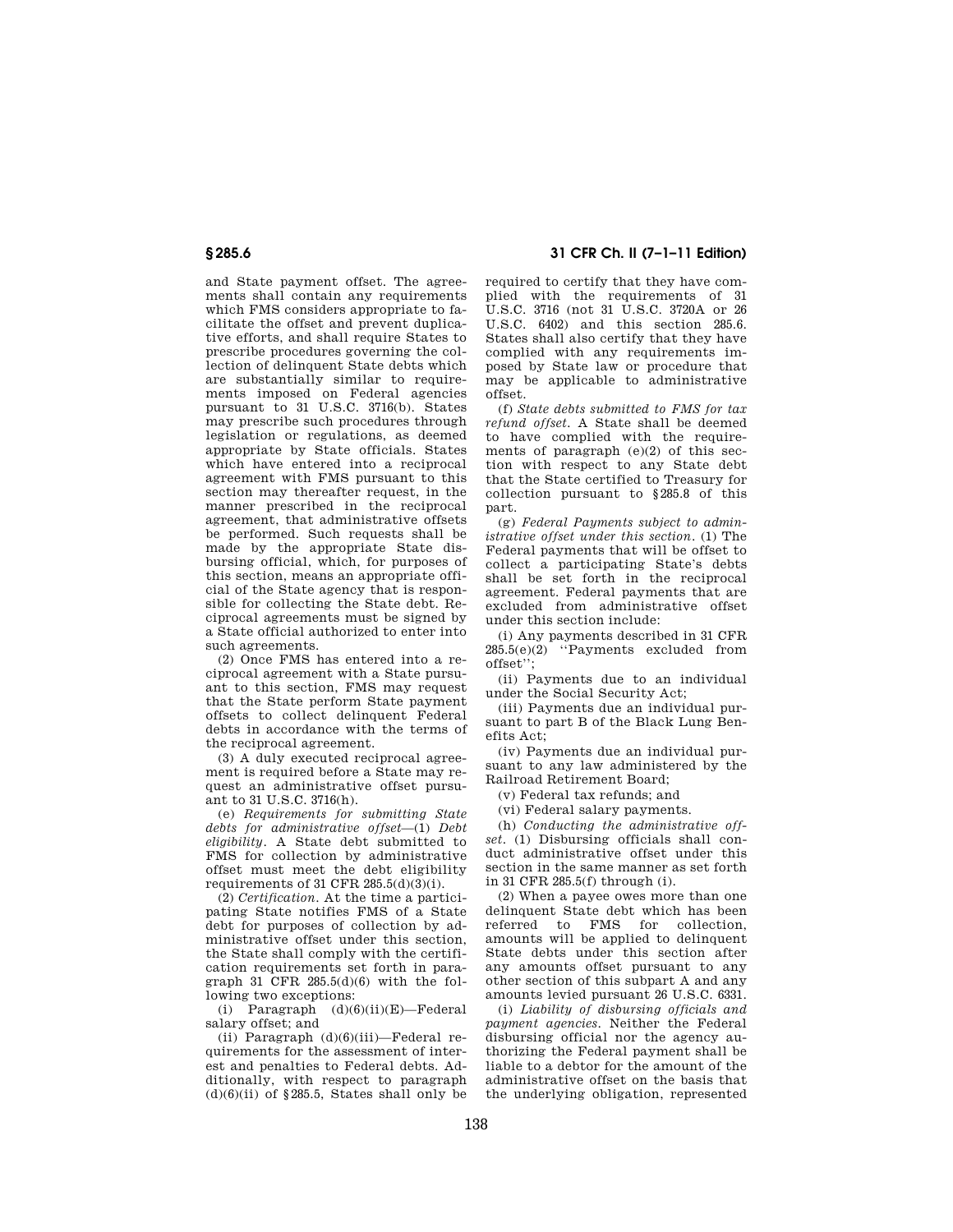by the payment before the administrative offset was taken, was not satisfied.

(j) *Notification to a State of Federal debt*. (1) A State may set forth in the reciprocal agreement the requirements for FMS to follow when submitting a Federal debt for collection by State payment offset. Such agreements shall set forth all requirements contained in State law for the State payment offset. Such requirements, however, may not exceed the requirements for collecting Federal debts by administrative offset as set forth in §285.5(d) of this subpart.

(2) FMS shall certify to a participating State that each debt FMS submits for State payment offset has been certified by the Federal creditor agency to be delinquent, valid, and legally enforceable in the amount stated, and that the Federal creditor agency owed the debt has complied with the requirements of 31 U.S.C. 3716(a) prior to submitting the debt for offset.

(k) *Conducting State payment offset.* (1) An official of a participating State shall conduct State payment offset pursuant to the laws and regulations of the participating State; provided that:

(i) If a payment is owed jointly to more than one payee, the entire payment shall be offset for a debt of either payee, unless otherwise prohibited by law or regulation; and

(ii) If a payment is made to a person solely in that person's capacity as a representative payee for another person having the beneficial interest in the payment, the disbursing official shall offset that payment only to collect debts owed by the person having the beneficial interest in the payment.

(2) Any prohibitions on offsetting a joint payment described in paragraph  $(k)(1)(i)$  of this section shall be set forth in the reciprocal agreement.

(3) An official of the participating State shall notify the payee of the State payment offset. The reciprocal agreement may contain detailed guidance and procedures regarding sending such notice, but shall, at a minimum require that the notice inform the payee of:

(i) The type and amount of the payment that was offset;

(ii) The identity of the Federal agency that requested the offset; and

(iii) A contact point within the Federal agency that will handle concerns regarding the offset.

(l) *Limitations*. A debt properly submitted to FMS or the State for administrative offset or State payment offset shall remain subject to collection until withdrawn by the entity that submitted the debt for collection, provided the debt remains past-due and legally enforceable for purposes of administrative offset or State payment offset, as applicable. A debt which has been reduced to a judgment shall remain legally enforceable for purposes of administrative offset and State payment offset for as long as the judgment remains enforceable against the debtor.

(m) *Fees*. FMS shall deduct a fee from each administrative offset and State payment offset amount before transferring the balance of the offset funds to the State or Federal agency owed the debt. Pursuant to 31 U.S.C.  $3716(c)(4)$ , the fee will be in an amount that FMS has determined to be sufficient to reimburse FMS for the full cost of the offset procedure. FMS will notify the States and creditor agencies, annually and in advance, of the amount of the fee FMS will charge for each offset.

[72 FR 1286, Jan. 11, 2007, as amended at 74 FR 56721, Nov. 3, 2009]

#### **§ 285.7 Salary offset.**

(a) *Purpose and scope.* (1) This section establishes FMS's procedures for the centralized offset of Federal salary payments to collect delinquent nontax debts owed to the United States. This process is known as centralized salary offset. Rules issued by the Office of Personnel Management contain the requirements Federal agencies must follow prior to conducting centralized or non-centralized salary offset and the procedures for requesting offsets directly from a paying agency, rather than through TOP. See 5 CFR 550.1101 through 550.1108.

(2) This section implements the requirement under 5 U.S.C. 5514(a)(1) that all Federal agencies, using a process known as centralized salary offset computer matching, identify Federal employees who owe delinquent nontax debt to the United States. Centralized salary offset computer matching is the computerized comparison of delinquent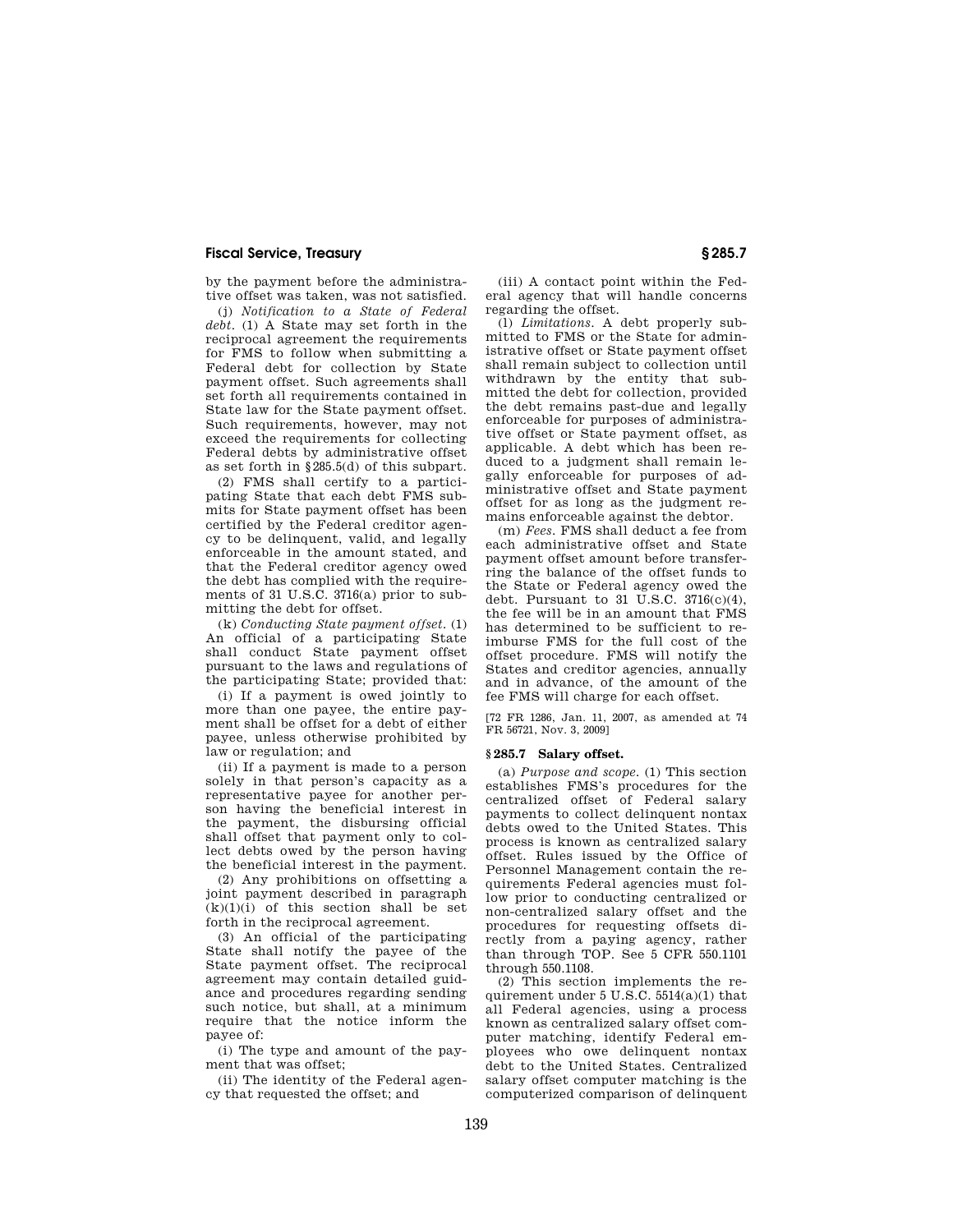debt records with records of Federal employees. The purpose of centralized salary offset computer matching is to identify those debtors whose Federal salaries should be offset to collect delinquent debts owed to the Federal Government.

(3) This section specifies the delinquent debt records and Federal employee records that must be included in the salary offset matching process. For purposes of this section, delinquent debt records consist of the debt information submitted to the Financial Management Service for purposes of administrative offset as required under 31 U.S.C. 3716(c)(6). Agencies that submit their debt to FMS for purposes of administrative offset are not required to submit duplicate information for purposes of centralized salary offset computer matching under 5 U.S.C. 5514 and this section.

(4) This section establishes an interagency consortium to implement centralized salary offset computer matching on a government-wide basis as required under  $5$  U.S.C.  $5514(a)(1)$ .

(5) The receipt of collections from salary offsets does not preclude a creditor agency from pursuing other debt collection remedies, including the offset of other Federal payments to satisfy delinquent nontax debt owed to the United States. A creditor agency should pursue, when deemed appropriate by such agency, such debt collection remedies separately or in conjunction with salary offset.

(6) This section does not govern the centralized offset of final salary payments or lump-sum payments made to employees who have left an agency's employ. The centralized offset of such payments is governed by §285.5 of this part.

(b) *Definitions.* For purposes of this section:

*Administrative offset* means withholding funds payable by the United States to, or held by the United States for, a person to satisfy a debt owed by the payee.

*Agency* means a department, agency or subagency, court, court administrative office, or instrumentality in the executive, judicial, or legislative branch of the Federal government, including government corporations.

**§ 285.7 31 CFR Ch. II (7–1–11 Edition)** 

*Centralized salary offset computer matching* means the computerized comparison of Federal employee records with delinquent debt records to identify Federal employees who owe such debts.

*Creditor agency* means any agency that is owed a debt.

*Debt* means any amount of money, funds, or property that has been determined by an appropriate official of the Federal government to be owed to the United States by a person, including debt administered by a third party acting as an agent for the Federal Government. For purposes of this section, the term ''debt'' does not include debts arising under the Internal Revenue Code of 1986 (26 U.S.C.).

*Delinquent debt record* means information about a past-due, legally enforceable debt, submitted by a creditor agency to FMS for purposes of administrative offset (including salary offset) in accordance with the provisions of 31 U.S.C. 3716 and applicable regulations. Debt information includes the amount and type of debt and the debtor's name, address, and taxpayer identifying number.

*Disbursing official* means an officer or employee designated to disburse Federal salary payments. This section applies to all disbursing officials of Federal salary payments, including but not limited to, disbursing officials of the Department of the Treasury, the Department of Defense, the United States Postal Service, any government corporation, and any disbursing official of the United States designated by the Secretary.

*Disposable pay* has the same meaning as that term is defined in 5 CFR 550.1103.

*Federal employee* means a current employee of an agency, including a current member of the Armed Forces or a Reserve of the Armed Forces (Reserves), employees of the United States Postal Service, and seasonal and temporary employees.

*Federal employee records* means records of Federal salary payments that a paying agency has certified to a disbursing official for disbursement.

*FMS* means the Financial Management Service, a bureau of the Department of the Treasury.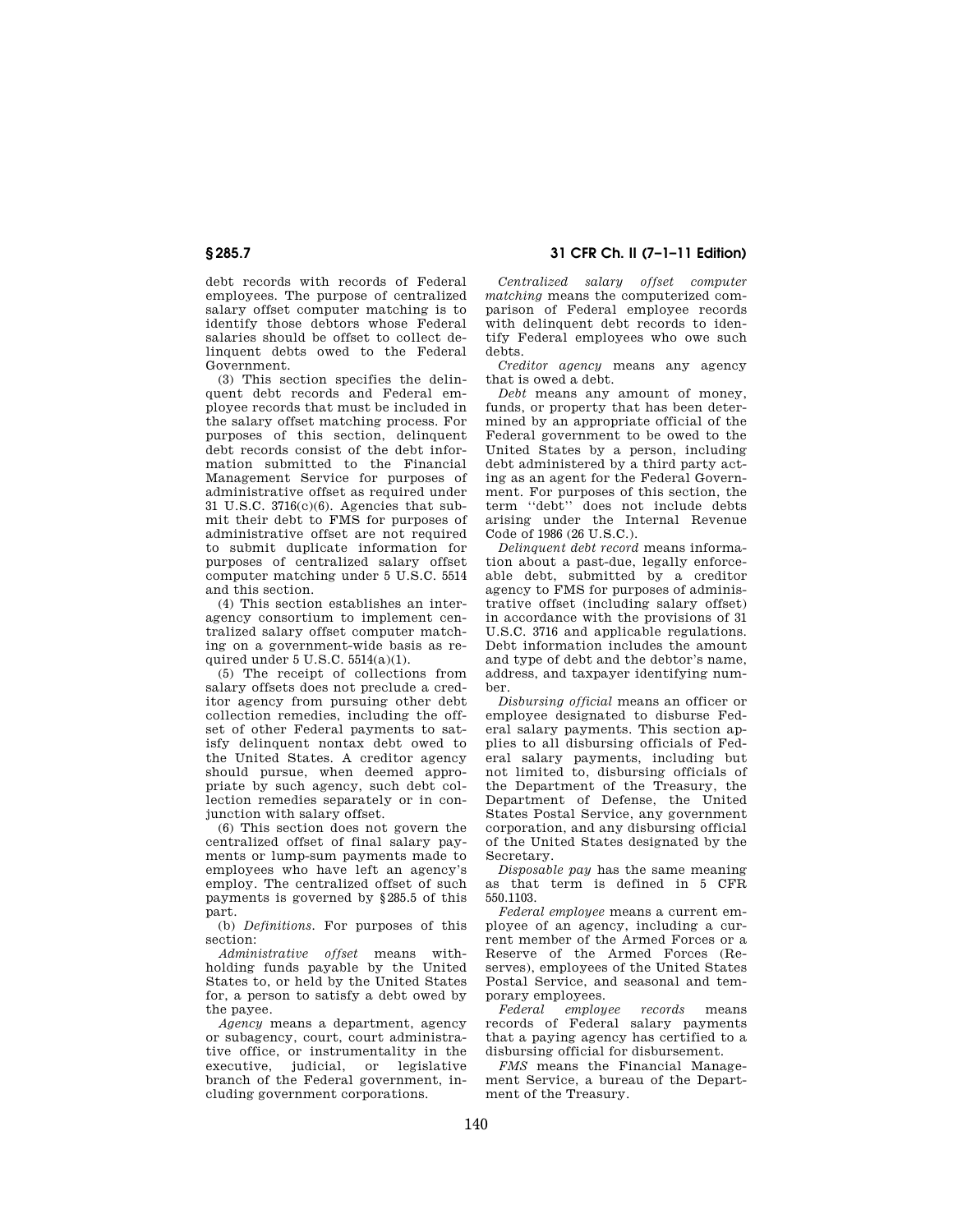*Paying agency* means the agency that employs the Federal employee who owes the debt and authorizes the payment of his or her current pay. A paying agency also includes an agency that performs payroll services on behalf of the employing agency.

*Salary offset* means administrative offset to collect a debt owed by a Federal employee from the current pay account of the employee.

*Secretary* means the Secretary of the Treasury or his or her delegate.

*Taxpayer identifying number* means the identifying number described under section 6109 of the Internal Revenue Code of 1986 (26 U.S.C. 6109). For an individual, the taxpayer identifying number is the individual's social security number.

(c) *Establishment of the consortium.* As required by the provisions of 5 U.S.C.  $5514(a)(1)$ , by issuance of this section, the Secretary establishes an interagency consortium to implement centralized salary offset computer matching. The consortium initially includes all agencies that disburse Federal salary payments, including but not limited to, FMS, the Department of Defense, the United States Postal Service, government corporations, and agencies with Treasury-designated disbursing officials. The membership of the consortium may be changed at the discretion of the Secretary, and the Secretary will be responsible for the ongoing coordination of the activities of the consortium.

(d) *Creditor agency participation.* (1) As required under 5 U.S.C. 5514(a)(1), creditor agencies shall participate at least annually in centralized salary offset computer matching. By notifying FMS of all past-due, legally enforceable debts delinquent for more than 180 days for purposes of 31 U.S.C. 3716(c)(6), creditor agencies shall have met the requirement set forth in 5 U.S.C. 5514(a)(1). Additionally, creditor agencies may notify FMS of past-due, legally enforceable debts delinquent for less than 180 days for purposes of centralized offset.

(2) Prior to submitting debts to FMS for purposes of administrative offset (including salary offset) and centralized salary offset computer matching, Federal agencies shall prescribe regulations in accordance with the requirements of 31 U.S.C. 3716 (administrative offset) and 5 U.S.C. 5514 (salary offset).

(3) Prior to submitting a debt to FMS for purposes of collection by administrative offset, including salary offset, creditor agencies shall provide written certification to FMS that:

(i) The debt is past-due and legally enforceable in the amount submitted to FMS and that the creditor agency will ensure that collections (other than collections through offset) are properly credited to the debt;

(ii) The creditor agency has complied with the provisions of 31 U.S.C. 3716 (administrative offset) and related regulations including, but not limited to, the provisions requiring that the creditor agency provide the debtor with applicable notices and opportunities for a review of the debt; and

(iii) The creditor agency has complied with the provisions of 5 U.S.C. 5514 (salary offset) and related regulations including, but not limited to, the provisions requiring that the creditor agency provide the debtor with applicable notices and opportunities for a hearing.

(4) The creditor agency is not required to submit the certification set forth in paragraph  $(d)(3)(iii)$  of this section prior to submitting a debt to FMS. However, if the creditor agency does not provide such certification initially, the creditor agency shall provide the Federal employee with the notices and opportunity for a hearing, as required by 5 U.S.C. 5514 and applicable regulations, and shall make the necessary certification before the disbursing official offsets a salary payment pursuant to this section. A creditor agency may submit a debt without the requirement set forth in paragraph  $(d)(3)(iii)$  of this section, only if the creditor agency intends to complete the certification after complying with the provisions of 5 U.S.C. 5514 and applicable regulations.

(5) The creditor agency shall notify FMS immediately of any payments credited by the creditor agency to the debtor's account, other than credits for amounts collected by offset, after submission of the debt to FMS. The creditor agency also shall notify FMS immediately of any change in the status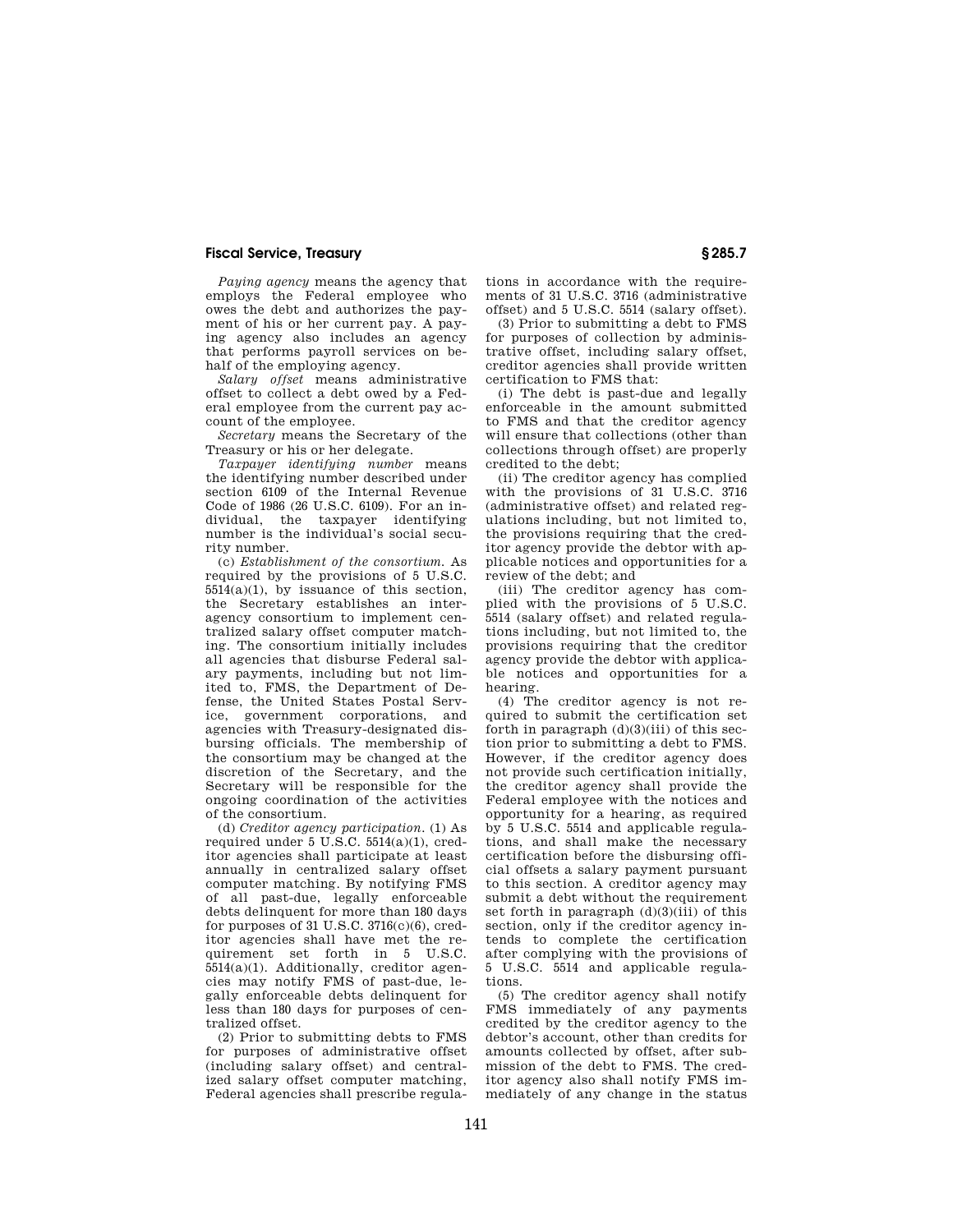of the legal enforceability of the debt, for example, if the creditor agency receives notice that the debtor has filed for bankruptcy protection.

(6) Creditor agencies may submit nontax debts to FMS for collection by centralized salary offset irrespective of the amount of time the debt has been outstanding. Accordingly, all nontax debts, including debts that were outstanding for ten years or longer prior to June 11, 2009, may be collected by centralized salary offset.

(7) For debts that were outstanding more than ten years on or before June 11, 2009, creditor agencies must certify to FMS that the notice described in paragraph  $(d)(3)(ii)$  of this section was sent to the debtor after the debt was outstanding for ten years. This requirement will apply even in a case where notice was also sent prior to the debt being outstanding for ten years but does not apply to any debt that could be collected by offset without regard to any time limitation prior to June 11, 2009.

(e) *Centralized salary offset computer match.* (1) Delinquent debt records will be compared with Federal employee records maintained by members of the consortium or paying agencies. The records will be compared to identify Federal employees who owe delinquent debts for purposes of collecting the debt by administrative offset. A match will occur when the taxpayer identifying number and name of a Federal employee are the same as the taxpayer identifying number and name of a debtor.

(2) As authorized by the provisions of 31 U.S.C. 3716(f), FMS, under a delegation of authority from the Secretary, has waived certain requirements of the Computer Matching and Privacy Protection Act of 1988, 5 U.S.C. 552a, as amended, for administrative offset, including salary offset, upon written certification by the head of the creditor agency that the requirements of 31 U.S.C. 3716(a) have been met. Specifically, FMS has waived the requirements for a computer matching agreement contained in 5 U.S.C. 552a(o) and for post-match notice and verification contained in 5 U.S.C. 552a(p). The creditor agency will provide certification

**§ 285.7 31 CFR Ch. II (7–1–11 Edition)** 

in accordance with the provisions of paragraph  $(d)(3)(iii)$  of this section.

(f) *Salary offset.* When a match occurs and all other requirements for offset have been met, as required by the provisions of 31 U.S.C. 3716(c) the disbursing official shall offset the Federal employee's salary payment to satisfy, in whole or part, the debt owed by the employee. Alternatively, the paying agency, on behalf of the disbursing official, may deduct the amount of the offset from an employee's disposable pay before the employee's salary payment is certified to a disbursing official for disbursement. The salary paying agency shall use such records as it deems necessary to accurately calculate disposable pay in accordance with 5 CFR 550.1103.

(g) *Offset amount.* (1) The amount offset from a salary payment under this section shall be the lesser of:

(i) The amount of the debt, including any interest, penalties and administrative costs; or

(ii) An amount up to 15% of the debtor's disposable pay.

(2) Alternatively, the amount offset may be an amount agreed upon, in writing, by the debtor and the creditor agency.

(3) Offsets will continue until the debt, including any interest, penalties, and costs, is paid in full or otherwise resolved to the satisfaction of the creditor agency.

(h) *Priorities.* (1) A levy pursuant to the Internal Revenue Code of 1986 shall take precedence over other deductions under this section.

(2) When a salary payment may be reduced to collect more than one debt, amounts offset under this section will be applied to a debt only after amounts have been applied to satisfy past-due support debts being collected by the State pursuant to Section 464 of the Social Security Act.

(i) *Notice.* (1) Before offsetting a salary payment, the disbursing official, or the paying agency on behalf of the disbursing official, shall notify the Federal employee in writing of the date deductions from salary will commence and of the amount of such deductions.

(2)(i) When an offset occurs under this section, the disbursing official, or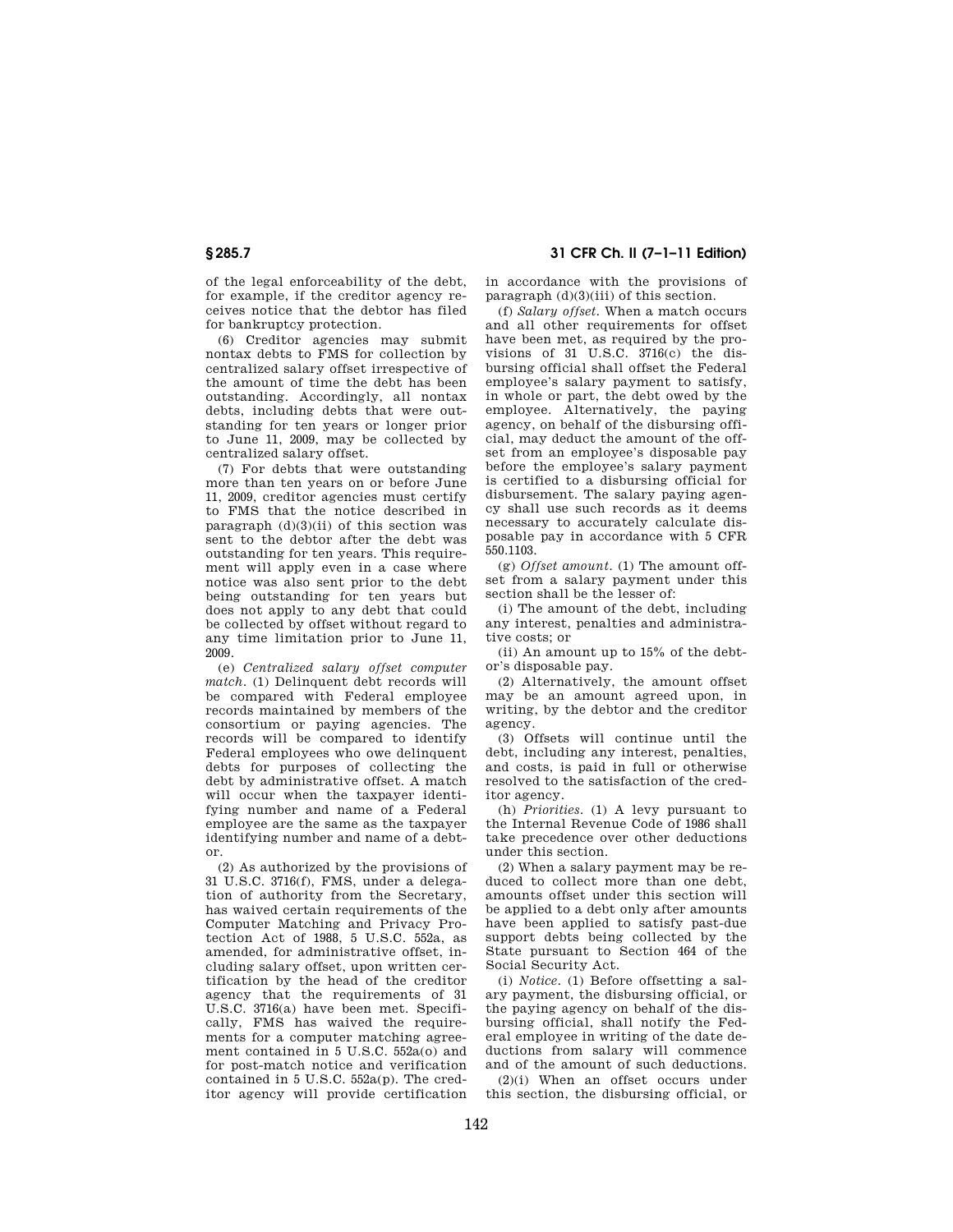the paying agency on behalf of the disbursing official, shall notify the Federal employee in writing that an offset has occurred including:

(A) A description of the payment and the amount of offset taken;

(B) The identity of the creditor agency requesting the offset; and,

(C) A contact point within the creditor agency that will handle concerns regarding the offset.

(ii) The information described in paragraphs  $(i)(2)(i)(B)$  and  $(i)(2)(i)(C)$  of this section does not need to be provided to the Federal employee when the offset occurs if such information was included in a prior notice from the disbursing official or paying agency.

(3) The disbursing official will advise each creditor agency of the names, mailing addresses, and taxpayer identifying numbers of the debtors from whom amounts of past-due, legally enforceable debt were collected and of the amounts collected from each debtor for that agency. The disbursing official will not advise the creditor agency of the source of payment from which such amounts were collected.

(j) *Fees.* Agencies that perform centralized salary offset computer matching services may charge a fee sufficient to cover the full cost for such services. In addition, FMS, or a paying agency acting on behalf of FMS, may charge a fee sufficient to cover the full cost of implementing the administrative offset program. FMS may deduct the fees from amounts collected by offset or may bill the creditor agencies. Fees charged for offset shall be based on actual administrative offsets completed.

(k) *Disposition of amounts collected.*  The disbursing official conducting the offset will transmit amounts collected for debts, less fees charged under paragraph (j) of this section, to the appropriate creditor agency. If an erroneous offset payment is made to a creditor agency, the disbursing official will notify the creditor agency that an erroneous offset payment has been made. The disbursing official may deduct the amount of the erroneous offset payment from future amounts payable to the creditor agency. Alternatively, upon the disbursing official's request, the creditor agency shall return promptly to the disbursing official or

the affected payee an amount equal to the amount of the erroneous payment (without regard to whether any other amounts payable to such agency have been paid). The disbursing official and the creditor agency shall adjust the debtor records appropriately.

[63 FR 23357, Apr. 28, 1998, as amended at 70 FR 22789, May 3, 2005; 74 FR 27433, June 10, 2009; 74 FR 27708, June 11, 2009]

#### **§ 285.8 Offset of tax refund payments to collect certain debts owed to States.**

(a) *Definitions.* For purposes of this section:

*Debt* means past-due, legally enforceable State income tax obligation or unemployment compensation debt unless otherwise indicated.

*Debtor* means a person who owes a debt.

*FMS* means the Financial Management Service, a bureau of the Department of the Treasury.

*IRS* means the Internal Revenue Service, a bureau of the Department of the Treasury.

*Past-due, legally enforceable State income tax obligation* means a debt which resulted from:

(1) A judgment rendered by a court of competent jurisdiction which has determined an amount of State income tax to be due,

(2) A determination after an administrative hearing which has determined an amount of state income tax to be due and which is no longer subject to judicial review, or

(3) A State income tax assessment (including self-assessments) which has become final in accordance with State law but not collected and which has not been delinquent for more than 10 years.

*State* means the several States of the United States. The term ''State'' also includes the District of Columbia, American Samoa, Guam, the United States Virgin Islands, the Commonwealth of the Northern Mariana Islands, and the Commonwealth of Puerto Rico.

*State income tax obligation* means State income tax obligations as determined under State law. For purposes of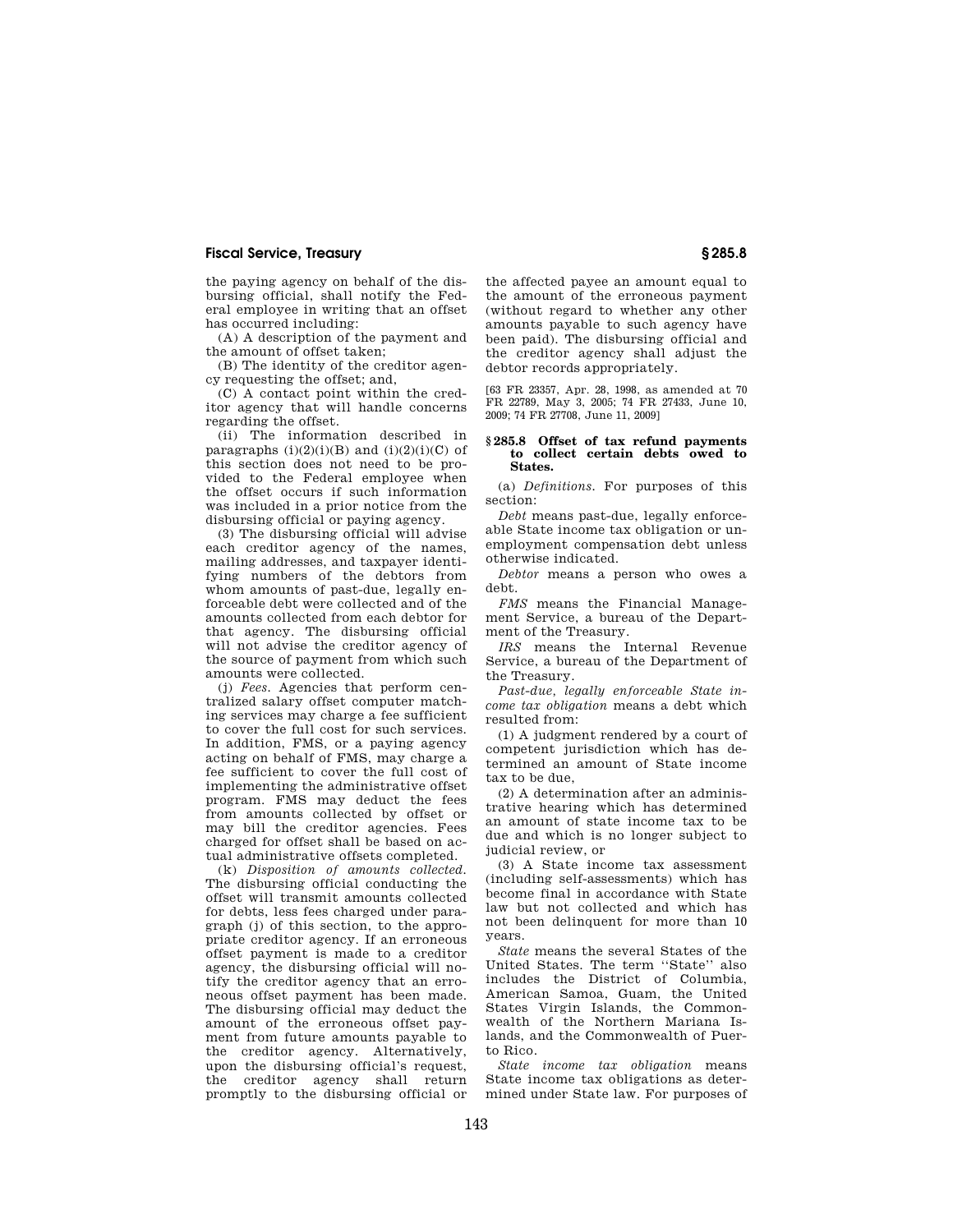this section, State income tax obligation includes any local income tax administered by the chief tax administration agency of the State.

*Tax refund offset* means withholding or reducing a tax refund overpayment by an amount necessary to satisfy a debt owed by the payee(s).

*Tax refund payment* means any overpayment of Federal taxes to be refunded to the person making the overpayment after the IRS makes the appropriate credits as provided in 26 U.S.C.  $6402(a)$  and 26 CFR  $6402-3(a)(6)(i)$ for any liabilities for any Federal tax on the part of the person who made the overpayment.

*Unemployment compensation debt* has the same meaning as the term ''covered unemployment debt'' as defined in 26 U.S.C. 6402(f)(4), and means—

(1) A past-due debt for erroneous payment of unemployment compensation due to fraud or the person's failure to report earnings which has become final under the law of a State certified by the Secretary of Labor pursuant to 26 U.S.C. 3304 and which remains uncollected;

(2) Contributions due to the unemployment fund of a State for which the State has determined the person to be liable and which remain uncollected; and

(3) Any penalties and interest assessed on such debt.

(b) *General rule.* (1) FMS will offset tax refunds to collect debt under this section in accordance with 26 U.S.C. 6402(e) and (f) and this section.

(2) FMS will compare tax refund payment records, as certified by the IRS, with records of debts submitted to FMS. A match will occur when the taxpayer identifying number (as that term is used in 26 U.S.C. 6109) and name on a payment certification record are the same as the taxpayer identifying number and name (or derivative of the name) on a delinquent debt record. When a match occurs and all other requirements for tax refund offset have been met, FMS will reduce the amount of any tax refund payment payable to a debtor by the amount of any past-due, legally enforceable State income tax obligation or unemployment compensation debt owed by the debtor. Any amounts not offset will be paid to the

payee(s) listed in the payment certification record.

(3) FMS will only offset a tax refund payment for a State income tax obligation if the address shown on the Federal tax return for the taxable year of the overpayment is an address within the State seeking the offset.

(c) *Notification of past-due, legally enforceable State income tax obligations or unemployment compensation debts*—(1) *Notification.* States shall notify FMS of debts in the manner and format prescribed by FMS. The notification of liability must be accompanied by a certification that the debt is past due and legally enforceable and that the State has complied with the requirements contained in paragraph (c)(3) of this section and with all Federal or State requirements applicable to the collection of debts under this section. With respect to State income tax obligations only, the certification must specifically state that none of the debts submitted for collection by offset are debts owed by an individual who has claimed immunity from State taxation by reason of being an enrolled member of an Indian tribe who lives on a reservation and derives all of his or her income from that reservation unless such claim has been adjudicated de novo on its merits in accordance with paragraph (c)(3). FMS may reject a notification that does not comply with the requirements of this section. Upon notification of the rejection and the reason for rejection, the State may resubmit a corrected notification.

(2) Minimum amount of past-due, legally enforceable State income tax obligations that may be submitted. FMS only will accept notification of pastdue, legally enforceable State income tax obligations of \$25 or more or such higher amounts as determined by FMS. States will be notified annually of any changes in the minimum debt amount.

(3)(i) *Advance notification to the debtor of the State's intent to collect by Federal tax refund offset.* The State is required to provide a written notification to the debtor informing the debtor that the State intends to refer the debt for collection by tax refund offset. The notice must give the debtor at least 60 days to present evidence, in accordance with procedures established by the State,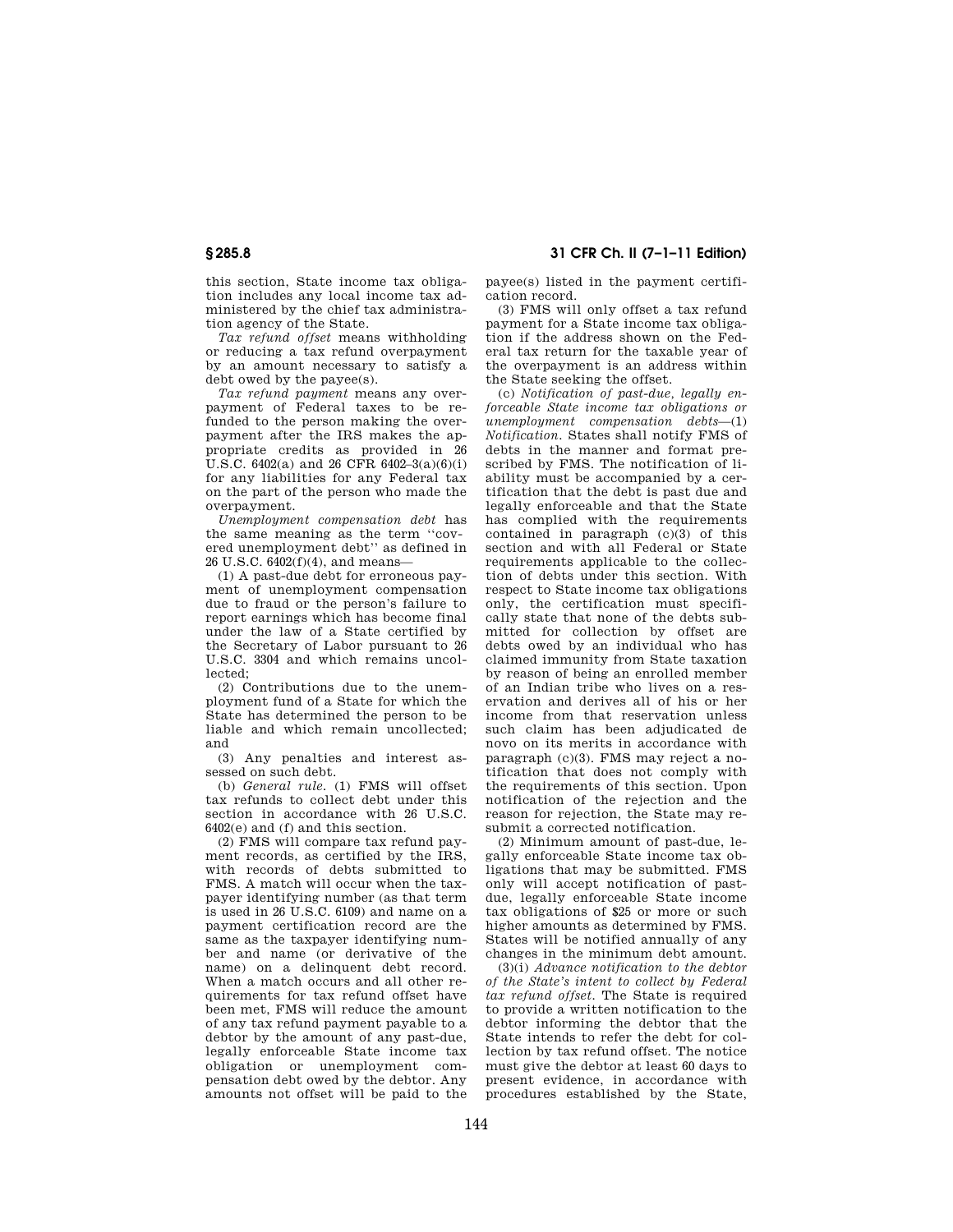that all or part of the debt is not past due or not legally enforceable, or, in the case of a covered unemployment compensation debt, the debt is not due to fraud or the debtor's failure to report earnings. In the case of a State income tax obligation, the notice must be sent certified mail, return receipt requested.

(ii) *Determination.* The State must, in accordance with procedures established by the State, consider any evidence presented by a debtor in response to the notice described in paragraph  $(c)(3)(i)$  of this section and determine whether an amount of such debt is past due and legally enforceable and, in the case of a covered unemployment compensation debt, the debt is due to fraud or the debtor's failure to report earnings. With respect to State income tax obligations only, where the debtor claims that he or she is immune from State taxation by reason of being an enrolled member of an Indian tribe who lives on a reservation and derives all of his or her income from that reservation, State procedures shall include de novo review on the merits, unless such claims have been previously adjudicated by a court of competent jurisdiction. States shall, upon request from the Secretary of the Treasury, make such procedures available to the Secretary of the Treasury for review.

(iii) *Reasonable efforts.* Prior to submitting a debt to FMS for collection by tax refund offset the State must make reasonable efforts to collect the debt. Reasonable efforts include making written demand on the debtor for payment and complying with any other prerequisites to offset established by the State.

(4) *Correcting and updating notification.* The State shall, in the manner and in the time frames provided by FMS, notify FMS of any deletion or decrease in the amount of past-due, legally enforceable State income tax obligation or unemployment compensation debt referred to FMS for collection by tax refund offset. The State may notify FMS of any increases in the amount of the debt referred to FMS for collection by tax refund offset provided that the State has complied with the requirements of paragraph (c)(3) of this section with regard to those debts.

(d) *Priorities for offset.* (1) As provided in 26 U.S.C. 6402, a tax refund payment shall be reduced first by the amount of any past-due support being enforced under section 464 of the Social Security Act which is to be offset under 26 U.S.C. 6402(c); second by the amount of any past-due, legally enforceable debt owed to a Federal agency which is to be offset under 26 U.S.C. 6402(d); and third by any past-due, legally enforceable debt owed to a State (other than past-due support) which is to be offset under 26 U.S.C. 6402(e) or 26 U.S.C. 6402(f).

(2) Reduction of the tax refund payment pursuant to  $26$  U.S.C.  $6402(a)$ , (c), (d), (e) and (f) shall occur prior to crediting the overpayment to any future liability for an internal revenue tax. Any amount remaining after tax refund offset under 26 U.S.C. 6402(a), (c), (d), (e) and (f) shall be refunded to the taxpayer, or applied to estimated tax, if elected by the taxpayer pursuant to IRS regulations.

(3) If FMS receives notice from a State of more than one debt subject to this section that is owed by a debtor to the State, any overpayment by the debtor shall be applied against such debts in the order in which such debts accrued.

(e) *Post-offset notice.* (1) When an offset occurs, FMS shall notify the debtor in writing of:

(i) The amount and date of the offset and that the purpose of the offset was to satisfy a past-due, legally enforceable State income tax obligation or unemployment compensation debt;

(ii) The State to which this amount has been paid or credited; and

(iii) A contact point within the State that will handle concerns or questions regarding the offset.

(2) The notice in paragraph (e)(1) of this section also will advise any nondebtor spouse who may have filed a joint return with the debtor of the steps which the non-debtor spouse may take in order to secure his or her proper share of the tax refund. See paragraph (f) of this section.

(3) FMS will advise States of the names, mailing addresses, and taxpayer identifying numbers of the debtors from whom amounts of State income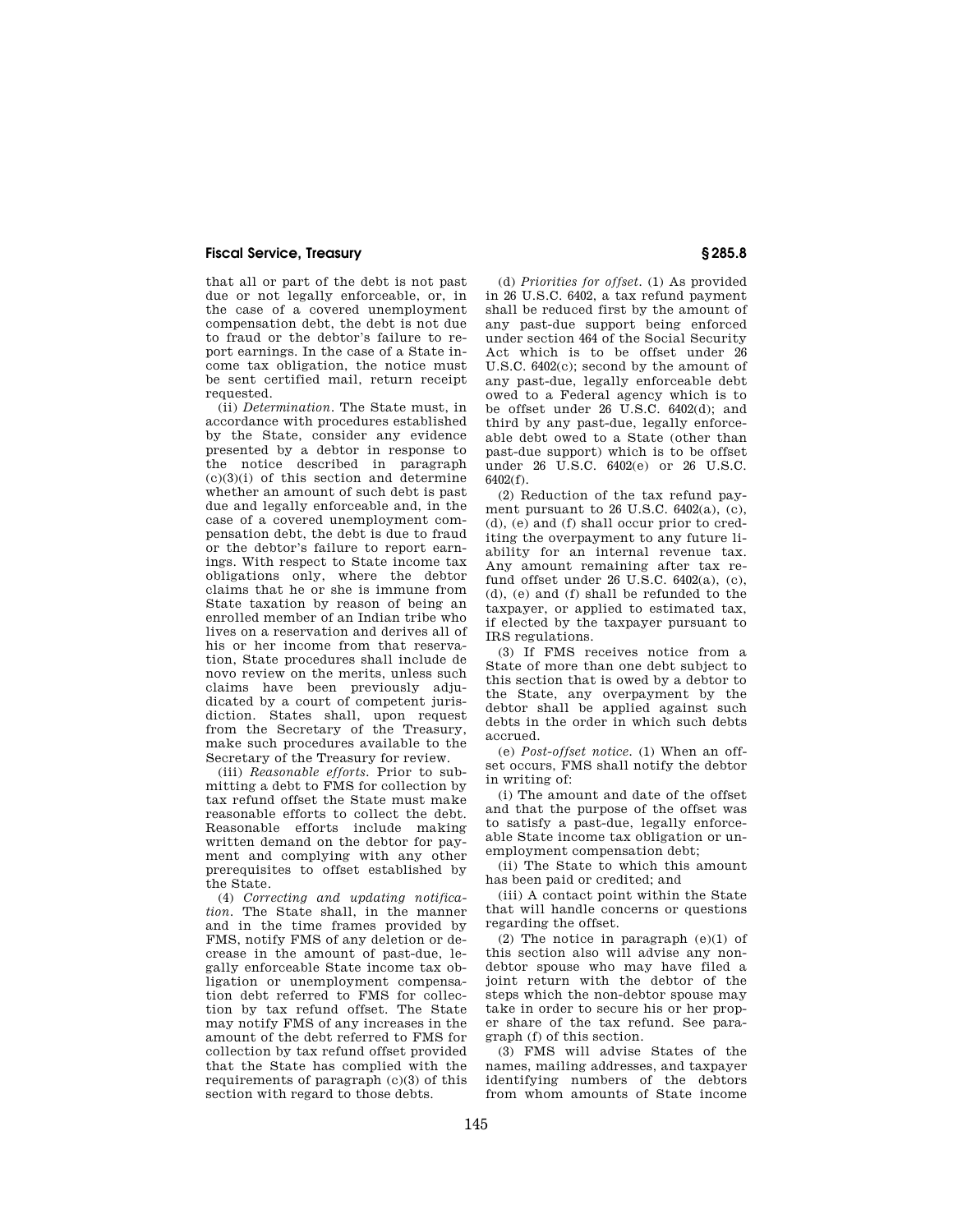tax obligations or unemployment compensation debts were collected, and of the amounts collected from each debtor through tax refund offset.

(4) At least weekly, FMS will notify the IRS of the names and taxpayer identifying numbers of the debtors from whom amounts owed for past-due, legally enforceable State income tax obligations or unemployment compensation debts were collected from tax refund offsets and the amounts collected from each debtor.

(f) *Offset made with regard to a tax refund payment based upon joint return.* If the person filing a joint return with a debtor owing the past-due, legally enforceable State income tax obligation or unemployment compensation debt takes appropriate action to secure his or her proper share of a tax refund from which an offset was made, the IRS will pay the person his or her share of the refund and request that FMS deduct that amount from future amounts payable to the State or that FMS otherwise obtain the funds back from the State. FMS, or the appropriate State, will adjust their debtor records accordingly.

(g) *Disposition of amounts collected.*  FMS will transmit amounts collected for debts, less fees charged under paragraph (h) of this section, to the appropriate State. If FMS learns that an erroneous offset payment is made to any State, FMS will notify the appropriate State that an erroneous offset payment has been made. FMS may deduct the amount of the erroneous offset payment from future amounts payable to the State. Alternatively, upon FMS' request, the State shall return promptly to the affected taxpayer or FMS an amount equal to the amount of the erroneous payment (unless the State previously has paid such amounts, or any portion of such amounts, to the affected taxpayer). States shall notify FMS any time a State returns an erroneous offset payment to an affected taxpayer. FMS, or the appropriate State, will adjust their debtor records accordingly.

(h) *Fees.* The State will pay a fee to FMS to cover the full cost of offsets taken. The fee will be established annually in such amount as FMS determines to be sufficient to reimburse

# **§ 285.11 31 CFR Ch. II (7–1–11 Edition)**

FMS for the full cost of the offset procedure. FMS will deduct the fees from amounts collected prior to disposition and transmit a portion of the fees deducted to reimburse the IRS for its share of the cost of administering the tax refund offset program for purposes of collecting past-due, legally enforceable State income tax obligations or unemployment compensation debts reported to FMS by the States. Fees will be charged only for actual tax refund offsets completed.

(i) *Review of tax refund offsets.* In accordance with  $26$  U.S.C.  $6402(g)$ , any reduction of a taxpayer's refund made pursuant to 26 U.S.C. 6402(e) or (f) shall not be subject to review by any court of the United States or by the Secretary of the Treasury, FMS or IRS in an administrative proceeding. No action brought against the United States to recover the amount of this reduction shall be considered to be a suit for refund of tax. This subsection does not preclude any legal, equitable, or administrative action against the State to which the amount of such reduction was paid.

(j) *Access to and use of confidential tax information.* Access to and use of confidential tax information in connection with the tax refund offset program is permitted to the extent necessary in<br>establishing appropriate agency appropriate agency records, locating any person with respect to whom a reduction under 26  $U.S.C. 6402(e)$  or (f) is sought for purposes of collecting the debt, and in the defense of any litigation or administrative procedure ensuing from a reduction made under section 6402(e) or (f).

[64 FR 71231, Dec. 20, 1999, as amended at 74 FR 27433, June 10, 2009; 76 FR 5071, Jan. 28, 2011]

# **Subpart B—Authorities Other Than Offset**

#### **§ 285.11 Administrative wage garnishment.**

(a) *Purpose.* This section provides procedures for Federal agencies to collect money from a debtor's disposable pay by means of administrative wage garnishment to satisfy delinquent nontax debt owed to the United States.

(b) *Scope.* (1) This section applies to any Federal agency that administers a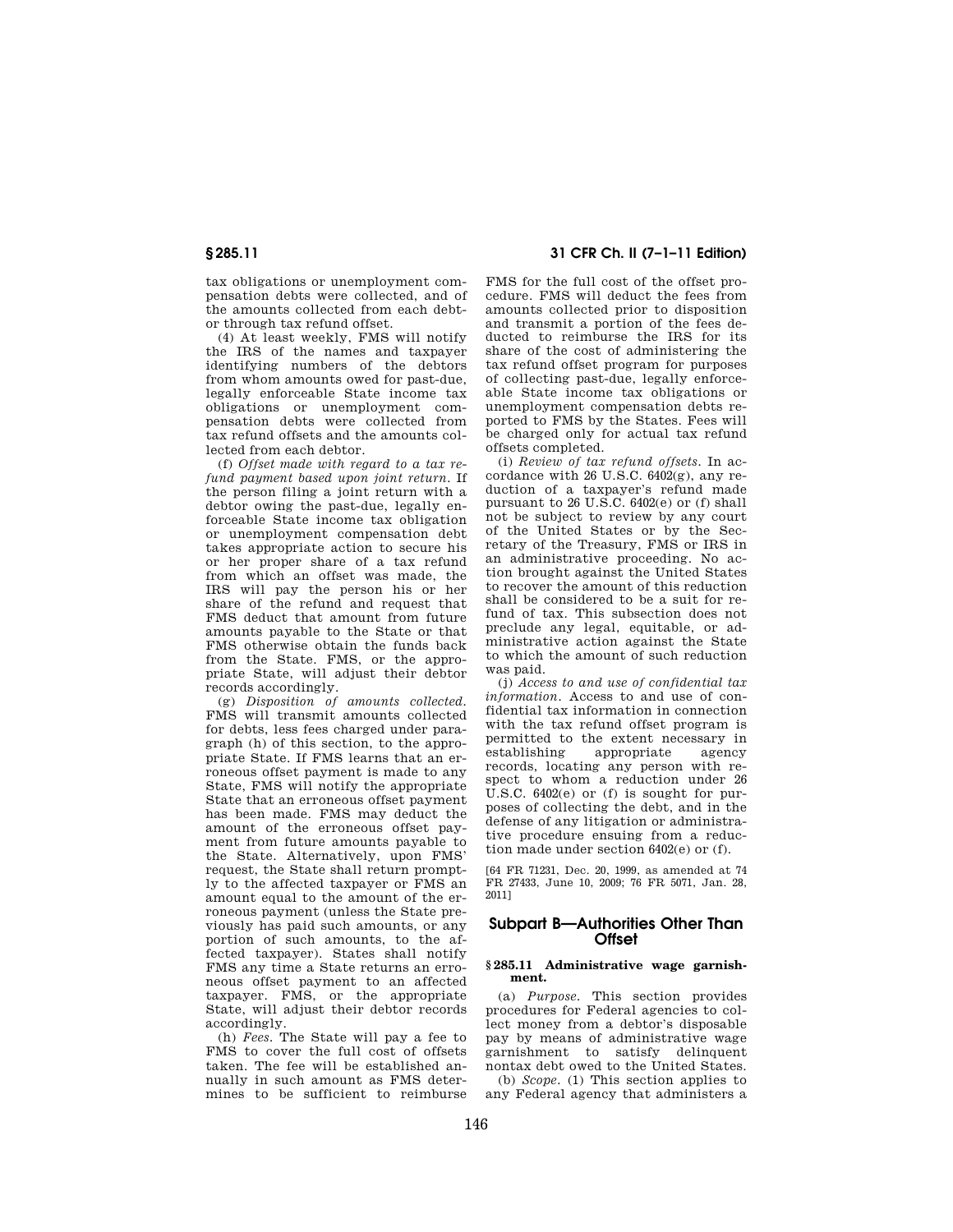program that gives rise to a delinquent nontax debt owed to the United States and to any agency that pursues recovery of such debt.

(2) This section shall apply notwithstanding any provision of State law.

(3) Nothing in this section precludes the compromise of a debt or the suspension or termination of collection action in accordance with applicable law. See, for example, the Federal Claims Collection Standards (FCCS), 31 CFR parts 900–904.

(4) The receipt of payments pursuant to this section does not preclude a Federal agency from pursuing other debt collection remedies, including the offset of Federal payments to satisfy delinquent nontax debt owed to the United States. A Federal agency may pursue such debt collection remedies separately or in conjunction with administrative wage garnishment.

(5) This section does not apply to the collection of delinquent nontax debt owed to the United States from the wages of Federal employees from their Federal employment. Federal pay is subject to the Federal salary offset procedures set forth in 5 U.S.C. 5514 and other applicable laws.

(6) Nothing in this section requires agencies to duplicate notices or administrative proceedings required by contract or other laws or regulations.

(c) *Definitions.* As used in this section the following definitions shall apply:

*Agency* means a department, agency, court, court administrative office, or instrumentality in the executive, judicial, or legislative branch of the Federal Government, including government corporations. For purposes of this section, agency means either the agency that administers the program that gave rise to the debt or the agency that pursues recovery of the debt.

*Business day* means Monday through Friday. For purposes of computation, the last day of the period will be included unless it is a Federal legal holiday.

*Day* means calendar day. For purposes of computation, the last day of the period will be included unless it is a Saturday, a Sunday, or a Federal legal holiday.

*Debt* or *claim* means any amount of money, funds or property that has been

determined by an appropriate official of the Federal Government to be owed to the United States by an individual, including debt administered by a third party as an agent for the Federal Government.

*Debtor* means an individual who owes a delinquent nontax debt to the United States.

*Delinquent nontax debt* means any nontax debt that has not been paid by the date specified in the agency's initial written demand for payment, or applicable agreement, unless other satisfactory payment arrangements have been made. For purposes of this section, the terms ''debt'' and ''claim'' are synonymous and refer to delinquent nontax debt.

*Disposable pay* means that part of the debtor's compensation (including, but not limited to, salary, bonuses, commissions, and vacation pay) from an employer remaining after the deduction of health insurance premiums and any amounts required by law to be withheld. For purposes of this section, ''amounts required by law to be withheld'' include amounts for deductions such as social security taxes and withholding taxes, but do not include any amount withheld pursuant to a court order.

*Employer* means a person or entity that employs the services of others and that pays their wages or salaries. The term employer includes, but is not limited to, State and local Governments, but does not include an agency of the Federal Government.

*Evidence of service* means information retained by the agency indicating the nature of the document to which it pertains, the date of mailing of the document, and to whom the document is being sent. Evidence of service may be retained electronically so long as the manner of retention is sufficient for evidentiary purposes.

*Garnishment* means the process of withholding amounts from an employee's disposable pay and the paying of those amounts to a creditor in satisfaction of a withholding order.

*Withholding order* means any order for withholding or garnishment of pay issued by an agency, or judicial or administrative body. For purposes of this section, the terms "wage garnishment"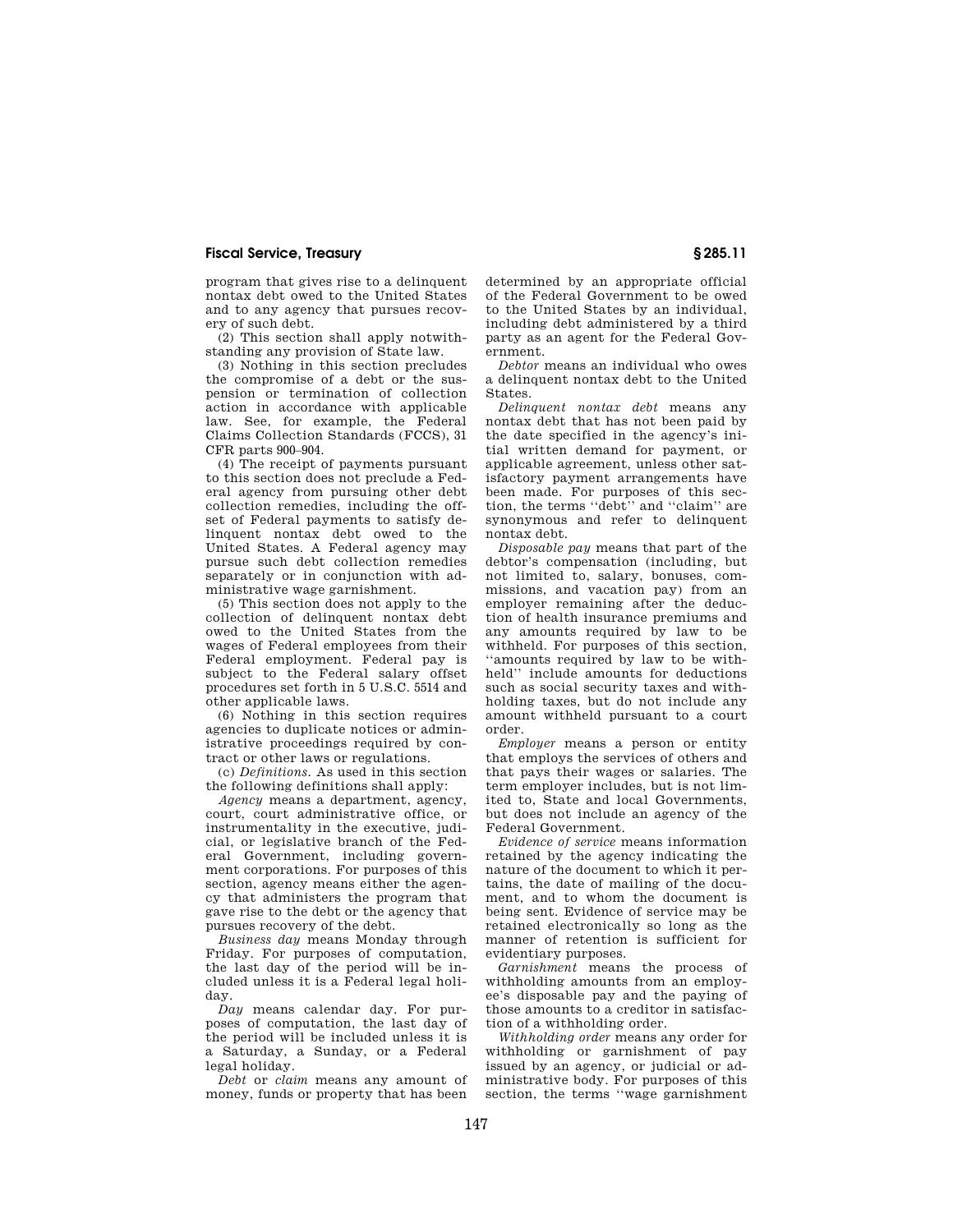order'' and ''garnishment order'' have the same meaning as ''withholding order.''

(d) *General rule.* Whenever an agency determines that a delinquent debt is owed by an individual, the agency may initiate proceedings administratively to garnish the wages of the delinquent debtor.

(e) *Notice requirements.* (1) At least 30 days before the initiation of garnishment proceedings, the agency shall mail, by first class mail, to the debtor's last known address a written notice informing the debtor of:

(i) The nature and amount of the debt;

(ii) The intention of the agency to initiate proceedings to collect the debt through deductions from pay until the debt and all accumulated interest, penalties and administrative costs are paid in full; and

(iii) An explanation of the debtor's rights, including those set forth in paragraph (e)(2) of this section, and the time frame within which the debtor may exercise his or her rights.

(2) The debtor shall be afforded the opportunity:

(i) To inspect and copy agency records related to the debt;

(ii) To enter into a written repayment agreement with the agency under terms agreeable to the agency; and

(iii) For a hearing in accordance with paragraph (f) of this section concerning the existence or the amount of the debt or the terms of the proposed repayment schedule under the garnishment order. However, the debtor is not entitled to a hearing concerning the terms of the proposed repayment schedule if these terms have been established by written agreement under paragraph (e)(2)(ii) of this section.

(3) The agency will retain evidence of service indicating the date of mailing of the notice.

(f) *Hearing*—(1) *In general.* Agencies shall prescribe regulations for the conduct of administrative wage garnishment hearings consistent with this section or shall adopt this section without change by reference.

(2) *Request for hearing.* The agency shall provide a hearing, which at the agency's option may be oral or written, if the debtor submits a written request

**§ 285.11 31 CFR Ch. II (7–1–11 Edition)** 

for a hearing concerning the existence or amount of the debt or the terms of the repayment schedule (for repayment schedules established other than by written agreement under paragraph  $(e)(2)(ii)$  of this section.

(3) *Type of hearing or review.* (i) For purposes of this section, whenever an agency is required to afford a debtor a hearing, the agency shall provide the debtor with a reasonable opportunity for an oral hearing when the agency determines that the issues in dispute cannot be resolved by review of the documentary evidence, for example, when the validity of the claim turns on the issue of credibility or veracity.

(ii) If the agency determines that an oral hearing is appropriate, the time and location of the hearing shall be established by the agency. An oral hearing may, at the debtor's option, be conducted either in-person or by telephone conference. All travel expenses incurred by the debtor in connection with an in-person hearing will be borne by the debtor. All telephonic charges incurred during the hearing will be the responsibility of the agency.

(iii) In those cases when an oral hearing is not required by this section, an agency shall nevertheless accord the debtor a ''paper hearing,'' that is, an agency will decide the issues in dispute based upon a review of the written record. The agency will establish a reasonable deadline for the submission of evidence.

(4) *Effect of timely request.* Subject to paragraph  $(f)(13)$  of this section, if the debtor's written request is received by the agency on or before the 15th business day following the mailing of the notice described in paragraph (e)(1) of this section, the agency shall not issue a withholding order under paragraph (g) of this section until the debtor has been provided the requested hearing and a decision in accordance with paragraphs  $(f)(10)$  and  $(f)(11)$  of this section has been rendered.

(5) *Failure to timely request a hearing.*  If the debtor's written request is received by the agency after the 15th business day following the mailing of the notice described in paragraph  $(e)(1)$ of this section, the agency shall provide a hearing to the debtor. However, the agency will not delay issuance of a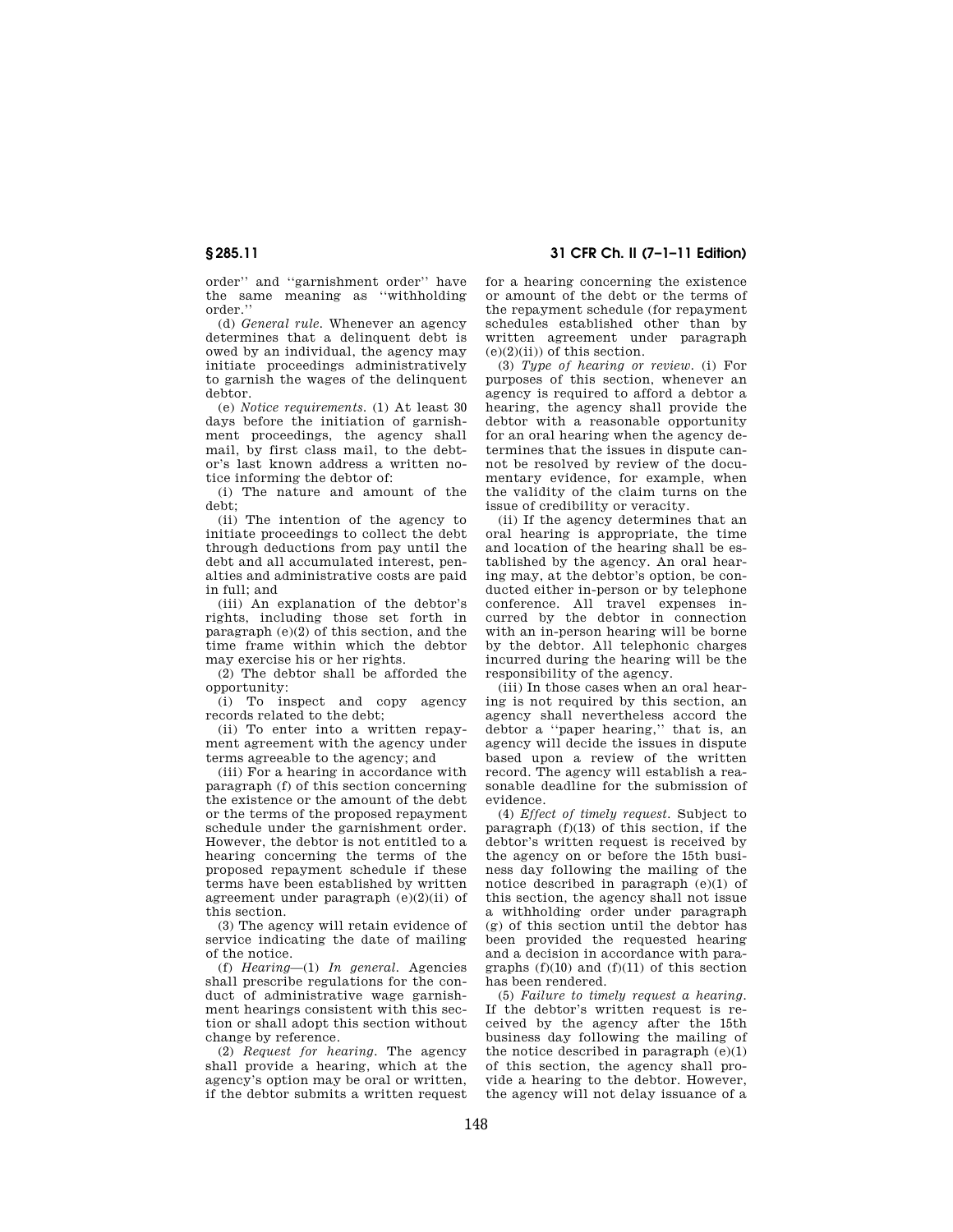withholding order unless the agency determines that the delay in filing the request was caused by factors over which the debtor had no control, or the agency receives information that the agency believes justifies a delay or cancellation of the withholding order.

(6) *Hearing official.* A hearing official may be any qualified individual, as determined by the head of the agency, including an administrative law judge.

(7) *Procedure.* After the debtor requests a hearing, the hearing official shall notify the debtor of:

(i) The date and time of a telephonic hearing;

(ii) The date, time, and location of an in-person oral hearing; or

(iii) The deadline for the submission of evidence for a written hearing.

(8) *Burden of proof.* (i) The agency will have the burden of going forward to prove the existence or amount of the debt.

(ii) Thereafter, if the debtor disputes the existence or amount of the debt, the debtor must present by a preponderance of the evidence that no debt exists or that the amount of the debt is incorrect. In addition, the debtor may present evidence that the terms of the repayment schedule are unlawful, would cause a financial hardship to the debtor, or that collection of the debt may not be pursued due to operation of law.

(9) *Record.* The hearing official must maintain a summary record of any hearing provided under this section. A hearing is not required to be a formal evidentiary-type hearing, however, witnesses who testify in oral hearings will do so under oath or affirmation.

(10) *Date of decision.* The hearing official shall issue a written opinion stating his or her decision, as soon as practicable, but not later than sixty (60) days after the date on which the request for such hearing was received by the agency. If an agency is unable to provide the debtor with a hearing and render a decision within 60 days after the receipt of the request for such hearing:

(i) The agency may not issue a withholding order until the hearing is held and a decision rendered; or

(ii) If the agency had previously issued a withholding order to the debtor's employer, the agency must suspend the withholding order beginning on the 61st day after the receipt of the hearing request and continuing until a hearing is held and a decision is rendered.

(11) *Content of decision.* The written decision shall include:

(i) A summary of the facts presented; (ii) The hearing official's findings, analysis and conclusions; and

(iii) The terms of any repayment schedules, if applicable.

(12) *Final agency action.* The hearing official's decision will be the final agency action for the purposes of judicial review under the Administrative Procedure Act (5 U.S.C. 701 et seq.).

(13) *Failure to appear.* In the absence of good cause shown, a debtor who fails to appear at a hearing scheduled pursuant to paragraph (f)(4) of this section will be deemed as not having timely filed a request for a hearing.

(g) *Wage garnishment order.* (1) Unless the agency receives information that the agency believes justifies a delay or cancellation of the withholding order, the agency should send, by first class mail, a withholding order to the debtor's employer:

(i) Within 30 days after the debtor fails to make a timely request for a hearing (i.e., within 15 business days after the mailing of the notice described in paragraph  $(e)(1)$  of this section), or,

(ii) If a timely request for a hearing is made by the debtor, within 30 days after a final decision is made by the agency to proceed with garnishment, or,

(iii) As soon as reasonably possible thereafter.

(2) The withholding order sent to the employer under paragraph (g)(1) of this section shall be in a form prescribed by the Secretary of the Treasury. The withholding order shall contain the signature of, or the image of the signature of, the head of the agency or his/ her delegatee. The order shall contain only the information necessary for the employer to comply with the withholding order. Such information includes the debtor's name, address, and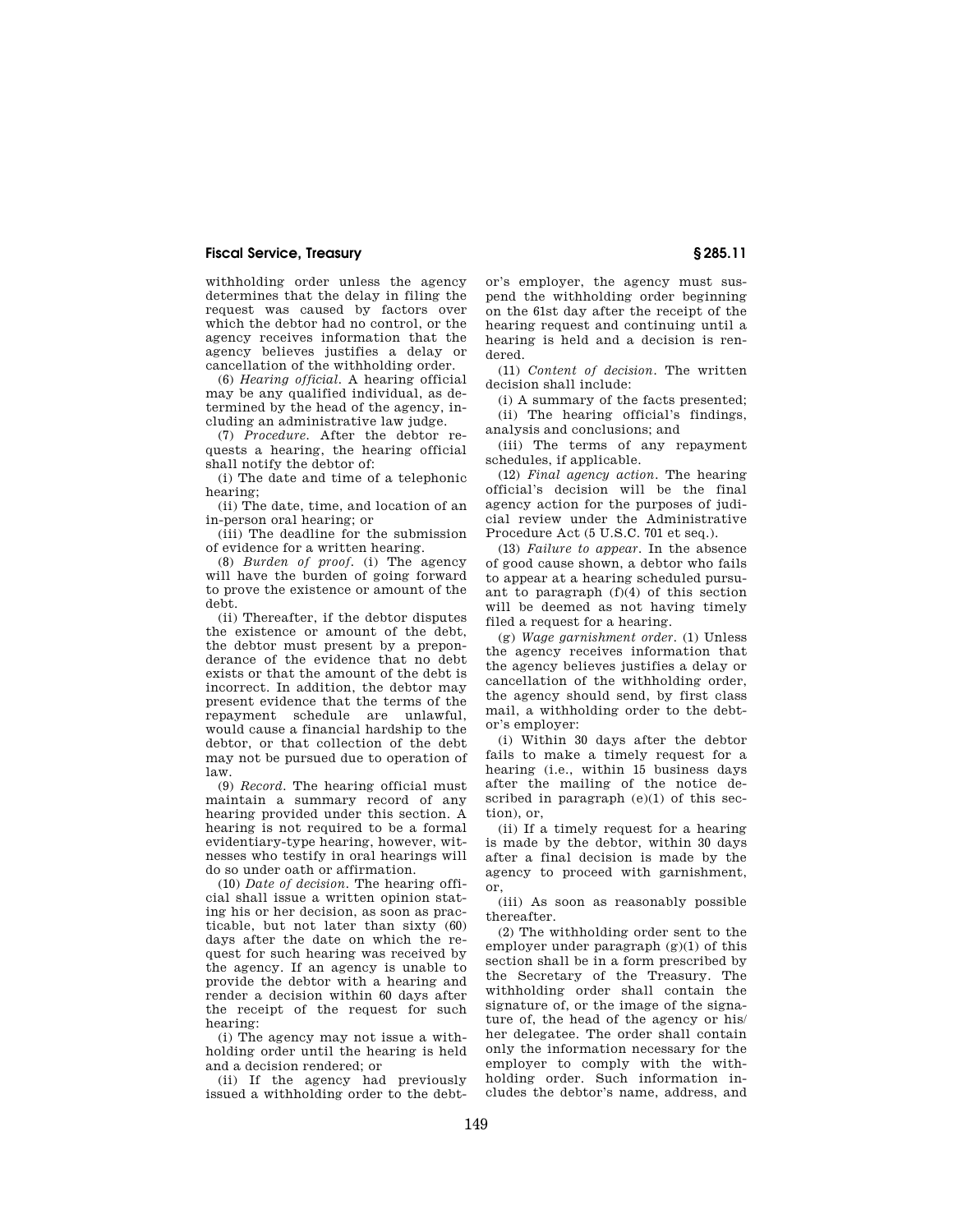**§ 285.11 31 CFR Ch. II (7–1–11 Edition)** 

social security number, as well as instructions for withholding and information as to where payments should be sent.

(3) The agency will retain evidence of service indicating the date of mailing of the order.

(h) *Certification by employer.* Along with the withholding order, the agency shall send to the employer a certification in a form prescribed by the Secretary of the Treasury. The employer shall complete and return the certification to the agency within the time frame prescribed in the instructions to the form. The certification will address matters such as information about the debtor's employment status and disposable pay available for withholding.

(i) *Amounts withheld.* (1) After receipt of the garnishment order issued under this section, the employer shall deduct from all disposable pay paid to the applicable debtor during each pay period the amount of garnishment described in paragraph  $(i)(2)$  of this section.

(2)(i) Subject to the provisions of paragraphs  $(i)(3)$  and  $(i)(4)$  of this section, the amount of garnishment shall be the lesser of:

(A) The amount indicated on the garnishment order up to 15% of the debtor's disposable pay; or

(B) The amount set forth in 15 U.S.C. 1673(a)(2) (Restriction on Garnishment). The amount set forth at 15 U.S.C.  $1673(a)(2)$  is the amount by which a debtor's disposable pay exceeds an amount equivalent to thirty times the minimum wage. See 29 CFR 870.10.

(3) When a debtor's pay is subject to withholding orders with priority the following shall apply:

(i) Unless otherwise provided by Federal law, withholding orders issued under this section shall be paid in the amounts set forth under paragraph  $(i)(2)$  of this section and shall have priority over other withholding orders which are served later in time. Notwithstanding the foregoing, withholding orders for family support shall have priority over withholding orders issued under this section.

(ii) If amounts are being withheld from a debtor's pay pursuant to a withholding order served on an employer before a withholding order issued pursuant to this section, or if a withholding order for family support is served on an employer at any time, the amounts withheld pursuant to the withholding order issued under this section shall be the lesser of:

(A) The amount calculated under paragraph  $(i)(2)$  of this section, or

(B) An amount equal to 25% of the debtor's disposable pay less the amount(s) withheld under the withholding order(s) with priority.

(iii) If a debtor owes more than one debt to an agency, the agency may issue multiple withholding orders provided that the total amount garnished from the debtor's pay for such orders does not exceed the amount set forth in paragraph (i)(2) of this section. For purposes of this paragraph (i)(3)(iii), the term *agency* refers to the agency that is owed the debt.

(4) An amount greater than that set forth in paragraphs  $(i)(2)$  and  $(i)(3)$  of this section may be withheld upon the written consent of debtor.

(5) The employer shall promptly pay to the agency all amounts withheld in accordance with the withholding order issued pursuant to this section.

(6) An employer shall not be required to vary its normal pay and disbursement cycles in order to comply with the withholding order.

(7) Any assignment or allotment by an employee of his earnings shall be void to the extent it interferes with or prohibits execution of the withholding order issued under this section, except for any assignment or allotment made pursuant to a family support judgment or order.

(8) The employer shall withhold the appropriate amount from the debtor's wages for each pay period until the employer receives notification from the agency to discontinue wage withholding. The garnishment order shall indicate a reasonable period of time within which the employer is required to commence wage withholding.

(j) *Exclusions from garnishment.* The agency may not garnish the wages of a debtor who it knows has been involuntarily separated from employment until the debtor has been reemployed continuously for at least 12 months. The debtor has the burden of informing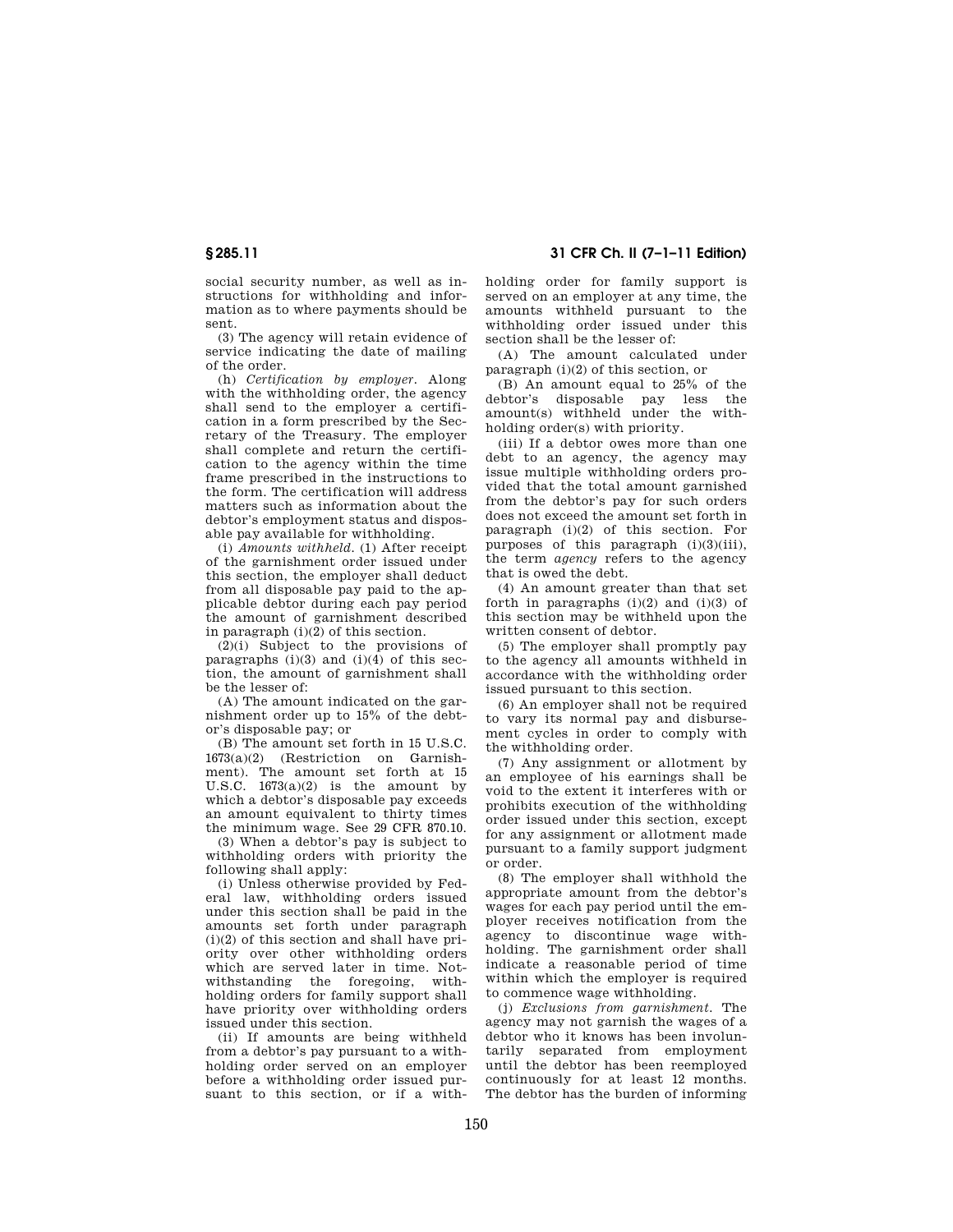the agency of the circumstances surrounding an involuntary separation from employment.

(k) *Financial hardship.* (1) A debtor whose wages are subject to a wage withholding order under this section, may, at any time, request a review by the agency of the amount garnished, based on materially changed circumstances such as disability, divorce, or catastrophic illness which result in financial hardship.

(2) A debtor requesting a review under paragraph (k)(1) of this section shall submit the basis for claiming that the current amount of garnishment results in a financial hardship to the debtor, along with supporting documentation. Agencies shall consider any information submitted in accordance with procedures and standards established by the agency.

(3) If a financial hardship is found, the agency shall downwardly adjust, by an amount and for a period of time agreeable to the agency, the amount garnished to reflect the debtor's financial condition. The agency will notify the employer of any adjustments to the amounts to be withheld.

(l) *Ending garnishment.* (1) Once the agency has fully recovered the amounts owed by the debtor, including interest, penalties, and administrative costs consistent with the FCCS, the agency shall send the debtor's employer notification to discontinue wage withholding.

(2) At least annually, an agency shall review its debtors' accounts to ensure that garnishment has been terminated for accounts that have been paid in full.

(m) *Actions prohibited by the employer.*  An employer may not discharge, refuse to employ, or take disciplinary action against the debtor due to the issuance of a withholding order under this section.

(n) *Refunds.* (1) If a hearing official, at a hearing held pursuant to paragraph (f)(3) of this section, determines that a debt is not legally due and owing to the United States, the agency shall promptly refund any amount collected by means of administrative wage garnishment.

(2) Unless required by Federal law or contract, refunds under this section shall not bear interest.

(o) *Right of action.* The agency may sue any employer for any amount that the employer fails to withhold from wages owed and payable to an employee in accordance with paragraphs (g) and (i) of this section. However, a suit may not be filed before the termination of the collection action involving a particular debtor, unless earlier filing is necessary to avoid expiration of any applicable statute of limitations period. For purposes of this section, ''termination of the collection action'' occurs when the agency has terminated collection action in accordance with the FCCS or other applicable standards. In any event, termination of the collection action will have been deemed to occur if the agency has not received any payments to satisfy the debt from the particular debtor whose wages were subject to garnishment, in whole or in part, for a period of one (1) year.

[63 FR 25139, May 6, 1998, as amended at 64 FR 22908, Apr. 28, 1999; 66 FR 51868, Oct. 11, 2001]

#### **§ 285.12 Transfer of debts to Treasury for collection.**

(a) *Definitions.* For purposes of this section:

*Agency* means a department, agency, court, court administrative office, or instrumentality in the executive, judicial, or legislative branch of the Federal Government, including government corporations.

*Creditor agency* means any Federal agency that is owed a debt.

*Debt* means any amount of money, funds or property that has been determined by an appropriate official of the Federal government to be owed to the United States by a person. As used in this section, the term ''debt'' does not include debts arising under the Internal Revenue Code of 1986.

*Debt collection center* means an agency or a unit or subagency within an agency that has been designated by the Secretary of the Treasury to collect debt owed to the United States. FMS is a debt collection center.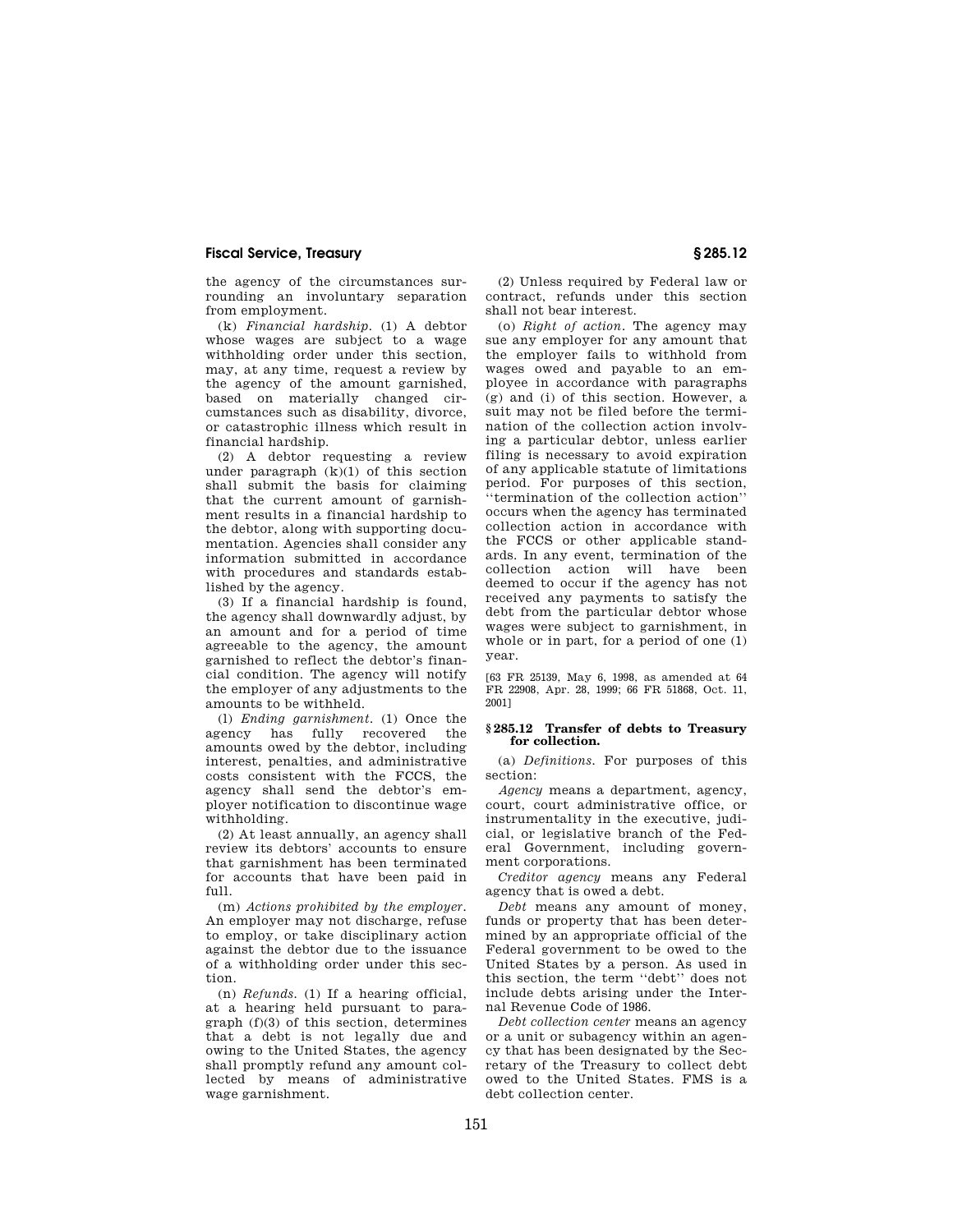*FMS* means the Financial Management Service, a bureau of the Department of the Treasury.

*Person* means an individual, corporation, partnership, association, organization, State or local government, or any other type of entity other than a Federal agency.

*Secretary* means the Secretary of the Treasury.

(b) *In general.* Cross-servicing means that FMS or another debt collection center is taking appropriate debt collection action on behalf of one or more Federal agencies or a unit or subagency thereof.

(c) *Mandatory transfer of debts to FMS.*  (1) Except as set forth in paragraph (d) of this section, a creditor agency shall transfer any debt that is more than 180 days delinquent to FMS for debt collection services. For accounting and reporting purposes, the debt remains on the books and records of the agency which transferred the debt.

(2) On behalf of the creditor agency, FMS will take appropriate action to collect or compromise the transferred debt, or to suspend or terminate collection action thereon, in accordance with the statutory and regulatory requirements and authorities applicable to the debt and the action. Appropriate action to collect a debt may include referral to another debt collection center, a private collection contractor, or the Department of Justice for litigation. The creditor agency shall advise FMS, in writing, of any specific statutory or regulatory requirements pertaining to their debt and will agree, in writing, to a collection strategy which includes parameters for entering into compromise and repayments agreements with debtors.

(3)(i) A debt is considered 180 days delinquent for purposes of this section if it is 180 days past due and is legally enforceable. A debt is past-due if it has not been paid by the date specified in the agency's initial written demand for payment or applicable agreement or instrument (including a post-delinquency payment agreement) unless other satisfactory payment arrangements have been made. A debt is legally enforceable if there has been a final agency determination that the debt, in the amount stated, is due and there are no

**§ 285.12 31 CFR Ch. II (7–1–11 Edition)** 

legal bars to collection action. Where, for example, a debt is the subject of a pending administrative review process required by statute or regulation and collection action during the review process is prohibited, the debt is not considered legally enforceable for purposes of mandatory transfer to FMS and is not to be transferred even if the debt is more than 180 days past-due.

(ii) When a final agency determination is made after an administrative appeal or review process, the creditor agency must transfer such debt to FMS, if more than 180 days delinquent, within 30 days after the date of the final decision.

(iii) Nothing in this section is intended to impact the date of delinquency of a debt for other purposes such as for purposes of accruing interest and penalties.

(4) Agencies are not required to transfer to FMS debts which are less than \$25 (including interest, penalties, and administrative costs), or such other amount as FMS may determine. Agencies may transfer debts less than \$25 to FMS if the creditor agency, in consultation with FMS, determines that transfer is important to ensure compliance with the agency's policies or programs. Agencies may combine individual debts of less than \$25 owed by the same debtor for purposes of meeting the \$25 threshold.

(d) *Exceptions to mandatory transfer.*  (1) A creditor agency is not required to transfer a debt to FMS pursuant to paragraph (c)(1) of this section only during such period of time that the debt:

(i) Is in litigation or foreclosure as described in paragraph  $(d)(2)$  of this section;

(ii) Is scheduled for sale as described in paragraph (d)(3) of this section;

(iii) Is at a private collection contractor if the debt has been referred to a private collection contractor in accordance with paragraph (e) of this section;

(iv) Is at a debt collection center if the debt has been referred to a Treasury-designated debt collection center in accordance with paragraph (f) of this section;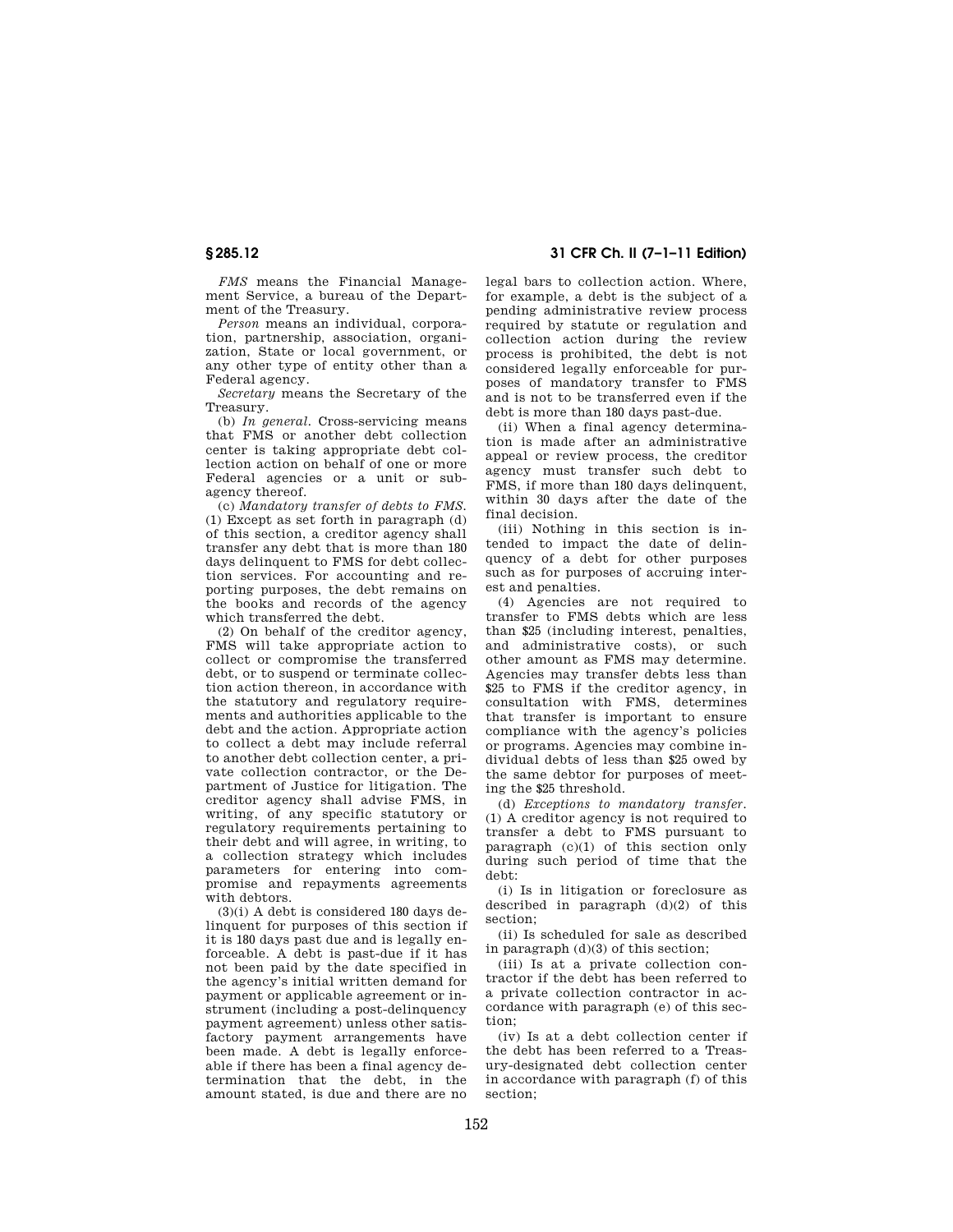(v) Is being collected by internal offset as described in paragraph (d)(4) of this section; or

(vi) Is covered by an exemption granted by the Secretary as described in paragraph (d)(5) of this section.

 $(2)(i)$  A debt is in litigation if:

(A) The debt has been referred to the Attorney General for litigation by the creditor agency; or

(B) The debt is the subject of proceedings pending in a court of competent jurisdiction, including bankruptcy proceedings, whether initiated by the creditor agency, the debtor, or any other party.

(ii) A debt is in foreclosure if:

(A)(*1*) Collateral securing the debt is the subject of judicial foreclosure proceedings in a court of competent jurisdiction; or

(*2*) Notice has been issued that collateral securing the debt will be foreclosed upon, liquidated, sold, or otherwise transferred pursuant to applicable law in a nonjudicial proceeding; and

(B) The creditor agency anticipates that proceeds will be available from the liquidation of the collateral for application to the debt.

(3) A debt is scheduled for sale if:

(i) The debt will be disposed of under an asset sales program within one (1) year after becoming eligible for sale; or

(ii) The debt will be disposed of under an asset sales program and a schedule established by the creditor agency and approved by the Director of the Office of Management and Budget.

(4) A debt is being collected by internal offset if a creditor agency expects the debt to be collected in full within three (3) years from the date of delinquency through internal offset. A debt is being collected by internal offset if the creditor agency is withholding funds payable to the debtor by the creditor agency, or if the creditor agency has issued notice to the debtor of the creditor agency's intent to offset such funds.

 $(5)(i)$  Upon the written request of the head of an agency, or as the Secretary may determine on his/her own initiative, the Secretary may exempt any class of debts from the application of the requirement described in paragraph (c)(1) of this section. In determining whether to exempt a class of debts, the Secretary will determine whether exemption is in the best interests of the Government after considering the following factors:

(A) Whether an exemption is the best means to protect the government's financial interest, taking into consideration the number, dollar amount, age and collection rates of the debts for which exemption is requested:

(B) Whether the nature of the program under which the delinquencies have arisen is such that the transfer of such debts would interfere with program goals; and

(C) Whether an exemption would be consistent with the purposes of the Debt Collection Improvement Act of 1996 (DCIA), Pub. L. 104–134, 110 Stat. 1321–358 (April 26, 1996).

(ii) Requests for exemptions must clearly identify the class of debts for which an exemption is sought and must explain how application of the factors listed above to that class of debts warrants an exemption.

(iii) Requests for exemption must be made by the head of the agency requesting the exemption, the Chief Financial Officer of the agency, or the Deputy Chief Financial Officer of the agency. For purposes of this section, the head of an agency does not include the head of a subordinate organization within a department or agency.

(6) In accordance with paragraph  $(d)(5)(i)$  of this section, debts being serviced and/or collected in accordance with applicable statutes and/or regulations by third parties, such as private lenders or guaranty agencies are exempt from the requirements in paragraph (c)(1) of this section.

(e) *Schedule of private collection contractors.* FMS will maintain a schedule of private collection contractors eligible for referral of debts from FMS other debt collection centers, and creditor agencies for collection action. An agency with debt which has not been transferred to FMS or referred to another debt collection center, for example, debt that is less than 180 days delinquent, may refer such debt to a private collection contractor listed on FMS' schedule of private collection contractors provided they do so in accordance with procedures established by FMS. Alternatively, an agency may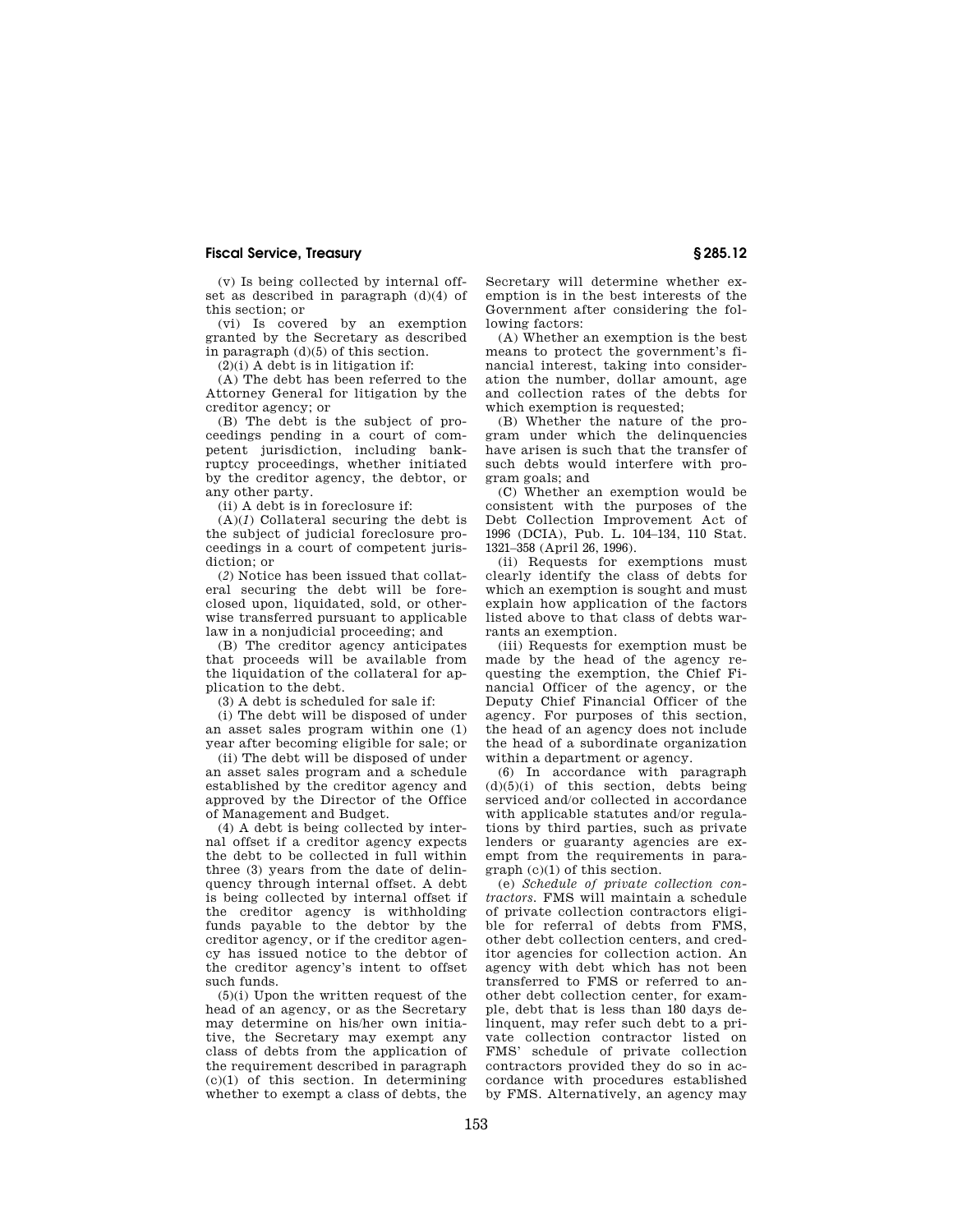refer debt that is less than 180 days delinquent to a private collection contractor pursuant to a contract between the creditor agency and the private collection contractor, as authorized by law.

(f) *Debt collection centers.* A creditor agency may transfer debt that has not been transferred to FMS, such as debt less than 180 days delinquent, to a Treasury-designated debt collection center, with the consent of, and in accordance with procedures established by FMS. Debt collection centers will take action upon a debt in accordance with the statutory or regulatory requirements and other authorities that apply to the debt or to the particular action being taken. Debt collection centers may, on behalf of the creditor agency and subject to the terms under which the debt collection center has been designated as such by the Secretary, take any action to collect, compromise, suspend or terminate collection action on debts, in accordance with terms and conditions agreed upon in writing by the creditor agency and the debt collection center or FMS. Debt collection centers may charge fees for the debt collection services in accordance with the provisions of paragraph (j) of this section.

(g) *Administrative offset.* As described in paragraph (c) of this section, under the DCIA, agencies are required to transfer all debts over 180 days delinquent to FMS for purposes of debt collection (i.e., cross-servicing). Agencies are also required, under the DCIA, to notify the Secretary of all debts over 180 days delinquent for purposes of administrative offset. Administrative offset is one type of collection tool used by FMS and Treasury-designated debt collection centers to collect debts transferred under this section. Thus, by transferring debt to FMS or to a Treasury-designated debt collection center under this section, Federal agencies will satisfy the requirement to notify the Secretary of debts for purposes of administrative offset and duplicate referrals are not required. A debt which is not transferred to FMS for purposes of debt collection, however, such as a debt which falls within one of the exempt categories listed in paragraph (d) of this section, neverthe-

**§ 285.12 31 CFR Ch. II (7–1–11 Edition)** 

less may be subject to the DCIA requirement of notification to the Secretary for purposes of administrative offset.

(h) *Voluntary referral of debts less than 180 days delinquent.* A creditor agency may refer any debt that is less than 180 days delinquent to FMS or, with the consent of FMS, to a Treasury-designated debt collection center for debt collection services.

(i) *Certification.* Before a debt may be transferred to FMS or another debt collection center, the head of the creditor agency or his or her delegatee must certify, in writing, that the debts being transferred are valid, legally enforceable, and that there are no legal bars to collection. Creditor agencies must also certify that they have complied with all prerequisites to a particular collection action under the laws, regulations or policies applicable to the agency unless the creditor agency has requested, and FMS has agreed, to do so on the creditor agency's behalf. The creditor agency shall notify FMS immediately of any change in the status of the legal enforceability of the debt, for example, if the creditor agency receives notice that the debtor has filed for bankruptcy protection.

(j) *Fees.* FMS and other debt collection centers (as defined in paragraph (a) of this section) may charge fees sufficient to cover the full cost of providing debt collection services authorized by this section. Fees paid to recover amounts owed may not exceed amounts collected. Nothing in this rule precludes a creditor agency from agreeing to pay fees for debt collection services which are not based on amounts collected. FMS and debt collection centers are authorized to retain fees from amounts collected and may deposit and use such fees in accordance with 31 U.S.C. 3711(g). Fees charged by FMS and other debt collection centers may be added to the debt as an administrative cost if authorized under 31 U.S.C. 3717(e).

[63 FR 16356, Apr. 2, 1998, as amended at 64 FR 22908, Apr. 28, 1999]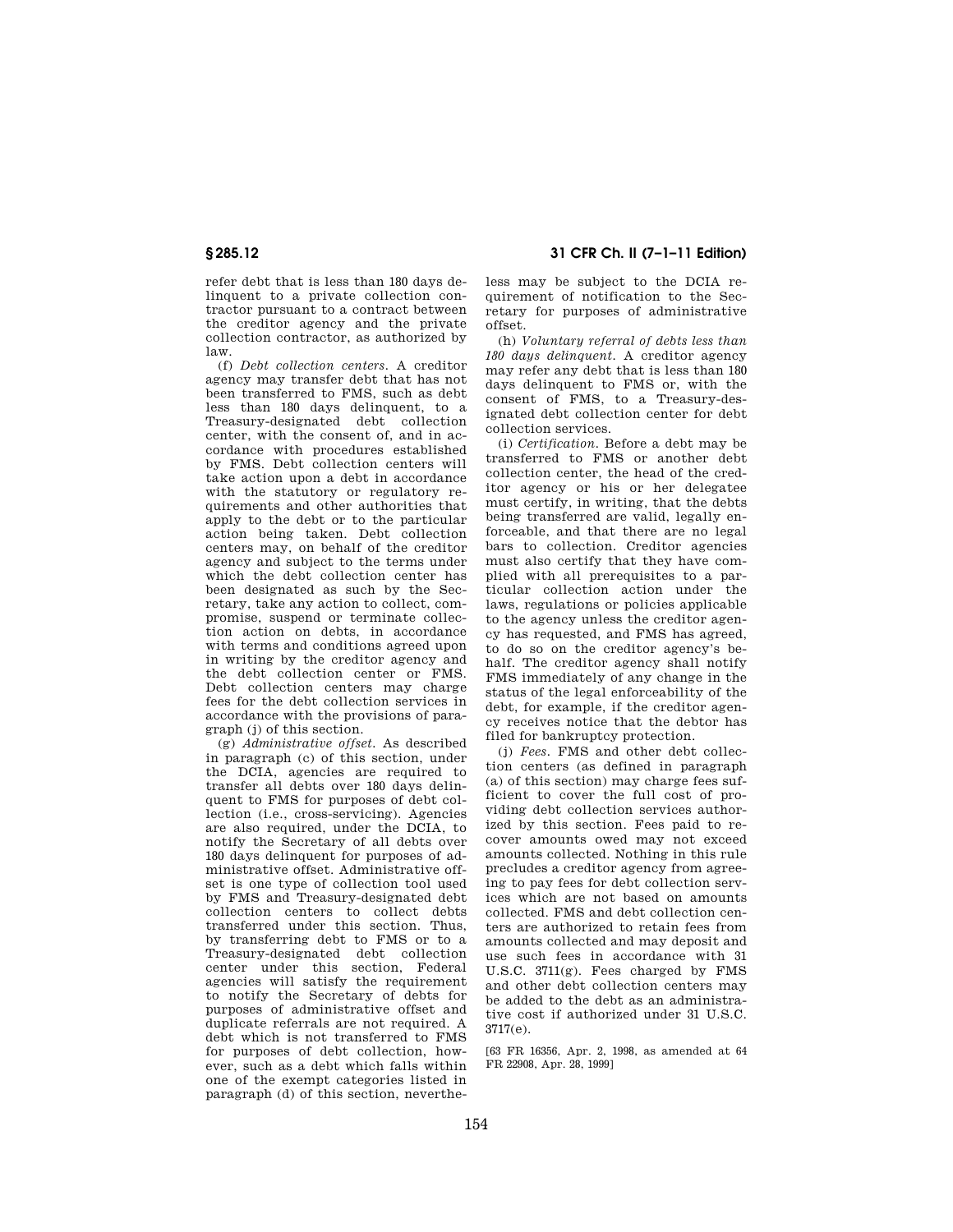#### **§ 285.13 Barring delinquent debtors from obtaining Federal loans or loan insurance or guarantees.**

(a) *Definitions.* For purposes of this section:

*Agency* means a department, agency, court, court administrative office, or instrumentality in the executive, judicial, or legislative branch of the Federal Government, including government corporations.

*Creditor agency* means any Federal agency that is owed a debt.

*Debt* means any amount of money, funds or property that has been determined by an appropriate official of the Federal Government to be owed to the United States or an agency thereof by a person, including debt administered by a third party as an agent for the Federal Government.

*Federal financial assistance* or *financial assistance* means any Federal loan (other than a disaster loan), loan insurance, or loan guarantee.

*FMS* means the Financial Management Service, a bureau of the Department of the Treasury.

*Nontax debt* means any debt other than a debt under the Internal Revenue Code of 1986 (26 U.S.C. 1 et seq.).

*Person* means an individual, corporation, partnership, association, organization, State or local government, or any other type of entity other than a Federal agency.

*Secretary* means the Secretary of the Treasury.

(b) *Purpose and scope.* (1) This section prescribes standards for determining whether an outstanding nontax debt owed to the Federal Government is in delinquent status and whether such delinquency is resolved for the purpose of denying Federal financial assistance to a debtor. In addition, this section prescribes the circumstances under which the Secretary may exempt a class of debts from affecting a debtor's loan eligibility. This section also outlines the factors an agency should consider when determining whether waiver of the general rule in paragraph (c) of this section is appropriate.

(2) Additional guidance concerning debt collection and debt management is provided in ''Managing Federal Receivables'' and other FMS publications.

(3) Nothing in this section requires an agency to grant Federal financial assistance if denial otherwise is authorized by statute, regulation, or agency policies and procedures. For example, if an agency requires borrowers to have a satisfactory credit history, the agency may deny financial assistance even if a delinquent debt has been resolved.

(4) This section does not confer any new rights or benefits on persons seeking Federal financial assistance.

(5) This section applies to any person owing delinquent nontax debt and to any agency that administers a program that grants Federal financial assistance.

(c) *General rule.* (1) As required by the provisions of 31 U.S.C. 3720B, a person owing an outstanding nontax debt that is in delinquent status shall not be eligible for Federal financial assistance. This eligibility requirement applies to all persons seeking Federal financial assistance and owing an outstanding nontax debt in delinquent status, including, but not limited to, guarantors. This eligibility requirement applies to all Federal financial assistance even if creditworthiness or credit history is not otherwise a factor for eligibility purposes, e.g., student loans. A person may be eligible for Federal financial assistance only after the delinquency is resolved in accordance with this section. An agency may waive this eligibility requirement in accordance with paragraph (g) of this section.

(2) An agency from which a person seeks Federal financial assistance may determine, under standards issued by the agency, that a person is ineligible for Federal financial assistance under this section if:

(i) The person is controlled by a person owing an outstanding nontax debt that is in delinquent status (e.g., a corporation is controlled by an officer, director, or shareholder who owes a debt); or

(ii) The person controls a person owing an outstanding nontax debt that is in delinquent status (e.g., a corporation controls a wholly-owned or partially-owned subsidiary which owes a debt).

(3) A creditor agency may obtain information concerning whether or not a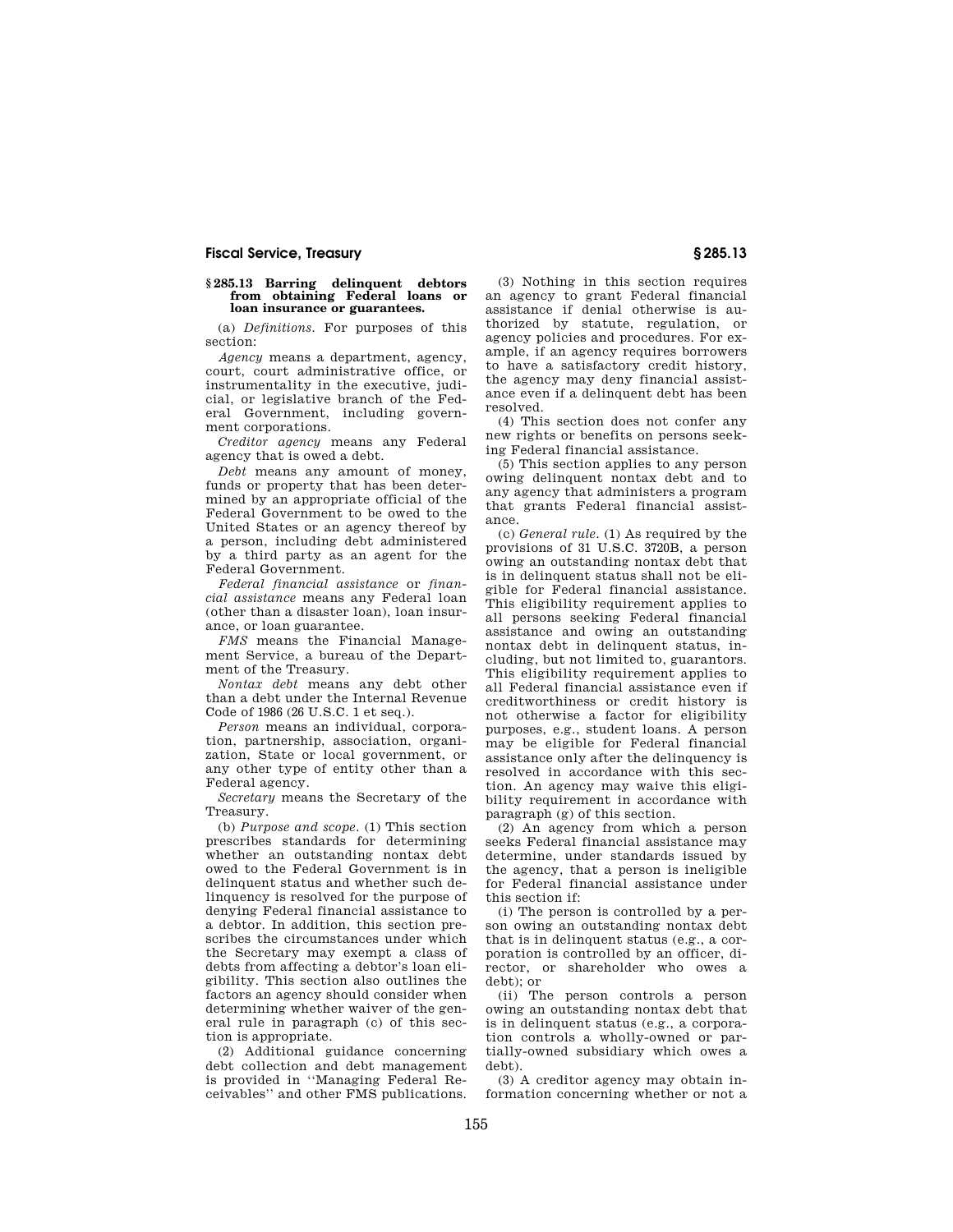# **§ 285.13 31 CFR Ch. II (7–1–11 Edition)**

person seeking Federal financial assistance owes a delinquent debt from, among other sources, credit reports, information contained on credit applications, and the Department of Housing and Urban Development's Credit Alert Interactive Voice Response System (CAIVRS). For information about participating in the CAIVRS program, agencies should contact the Director of Information Resources Management, Policy and Management Division, Office of Information Technology, Department of Housing and Urban Development, 451 7th Street, S.W., Washington, DC 20410.

(d) *Delinquent status.* (1) Except as otherwise provided in paragraph (d)(2) of this section, a debt is in ''delinquent status'' for purposes of this section if the debt has not been paid within 90 days of the payment due date. The payment due date is the date specified in the creditor agency's initial written demand for payment or applicable agreement or instrument (including a post-delinquency repayment agreement).

(2) For purposes of this section, a debt is not in delinquent status if:

(i) The person seeking Federal financial assistance has been released by the creditor agency from any obligation to pay the debt, or there has been an adjudication or determination that such person does not owe or does not have to pay the debt;

(ii) The debtor is the subject of, or has been discharged in, a bankruptcy proceeding, and if applicable, the person seeking Federal financial assistance is current on any court authorized repayment plan; or

(iii) The existence of the debt or the agency's determination that the debt is delinquent is being challenged under an ongoing administrative appeal or contested judicial proceeding and the appeal was filed by the debtor in a timely manner. Unless otherwise prohibited, an agency may defer making a determination as to whether or not to extend credit until the appeal process is completed.

(3) Unless the provisions of paragraph  $(d)(2)$  apply, a debt is in delinquent status even if the creditor agency has suspended or terminated collection activity with respect to such debt. For example, a delinquent nontax debt that has been written off the books of the creditor agency or reported to the Internal Revenue Service as discharged (i.e., canceled) is in delinquent status for purposes of this section.

(4) Nothing in this section defines the terms ''delinquent'' or ''delinquent status'' for any purposes other than those described in this section.

(e) *Delinquency resolution.* (1) For purposes of this section, a person's delinquent debt is resolved only if the person:

(i) Pays or otherwise satisfies the delinquent debt in full;

(ii) Pays the delinquent debt in part if the creditor agency accepts such part payment as a compromise in lieu of payment in full;

(iii) Cures the delinquency under terms acceptable to the creditor agency in that the person pays any overdue payments, plus all interest, penalties, late charges, and administrative charges assessed by the creditor agency as a result of the delinquency; or

(iv) Enters into a written repayment agreement with the creditor agency to pay the debt, in whole or in part, under terms and conditions acceptable to the creditor agency.

(2) Unless the provisions of paragraph  $(e)(1)$  of this section apply, a delinquent debt is not resolved even if the creditor agency has suspended or terminated collection activity with respect to such debt. For example, a delinquent nontax debt that has been written off the books of the creditor agency or reported to the Internal Revenue Service as discharged (i.e., canceled) would not be ''resolved.'' If the provisions of paragraph (e)(1) of this section do apply, a delinquent debt is considered resolved. For example, if a portion of a debt has been written off after the person has paid the debt in part where the creditor agency accepts such part payment as a compromise in lieu of payment in full, the entire debt would be deemed ''resolved'' for purposes of this section in accordance with paragraph (e)(1)(ii) of this section.

(f) *Exemptions by the Secretary.* (1) Upon the written request and recommendation of the head of the creditor agency to which a class of debts is owed, the Secretary may exempt any